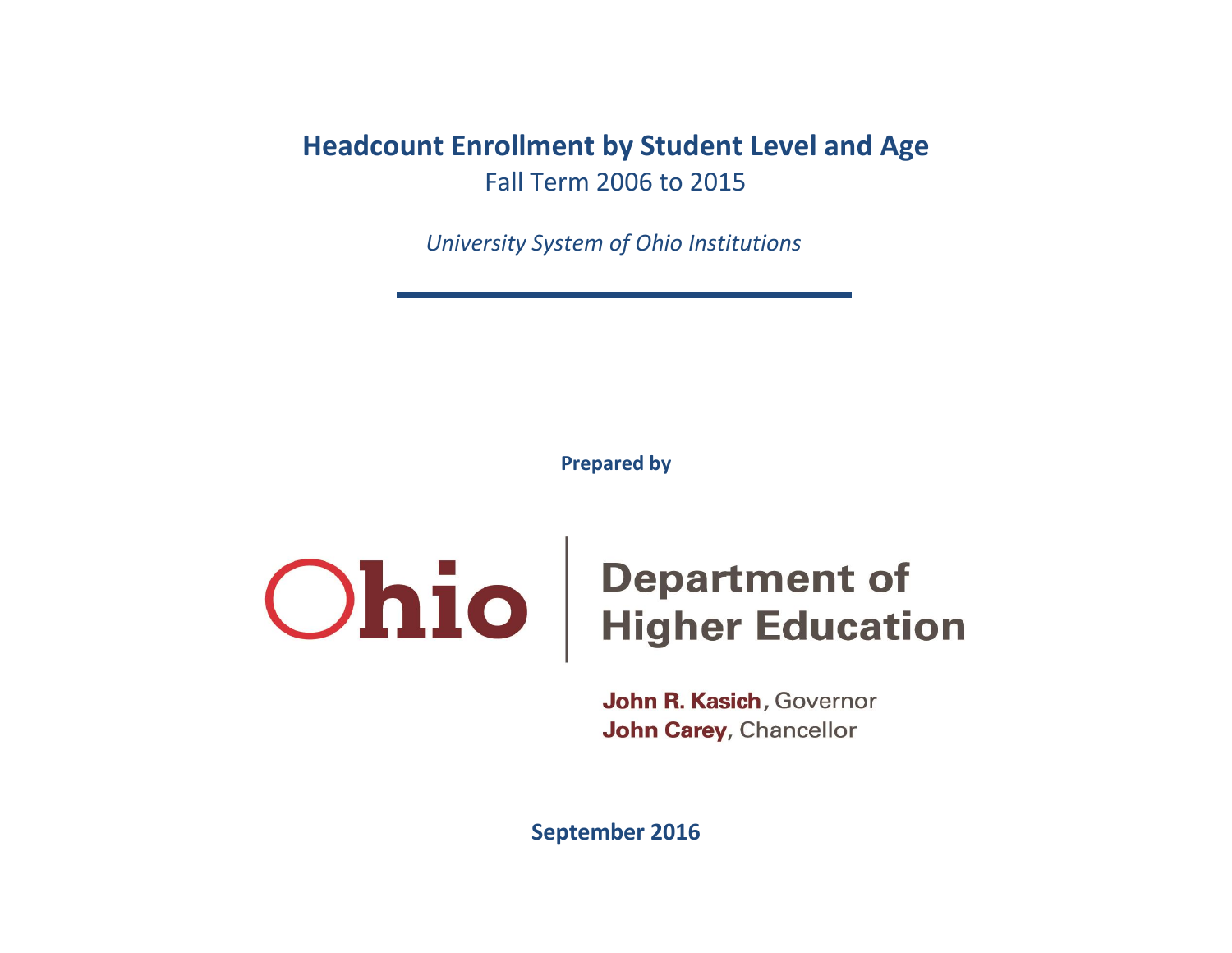University System of Ohio

|                                          |         |         |         |         |         |         |         |         |         |         | % Change | % Change  | % Change |
|------------------------------------------|---------|---------|---------|---------|---------|---------|---------|---------|---------|---------|----------|-----------|----------|
|                                          |         |         |         |         |         |         |         |         |         |         | 2006 to  | 2009 to   | 2013 to  |
|                                          | 2006    | 2007    | 2008    | 2009    | 2010    | 2011    | 2012    | 2013    | 2014    | 2015    | 2015     | 2015      | 2015     |
| <b>Undergraduate Total</b>               | 412,961 | 421,767 | 435,894 | 477,064 | 499,030 | 495,227 | 480,104 | 475,165 | 463,986 | 457,077 | 10.70%   | $-8.40%$  | $-1.50%$ |
| First Time at this Institution           | 109,207 | 114,078 | 116,589 | 130,741 | 131,398 | 127,822 | 123,400 | 116,141 | 116,434 | 113,324 | 3.80%    | $-13.80%$ | $-2.70%$ |
| Returning Undergraduate                  | 290,937 | 293,477 | 301,398 | 327,354 | 348,450 | 347,374 | 333,203 | 325,985 | 316,673 | 304,919 | 4.80%    | $-12.50%$ | $-3.70%$ |
| High School                              | 12,817  | 14,212  | 17,907  | 18,969  | 19,182  | 20,031  | 23,501  | 33,039  | 30,879  | 38,834  | 203.00%  | 102.50%   | 25.80%   |
| <b>Graduate &amp; Professional Total</b> | 55,310  | 56,359  | 57,590  | 59,643  | 62,103  | 61,638  | 60,885  | 61,688  | 62,338  | 61,764  | 11.70%   | $-0.50%$  | $-0.90%$ |
| Graduate                                 | 46,754  | 47,491  | 48,644  | 50,393  | 52,643  | 52,064  | 51,013  | 51,797  | 52,567  | 51,977  | 11.20%   | $-1.30%$  | $-1.10%$ |
| <b>Professional Medical</b>              | 4,563   | 4,344   | 4,395   | 4,465   | 4,528   | 4,677   | 4,695   | 4,775   | 4,874   | 4,949   | 8.50%    | 9.30%     | 1.50%    |
| <b>Other Professional</b>                | 3,993   | 4,524   | 4,551   | 4,785   | 4,932   | 4,897   | 5,177   | 5,116   | 4,897   | 4,838   | 21.20%   | $-1.90%$  | $-1.20%$ |
| <b>University System of Ohio Total</b>   | 468,271 | 478,126 | 493,484 | 536,707 | 561,133 | 556,865 | 540,989 | 536,853 | 526,324 | 518,841 | 10.80%   | $-7.50%$  | $-1.40%$ |

#### **Table 1b. Headcount Enrollment by Student Age - Fall 2006 to Fall 2015**

University System of Ohio

|                                           |         |         |         |         |         |           |         |         |         |         | % Change  | % Change  | % Change   |
|-------------------------------------------|---------|---------|---------|---------|---------|-----------|---------|---------|---------|---------|-----------|-----------|------------|
|                                           |         |         |         |         |         |           |         |         |         |         | 2006 to   | 2009 to   | 2013 to    |
|                                           | 2006    | 2007    | 2008    | 2009    | 2010    | 2011      | 2012    | 2013    | 2014    | 2015    | 2015      | 2015      | 2015       |
| <b>Undergraduate Total</b>                | 412,961 | 421,767 | 435,894 | 477,064 | 499,030 | 495,227   | 480,104 | 475,165 | 463,986 | 457,077 | 10.70%    | $-8.40%$  | $-1.50%$   |
| $25$                                      | 284,604 | 291,808 | 301,965 | 321,828 | 328,539 | 328,109   | 325,246 | 328,754 | 331,201 | 337,356 | 18.50%    | 2.70%     | 1.90%      |
| $>= 25$                                   | 127,981 | 129,521 | 133,601 | 154,932 | 170,198 | 166,895   | 154,649 | 146,205 | 132,629 | 119,590 | $-6.60%$  | $-29.70%$ | $-9.80%$   |
| Age Unknown                               | 376     | 438     | 328     | 304     | 293     | 223       | 209     | 206     | 156     | 131     | $-65.20%$ | $-55.30%$ | $-16.00%$  |
| <b>IGraduate &amp; Professional Total</b> | 55,310  | 56,359  | 57,590  | 59,643  | 62,103  | 61,638    | 60,885  | 61,688  | 62,338  | 61,764  | 11.70%    | $-0.50%$  | $-0.90%$   |
| $25$                                      | 14,804  | 15,315  | 15,411  | 16,194  | 16,680  | 16,631    | 16,630  | 16,761  | 17,315  | 17,534  | 18.40%    | 5.10%     | 1.30%      |
| 25-34                                     | 26,933  | 27,457  | 28,170  | 29,401  | 30,673  | 30,396    | 30,244  | 30,584  | 30,880  | 30,706  | 14.00%    | 0.10%     | $-0.60%$   |
| $>= 35$                                   | 13,546  | 13,551  | 13,973  | 14,025  | 14,728  | 14,595    | 14,002  | 14,334  | 14,135  | 13,520  | $-0.20%$  | $-8.20%$  | $-4.40%$   |
| Age Unknown                               | 27      | 36      | 36      | 23      | 22      | <b>16</b> |         |         |         |         | $-85.20%$ | $-81.80%$ | $-50.00\%$ |
| University System of Ohio Total           | 468,271 | 478,126 | 493,484 | 536,707 | 561,133 | 556,865   | 540,989 | 536,853 | 526,324 | 518,841 | 10.80%    | $-7.50%$  | $-1.40%$   |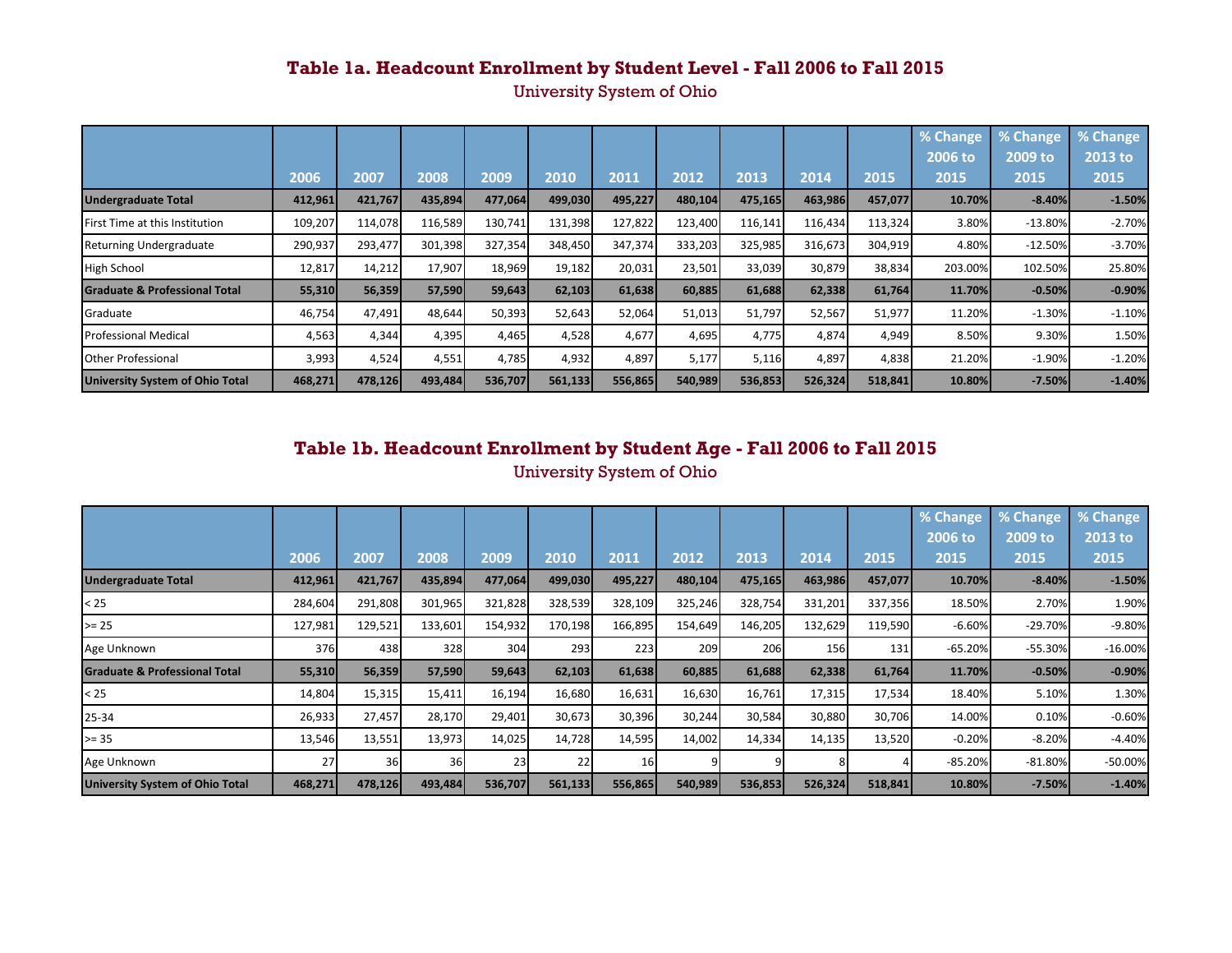|                                          |         |         |         |         |         |               |         |         |         |         | % Change<br>2006 to | % Change<br>2009 to | % Change<br>2013 to |
|------------------------------------------|---------|---------|---------|---------|---------|---------------|---------|---------|---------|---------|---------------------|---------------------|---------------------|
|                                          | 2006    | 2007    | 2008    | 2009    | 2010    | 2011          | 2012    | 2013    | 2014    | 2015    | 2015                | 2015                | 2015                |
| <b>University System of Ohio Total</b>   | 468,271 | 478,126 | 493,484 | 536,707 | 561,133 | 556,865       | 540,989 | 536,853 | 526,324 | 518,841 | 10.80%              | $-7.50%$            | $-1.40%$            |
| <b>Community Colleges</b>                |         |         |         |         |         |               |         |         |         |         |                     |                     |                     |
| <b>Undergraduate Total</b>               | 167,695 | 171,770 | 179,622 | 203,508 | 211,260 | 204,460       | 192,926 | 187,992 | 178,674 | 170,941 | 1.90%               | $-19.10%$           | $-4.30%$            |
| First Time at this Institution           | 44,696  | 47,225  | 48,831  | 56,930  | 55,377  | 52,015        | 48,972  | 45,665  | 44,398  | 40,822  | $-8.70%$            | $-26.30%$           | $-8.10%$            |
| <b>Returning Undergraduate</b>           | 114,537 | 115,235 | 118,517 | 133,616 | 143,083 | 139,173       | 127,891 | 120,284 | 112,137 | 101,893 | $-11.00%$           | $-28.80%$           | $-9.10%$            |
| <b>High School</b>                       | 8,462   | 9,310   | 12,274  | 12,962  | 12,800  | 13,272        | 16,063  | 22,043  | 22,139  | 28,226  | 233.60%             | 120.50%             | 27.50%              |
| <b>University Regional Campuses</b>      |         |         |         |         |         |               |         |         |         |         |                     |                     |                     |
| <b>Undergraduate Total</b>               | 46,141  | 47,805  | 50,122  | 57,585  | 61,973  | 61,501        | 59,892  | 59,585  | 58,591  | 58,244  | 26.20%              | $-6.00%$            | $-0.60%$            |
| First Time at this Institution           | 12,727  | 13,689  | 14,220  | 16,870  | 16,985  | 16,100        | 15,854  | 15,469  | 15,383  | 14,743  | 15.80%              | $-13.20%$           | $-4.20%$            |
| <b>Returning Undergraduate</b>           | 31,193  | 31,789  | 33,083  | 37,620  | 41,543  | 41,752        | 40,033  | 40,125  | 39,223  | 38,468  | 23.30%              | $-7.40%$            | $-1.90%$            |
| <b>High School</b>                       | 2,221   | 2,327   | 2,819   | 3,095   | 3,445   | 3,649         | 4,005   | 3,991   | 3,985   | 5,033   | 126.60%             | 46.10%              | 26.30%              |
| <b>Graduate &amp; Professional Total</b> | 858     | 890     | 905     | 816     | 791     | 774           | 577     | 509     | 360     | 298     | $-65.30%$           | $-62.30%$           | $-17.20%$           |
| Graduate                                 | 854     | 887     | 902     | 815     | 785     | 772           | 576     | 508     | 359     | 296     | $-65.30%$           | $-62.30%$           | $-17.50%$           |
| <b>Other Professional</b>                | 4       | 3       | 3       |         | 61      | $\mathcal{P}$ |         |         |         | 2       | $-50.00%$           | $-66.70%$           | 100.00%             |
| <b>University Main Campuses</b>          |         |         |         |         |         |               |         |         |         |         |                     |                     |                     |
| <b>Undergraduate Total</b>               | 199,125 | 202,192 | 206,150 | 215.971 | 225,797 | 229,266       | 227,286 | 227,588 | 226,721 | 227,892 | 14.40%              | 0.90%               | 0.50%               |
| First Time at this Institution           | 51,784  | 53,164  | 53,538  | 56,941  | 59,036  | 59,707        | 58,574  | 55,007  | 56,653  | 57,759  | 11.50%              | $-2.20%$            | 2.00%               |
| <b>Returning Undergraduate</b>           | 145,207 | 146,453 | 149,798 | 156,118 | 163,824 | 166,449       | 165,279 | 165,576 | 165,313 | 164,558 | 13.30%              | 0.40%               | $-0.50%$            |
| <b>High School</b>                       | 2,134   | 2,575   | 2,814   | 2,912   | 2,937   | 3,110         | 3,433   | 7,005   | 4,755   | 5,575   | 161.20%             | 89.80%              | 17.20%              |
| <b>Graduate &amp; Professional Total</b> | 54,452  | 55,469  | 56,685  | 58,827  | 61,312  | 60,864        | 60,308  | 61,179  | 61,978  | 61,466  | 12.90%              | 0.30%               | $-0.80%$            |
| <b>Graduate</b>                          | 45,900  | 46,604  | 47,742  | 49,578  | 51,858  | 51,292        | 50,437  | 51,289  | 52,208  | 51,681  | 12.60%              | $-0.30%$            | $-1.00%$            |
| <b>Professional Medical</b>              | 4,563   | 4,344   | 4,395   | 4,465   | 4,528   | 4,677         | 4,695   | 4,775   | 4,874   | 4,949   | 8.50%               | 9.30%               | 1.50%               |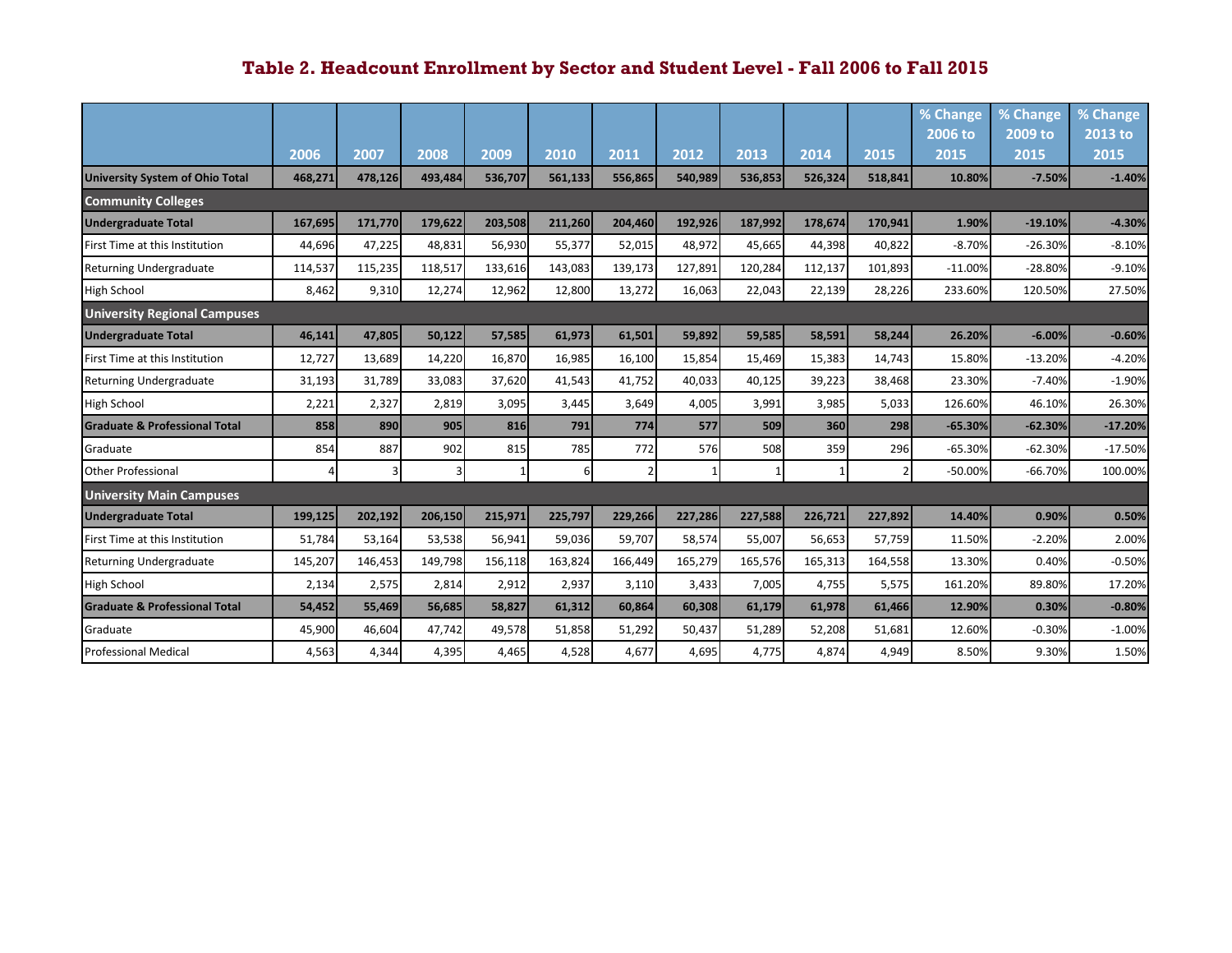|                                                       |        |        |        |        |        |        |        |        |        |        | % Change  | % Change  | % Change  |
|-------------------------------------------------------|--------|--------|--------|--------|--------|--------|--------|--------|--------|--------|-----------|-----------|-----------|
|                                                       |        |        |        |        |        |        |        |        |        |        | 2006 to   | 2009 to   | 2013 to   |
|                                                       | 2006   | 2007   | 2008   | 2009   | 2010   | 2011   | 2012   | 2013   | 2014   | 2015   | 2015      | 2015      | 2015      |
| <b>Community Colleges</b>                             |        |        |        |        |        |        |        |        |        |        |           |           |           |
| <b>Belmont Technical College</b>                      |        |        |        |        |        |        |        |        |        |        |           |           |           |
| <b>Undergraduate Total</b>                            | 1,714  | 1,742  | 1,798  | 2,200  | 2,319  | 2,078  | 1,652  | 1,313  | 1,043  | 1,082  | -36.90%   | -53.30%   | 3.70%     |
| First Time at this Institution                        | 653    | 609    | 631    | 761    | 729    | 536    | 435    | 425    | 299    | 339    | $-48.10%$ | -53.50%   | 13.40%    |
| Returning Undergraduate                               | 1,041  | 1,120  | 1,135  | 1,408  | 1,555  | 1,499  | 1,175  | 861    | 716    | 577    | $-44.60%$ | $-62.90%$ | $-19.40%$ |
| High School                                           | 20     | 13     | 32     | 31     | 35     | 43     | 42     | 27     | 28     | 166    | 730.00%   | 374.30%   | 492.90%   |
| <b>Campus Total</b>                                   | 1,714  | 1,742  | 1,798  | 2,200  | 2,319  | 2,078  | 1,652  | 1,313  | 1,043  | 1,082  | -36.90%   | -53.30%   | 3.70%     |
| <b>Central Ohio Technical College</b>                 |        |        |        |        |        |        |        |        |        |        |           |           |           |
| <b>Undergraduate Total</b>                            | 3,103  | 3,112  | 3,599  | 4,377  | 4,524  | 4,281  | 3,931  | 3,758  | 3,579  | 3,576  | 15.20%    | $-21.00%$ | $-0.10%$  |
| First Time at this Institution                        | 930    | 970    | 1,185  | 1,469  | 1,408  | 1,279  | 1,212  | 1,187  | 1,034  | 908    | $-2.40%$  | $-35.50%$ | $-12.20%$ |
| Returning Undergraduate                               | 2,073  | 2,011  | 2,213  | 2,698  | 2,918  | 2,794  | 2,439  | 2,246  | 2,097  | 1,881  | $-9.30%$  | $-35.50%$ | $-10.30%$ |
| High School                                           | 100    | 131    | 201    | 210    | 198    | 208    | 280    | 325    | 448    | 787    | 687.00%   | 297.50%   | 75.70%    |
| <b>Campus Total</b>                                   | 3,103  | 3,112  | 3,599  | 4,377  | 4,524  | 4,281  | 3,931  | 3,758  | 3,579  | 3,576  | 15.20%    | $-21.00%$ | $-0.10%$  |
| <b>Cincinnati State Tech. &amp; Community College</b> |        |        |        |        |        |        |        |        |        |        |           |           |           |
| Undergraduate Total                                   | 8,438  | 8,815  | 8,606  | 10,326 | 11,133 | 10,785 | 11,042 | 11,942 | 11,719 | 10,596 | 25.60%    | $-4.80%$  | $-9.60%$  |
| First Time at this Institution                        | 2,169  | 2,683  | 2,546  | 3,111  | 2,963  | 2,341  | 3,064  | 3,545  | 3,492  | 2,505  | 15.50%    | $-15.50%$ | $-28.30%$ |
| Returning Undergraduate                               | 6,239  | 6,114  | 6,047  | 7,189  | 8,126  | 8,402  | 7,554  | 7,322  | 7,144  | 6,678  | 7.00%     | $-17.80%$ | $-6.50%$  |
| High School                                           | 30     | 18     | 13     | 26     | 44     | 42     | 424    | 1,075  | 1,083  | 1,413  | 4610.00%  | 3111.40%  | 30.50%    |
| <b>Campus Total</b>                                   | 8,438  | 8,815  | 8,606  | 10,326 | 11,133 | 10,785 | 11,042 | 11,942 | 11,719 | 10,596 | 25.60%    | $-4.80%$  | $-9.60%$  |
| <b>Clark State Community College</b>                  |        |        |        |        |        |        |        |        |        |        |           |           |           |
| <b>Undergraduate Total</b>                            | 3,339  | 3,392  | 3,597  | 4,510  | 5,010  | 5,167  | 5,636  | 5,653  | 5,969  | 5,620  | 68.30%    | 12.20%    | $-5.80%$  |
| First Time at this Institution                        | 828    | 905    | 1,023  | 1,096  | 1,106  | 1,114  | 1,681  | 1,719  | 1,719  | 1,456  | 75.80%    | 31.60%    | $-15.30%$ |
| <b>Returning Undergraduate</b>                        | 2,310  | 2,320  | 2,401  | 3,185  | 3,643  | 3,831  | 3,323  | 3,332  | 3,380  | 3,162  | 36.90%    | $-13.20%$ | $-6.40%$  |
| High School                                           | 201    | 167    | 173    | 229    | 261    | 222    | 632    | 602    | 870    | 1,002  | 398.50%   | 283.90%   | 15.20%    |
| <b>Campus Total</b>                                   | 3,339  | 3,392  | 3,597  | 4,510  | 5,010  | 5,167  | 5,636  | 5,653  | 5,969  | 5,620  | 68.30%    | 12.20%    | $-5.80%$  |
| <b>Columbus State Community College</b>               |        |        |        |        |        |        |        |        |        |        |           |           |           |
| <b>Undergraduate Total</b>                            | 22,745 | 23,056 | 24,482 | 28,539 | 30,513 | 30,921 | 25,970 | 25,360 | 24,532 | 26,098 | 14.70%    | $-14.50%$ | 6.40%     |
| First Time at this Institution                        | 6,874  | 6,986  | 7,637  | 9,254  | 9,136  | 9,536  | 7,454  | 7,862  | 7,399  | 7,605  | 10.60%    | $-16.80%$ | 2.80%     |
| <b>Returning Undergraduate</b>                        | 15,615 | 15,751 | 16,391 | 18,744 | 20,891 | 20,916 | 18,027 | 16,785 | 16,039 | 16,059 | 2.80%     | $-23.10%$ | 0.10%     |
| High School                                           | 256    | 319    | 454    | 541    | 486    | 469    | 489    | 713    | 1,094  | 2,434  | 850.80%   | 400.80%   | 122.50%   |
| <b>Campus Total</b>                                   | 22,745 | 23,056 | 24,482 | 28,539 | 30,513 | 30,921 | 25,970 | 25,360 | 24,532 | 26,098 | 14.70%    | $-14.50%$ | 6.40%     |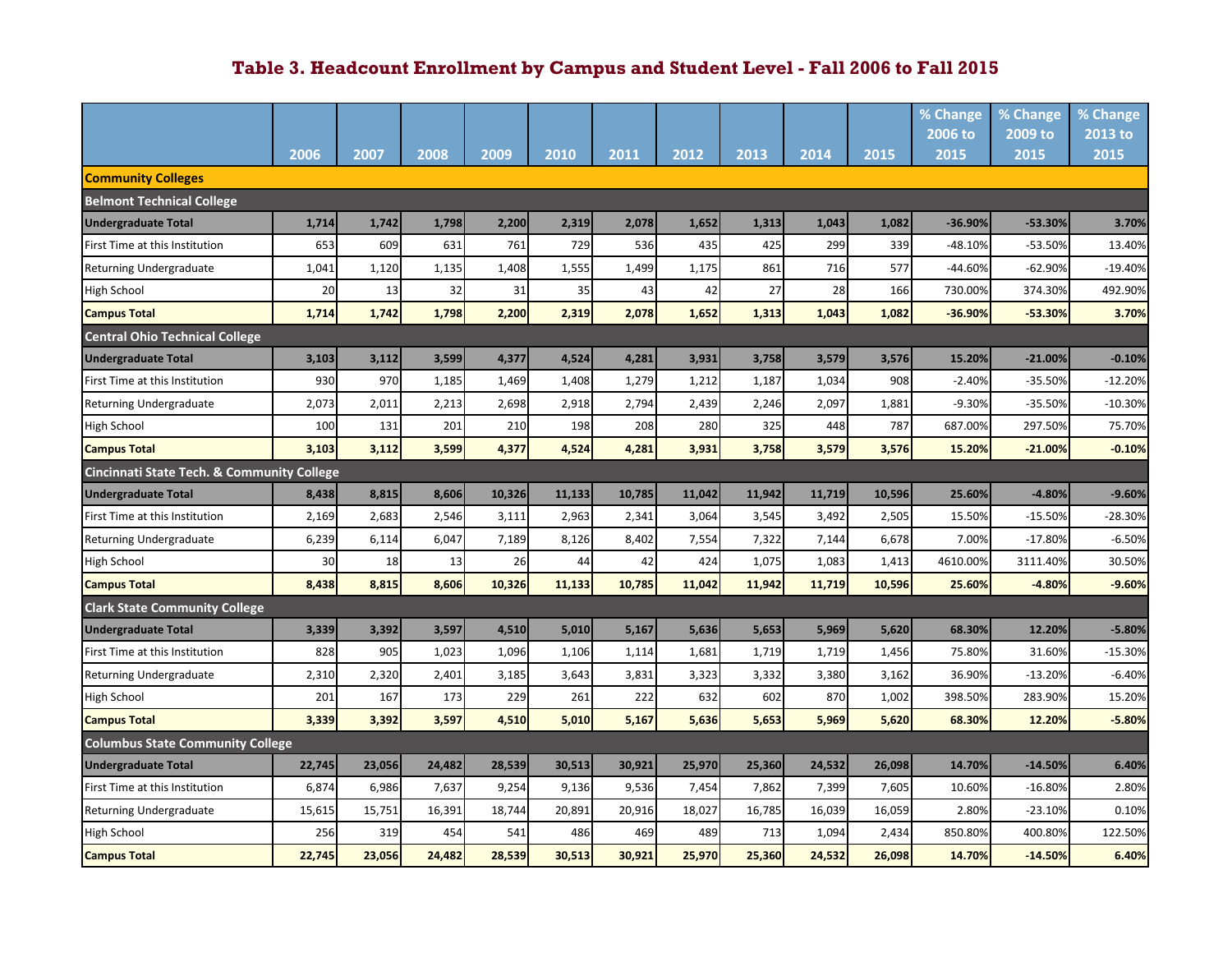|                                          |        |        |        |        |        |        |        |        |        |        | % Change  | % Change  | % Change  |
|------------------------------------------|--------|--------|--------|--------|--------|--------|--------|--------|--------|--------|-----------|-----------|-----------|
|                                          |        |        |        |        |        |        |        |        |        |        | 2006 to   | 2009 to   | 2013 to   |
|                                          | 2006   | 2007   | 2008   | 2009   | 2010   | 2011   | 2012   | 2013   | 2014   | 2015   | 2015      | 2015      | 2015      |
| <b>Cuyahoga Community College</b>        |        |        |        |        |        |        |        |        |        |        |           |           |           |
| <b>Undergraduate Total</b>               | 26,340 | 26,488 | 27,814 | 31,024 | 31,909 | 31,301 | 30,435 | 29,267 | 28,484 | 27,850 | 5.70%     | $-12.70%$ | $-2.20%$  |
| First Time at this Institution           | 7,256  | 7,062  | 7,940  | 8,876  | 8,543  | 8,417  | 7,569  | 4,501  | 6,859  | 6,693  | $-7.80%$  | $-21.70%$ | $-2.40%$  |
| <b>Returning Undergraduate</b>           | 17,999 | 18,285 | 18,639 | 20,577 | 21,684 | 21,346 | 20,902 | 19,744 | 19,233 | 18,031 | 0.20%     | $-16.80%$ | $-6.20%$  |
| High School                              | 1,085  | 1,141  | 1,235  | 1,571  | 1,682  | 1,538  | 1,964  | 5,022  | 2,392  | 3,126  | 188.10%   | 85.90%    | 30.70%    |
| <b>Campus Total</b>                      | 26,340 | 26,488 | 27,814 | 31,024 | 31,909 | 31,301 | 30,435 | 29,267 | 28,484 | 27,850 | 5.70%     | $-12.70%$ | $-2.20%$  |
| <b>Eastern Gateway Community College</b> |        |        |        |        |        |        |        |        |        |        |           |           |           |
| <b>Undergraduate Total</b>               | 1,601  | 1,744  | 1,831  | 2,095  | 2,209  | 2,441  | 2,561  | 2,927  | 3,183  | 3,025  | 88.90%    | 36.90%    | $-5.00%$  |
| First Time at this Institution           | 533    | 596    | 529    | 603    | 686    | 773    | 802    | 967    | 1,013  | 762    | 43.00%    | 11.10%    | $-24.80%$ |
| <b>Returning Undergraduate</b>           | 991    | 993    | 1,095  | 1,178  | 1,220  | 1,264  | 1,289  | 1,472  | 1,595  | 1,544  | 55.80%    | 26.60%    | $-3.20%$  |
| High School                              | 77     | 155    | 207    | 314    | 303    | 404    | 470    | 488    | 575    | 719    | 833.80%   | 137.30%   | 25.00%    |
| <b>Campus Total</b>                      | 1,601  | 1,744  | 1,831  | 2,095  | 2,209  | 2,441  | 2,561  | 2,927  | 3,183  | 3,025  | 88.90%    | 36.90%    | $-5.00%$  |
| <b>Edison State Community College</b>    |        |        |        |        |        |        |        |        |        |        |           |           |           |
| <b>Undergraduate Total</b>               | 3,085  | 3,079  | 3,251  | 3,357  | 3,558  | 3,459  | 3,127  | 2,946  | 3,053  | 3,220  | 4.40%     | $-9.50%$  | 5.50%     |
| First Time at this Institution           | 698    | 758    | 823    | 830    | 823    | 740    | 668    | 601    | 519    | 519    | $-25.60%$ | $-36.90%$ | 0.00%     |
| Returning Undergraduate                  | 1,782  | 1,718  | 1,774  | 1,876  | 2,117  | 2,073  | 1,864  | 1,714  | 1,551  | 1,353  | $-24.10%$ | $-36.10%$ | $-12.80%$ |
| High School                              | 605    | 603    | 654    | 651    | 618    | 646    | 595    | 631    | 983    | 1,348  | 122.80%   | 118.10%   | 37.10%    |
| <b>Campus Total</b>                      | 3,085  | 3,079  | 3,251  | 3,357  | 3,558  | 3,459  | 3,127  | 2,946  | 3,053  | 3,220  | 4.40%     | $-9.50%$  | 5.50%     |
| <b>Hocking Technical College</b>         |        |        |        |        |        |        |        |        |        |        |           |           |           |
| <b>Undergraduate Total</b>               | 5,581  | 5,254  | 5,645  | 6,193  | 6,332  | 5,786  | 4,485  | 4,409  | 3,945  | 3,619  | $-35.20%$ | $-42.80%$ | $-8.30%$  |
| First Time at this Institution           | 1,907  | 1,861  | 1,999  | 2,317  | 2,261  | 1,994  | 1,414  | 1,252  | 1,211  | 1,301  | $-31.80%$ | $-42.50%$ | 7.40%     |
| Returning Undergraduate                  | 2,968  | 2,881  | 3,121  | 3,702  | 3,876  | 3,658  | 2,926  | 2,710  | 2,195  | 1,892  | -36.30%   | $-51.20%$ | $-13.80%$ |
| High School                              | 706    | 512    | 525    | 174    | 195    | 134    | 145    | 447    | 539    | 426    | -39.70%   | 118.50%   | $-21.00%$ |
| <b>Campus Total</b>                      | 5,581  | 5,254  | 5,645  | 6,193  | 6,332  | 5,786  | 4,485  | 4,409  | 3,945  | 3,619  | -35.20%   | -42.80%   | $-8.30%$  |
| James A. Rhodes State College            |        |        |        |        |        |        |        |        |        |        |           |           |           |
| <b>Undergraduate Total</b>               | 3,347  | 3,380  | 3,640  | 4,117  | 4,195  | 3,969  | 3,460  | 3,344  | 3,281  | 2,988  | $-10.70%$ | $-28.80%$ | $-8.90%$  |
| First Time at this Institution           | 919    | 951    | 994    | 1,258  | 1,133  | 996    | 847    | 898    | 932    | 750    | $-18.40%$ | -33.80%   | $-19.50%$ |
| <b>Returning Undergraduate</b>           | 2,132  | 2,193  | 2,438  | 2,687  | 2,894  | 2,740  | 2,358  | 2,082  | 1,948  | 1,785  | $-16.30%$ | $-38.30%$ | $-8.40%$  |
| High School                              | 296    | 236    | 208    | 172    | 168    | 233    | 255    | 364    | 401    | 453    | 53.00%    | 169.60%   | 13.00%    |
| <b>Campus Total</b>                      | 3,347  | 3,380  | 3,640  | 4,117  | 4,195  | 3,969  | 3,460  | 3,344  | 3,281  | 2,988  | $-10.70%$ | $-28.80%$ | $-8.90%$  |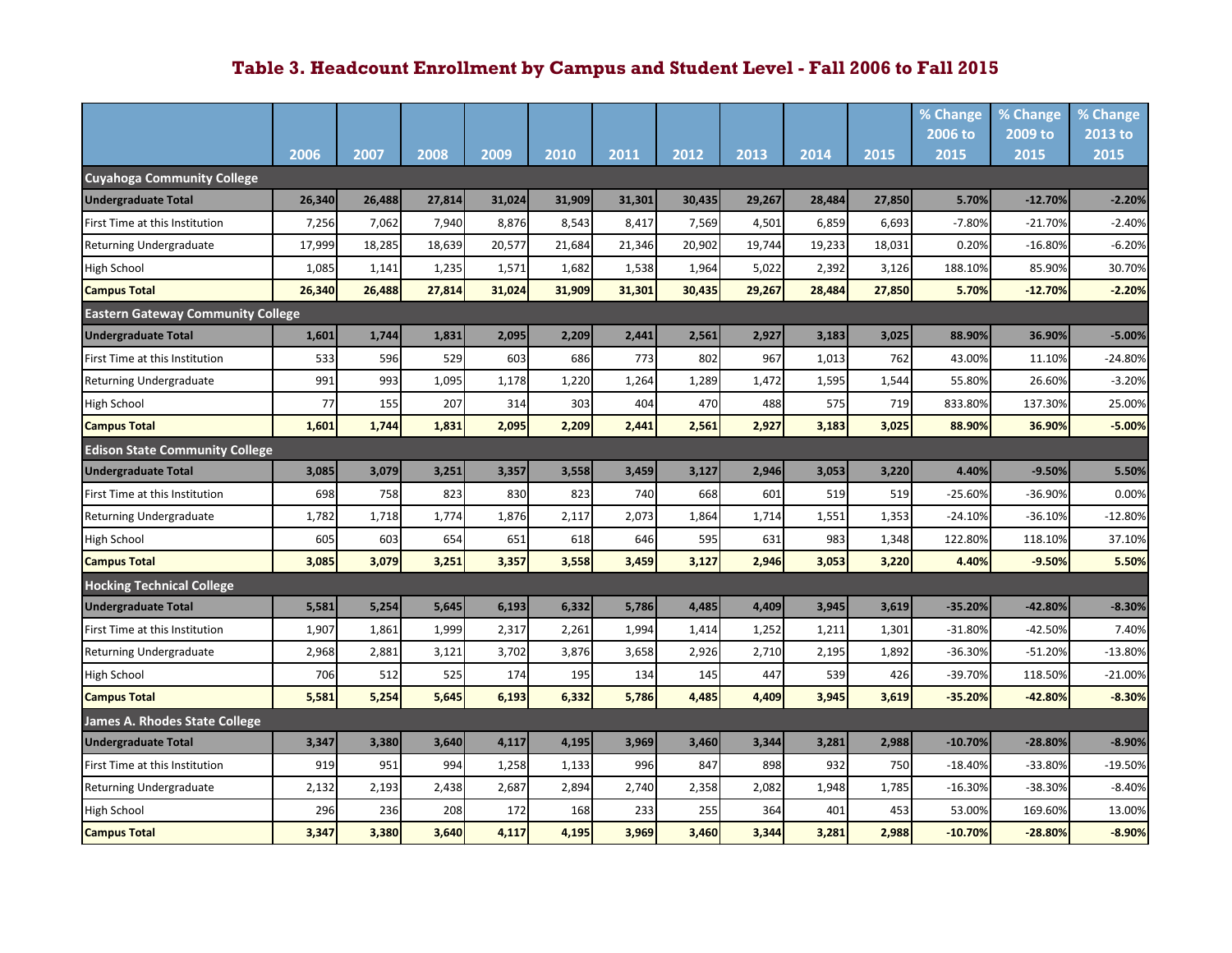|                                          |        |        |        |        |        |        |        |        |        |        | % Change  | % Change  | % Change  |
|------------------------------------------|--------|--------|--------|--------|--------|--------|--------|--------|--------|--------|-----------|-----------|-----------|
|                                          |        |        |        |        |        |        |        |        |        |        | 2006 to   | 2009 to   | 2013 to   |
|                                          | 2006   | 2007   | 2008   | 2009   | 2010   | 2011   | 2012   | 2013   | 2014   | 2015   | 2015      | 2015      | 2015      |
| <b>Lakeland Community College</b>        |        |        |        |        |        |        |        |        |        |        |           |           |           |
| <b>Undergraduate Total</b>               | 8,788  | 9,172  | 9,201  | 9,612  | 9,996  | 9,683  | 9,447  | 8,964  | 8,410  | 8,011  | $-8.80%$  | $-19.90%$ | $-4.70%$  |
| First Time at this Institution           | 2,358  | 2,727  | 2,627  | 2,679  | 2,793  | 2,510  | 2,272  | 2,192  | 1,984  | 1,768  | $-25.00%$ | $-36.70%$ | $-10.90%$ |
| Returning Undergraduate                  | 5,969  | 5,962  | 5,993  | 6,307  | 6,503  | 6,464  | 6,435  | 5,969  | 5,605  | 5,148  | $-13.80%$ | $-20.80%$ | $-8.20%$  |
| High School                              | 461    | 483    | 581    | 626    | 700    | 709    | 740    | 803    | 821    | 1,095  | 137.50%   | 56.40%    | 33.40%    |
| <b>Campus Total</b>                      | 8,788  | 9,172  | 9,201  | 9,612  | 9,996  | 9,683  | 9,447  | 8,964  | 8,410  | 8,011  | $-8.80%$  | $-19.90%$ | $-4.70%$  |
| Lorain County Community College          |        |        |        |        |        |        |        |        |        |        |           |           |           |
| <b>Undergraduate Total</b>               | 10,521 | 10,824 | 11,180 | 12,783 | 13,404 | 12,933 | 12,694 | 12,276 | 11,572 | 11,516 | 9.50%     | $-14.10%$ | $-0.50%$  |
| First Time at this Institution           | 2,245  | 2,459  | 2,534  | 2,853  | 3,135  | 2,979  | 2,923  | 2,696  | 2,384  | 2,126  | $-5.30%$  | $-32.20%$ | $-10.80%$ |
| <b>Returning Undergraduate</b>           | 7,117  | 7,016  | 7,265  | 8,434  | 8,705  | 8,394  | 7,998  | 7,844  | 7,348  | 6,713  | $-5.70%$  | $-22.90%$ | $-8.60%$  |
| High School                              | 1,159  | 1,349  | 1,381  | 1,496  | 1,564  | 1,560  | 1,773  | 1,736  | 1,840  | 2,677  | 131.00%   | 71.20%    | 45.50%    |
| <b>Campus Total</b>                      | 10,521 | 10,824 | 11,180 | 12,783 | 13,404 | 12,933 | 12,694 | 12,276 | 11,572 | 11,516 | 9.50%     | $-14.10%$ | $-0.50%$  |
| <b>Marion Technical College</b>          |        |        |        |        |        |        |        |        |        |        |           |           |           |
| <b>Undergraduate Total</b>               | 2,043  | 2,126  | 2,350  | 2,654  | 2,735  | 2,789  | 2,742  | 2,691  | 2,464  | 2,440  | 19.40%    | $-10.80%$ | $-1.00%$  |
| First Time at this Institution           | 456    | 523    | 544    | 719    | 571    | 639    | 617    | 597    | 511    | 463    | 1.50%     | $-18.90%$ | $-9.40%$  |
| Returning Undergraduate                  | 1,283  | 1,256  | 1,377  | 1,540  | 1,752  | 1,664  | 1,550  | 1,445  | 1,276  | 1,216  | $-5.20%$  | $-30.60%$ | $-4.70%$  |
| High School                              | 304    | 347    | 429    | 395    | 412    | 486    | 575    | 649    | 677    | 761    | 150.30%   | 84.70%    | 12.40%    |
| <b>Campus Total</b>                      | 2,043  | 2,126  | 2,350  | 2,654  | 2,735  | 2,789  | 2,742  | 2,691  | 2,464  | 2,440  | 19.40%    | $-10.80%$ | $-1.00%$  |
| <b>North Central State College</b>       |        |        |        |        |        |        |        |        |        |        |           |           |           |
| <b>Undergraduate Total</b>               | 3,195  | 3,152  | 3,257  | 3,586  | 3,635  | 3,382  | 2,886  | 2,958  | 2,937  | 2,938  | $-8.00%$  | $-19.20%$ | 0.00%     |
| First Time at this Institution           | 884    | 977    | 698    | 847    | 769    | 701    | 600    | 790    | 675    | 626    | $-29.20%$ | $-18.60%$ | $-7.30%$  |
| <b>Returning Undergraduate</b>           | 2,198  | 2,051  | 2,213  | 2,272  | 2,414  | 2,191  | 1,840  | 1,690  | 1,570  | 1,383  | $-37.10%$ | $-42.70%$ | $-11.90%$ |
| High School                              | 113    | 124    | 346    | 467    | 452    | 490    | 446    | 478    | 692    | 929    | 722.10%   | 105.50%   | 34.20%    |
| <b>Campus Total</b>                      | 3,195  | 3,152  | 3,257  | 3,586  | 3,635  | 3,382  | 2,886  | 2,958  | 2,937  | 2,938  | $-8.00%$  | $-19.20%$ | 0.00%     |
| <b>Northwest State Community College</b> |        |        |        |        |        |        |        |        |        |        |           |           |           |
| <b>Undergraduate Total</b>               | 2,881  | 3,192  | 3,185  | 3,617  | 5,238  | 4,463  | 4,296  | 4,656  | 4,719  | 4,551  | 58.00%    | $-13.10%$ | $-3.60%$  |
| First Time at this Institution           | 733    | 896    | 950    | 1,262  | 1,962  | 1,232  | 1,020  | 1,076  | 1,064  | 900    | 22.80%    | $-54.10%$ | $-15.40%$ |
| <b>Returning Undergraduate</b>           | 1,871  | 2,047  | 2,041  | 2,154  | 3,086  | 3,003  | 3,028  | 3,047  | 2,955  | 2,978  | 59.20%    | $-3.50%$  | 0.80%     |
| High School                              | 277    | 249    | 194    | 201    | 190    | 228    | 248    | 533    | 700    | 673    | 143.00%   | 254.20%   | $-3.90%$  |
| <b>Campus Total</b>                      | 2,881  | 3,192  | 3,185  | 3,617  | 5,238  | 4,463  | 4,296  | 4,656  | 4,719  | 4,551  | 58.00%    | $-13.10%$ | $-3.60%$  |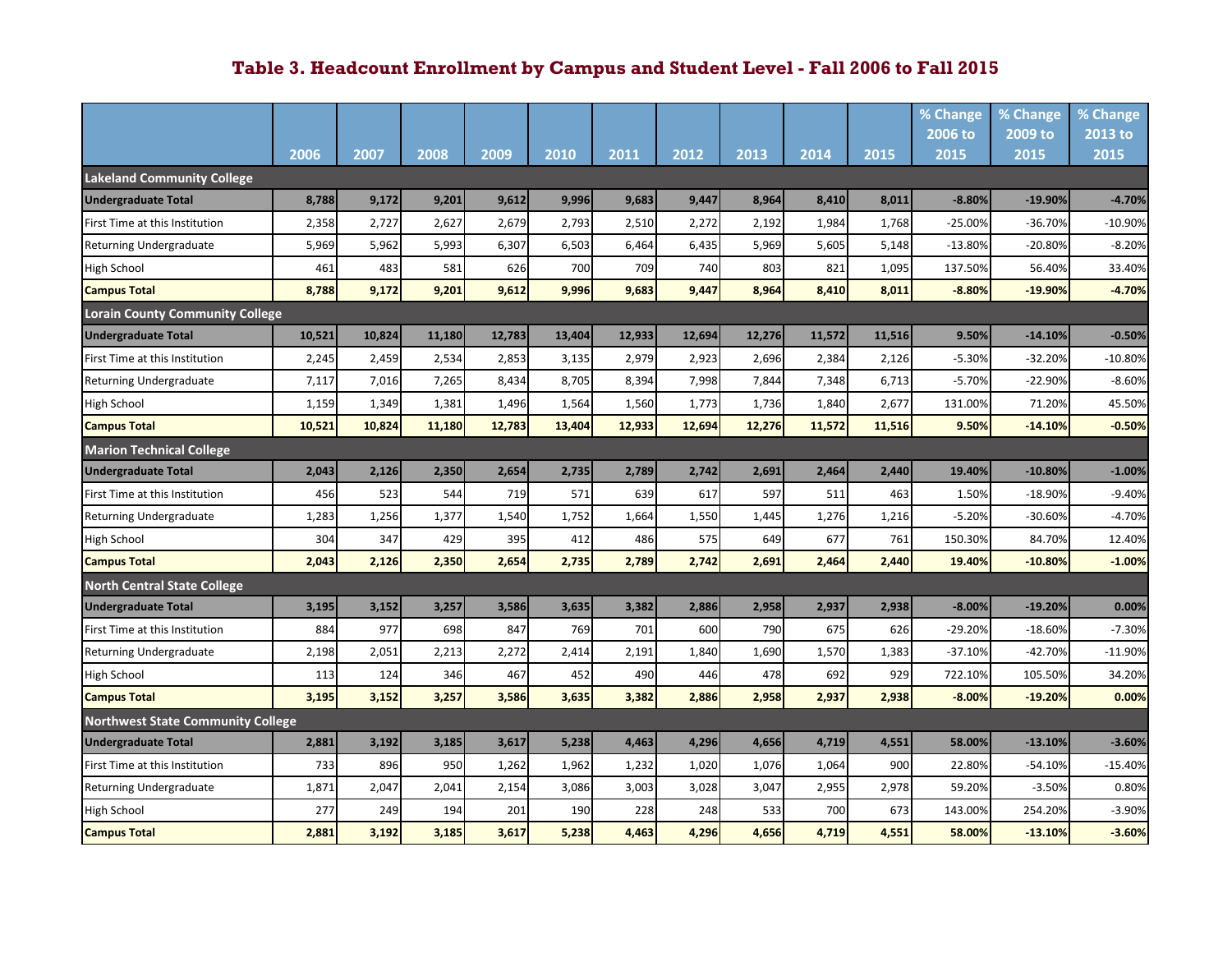|                                          |        |        |        |        |        |        |        |        |        |        | % Change  | % Change  | % Change  |
|------------------------------------------|--------|--------|--------|--------|--------|--------|--------|--------|--------|--------|-----------|-----------|-----------|
|                                          |        |        |        |        |        |        |        |        |        |        | 2006 to   | 2009 to   | 2013 to   |
|                                          | 2006   | 2007   | 2008   | 2009   | 2010   | 2011   | 2012   | 2013   | 2014   | 2015   | 2015      | 2015      | 2015      |
| <b>Owens State Community College</b>     |        |        |        |        |        |        |        |        |        |        |           |           |           |
| <b>Undergraduate Total</b>               | 19,633 | 21,053 | 22,178 | 23,445 | 19,640 | 16,669 | 16,903 | 15,213 | 12,493 | 11,550 | $-41.20%$ | $-41.20%$ | $-7.50%$  |
| First Time at this Institution           | 5,429  | 5,857  | 6,070  | 6,223  | 4,812  | 3,998  | 4,157  | 3,435  | 2,890  | 2,893  | $-46.70%$ | -39.90%   | 0.10%     |
| Returning Undergraduate                  | 13,779 | 14,220 | 14,554 | 15,347 | 13,860 | 11,874 | 10,823 | 10,328 | 8,527  | 7,591  | -44.90%   | $-45.20%$ | $-11.00%$ |
| High School                              | 425    | 976    | 1,554  | 1,875  | 968    | 797    | 1,923  | 1,450  | 1,076  | 1,066  | 150.80%   | 10.10%    | $-0.90%$  |
| <b>Campus Total</b>                      | 19,633 | 21,053 | 22,178 | 23,445 | 19,640 | 16,669 | 16,903 | 15,213 | 12,493 | 11,550 | $-41.20%$ | $-41.20%$ | $-7.50%$  |
| <b>Rio Grande Community College</b>      |        |        |        |        |        |        |        |        |        |        |           |           |           |
| <b>Undergraduate Total</b>               | 1,528  | 1,607  | 1,386  | 1,512  | 1,649  | 1,695  | 1,689  | 1,731  | 1,649  | 1,579  | 3.30%     | $-4.20%$  | $-4.20%$  |
| First Time at this Institution           | 532    | 659    | 515    | 543    | 601    | 598    | 645    | 593    | 567    | 492    | $-7.50%$  | $-18.10%$ | $-13.20%$ |
| <b>Returning Undergraduate</b>           | 936    | 869    | 786    | 910    | 979    | 1,017  | 950    | 1,031  | 942    | 892    | $-4.70%$  | $-8.90%$  | $-5.30%$  |
| High School                              | 60     | 79     | 85     | 59     | 69     | 80     | 94     | 107    | 140    | 195    | 225.00%   | 182.60%   | 39.30%    |
| <b>Campus Total</b>                      | 1,528  | 1,607  | 1,386  | 1,512  | 1,649  | 1,695  | 1,689  | 1,731  | 1,649  | 1,579  | 3.30%     | $-4.20%$  | $-4.20%$  |
| <b>Sinclair Community College</b>        |        |        |        |        |        |        |        |        |        |        |           |           |           |
| <b>Undergraduate Total</b>               | 22,951 | 22,629 | 23,465 | 25,589 | 26,043 | 25,144 | 24,027 | 22,853 | 21,460 | 18,647 | $-18.80%$ | $-28.40%$ | $-13.10%$ |
| First Time at this Institution           | 4,604  | 4,706  | 4,291  | 5,423  | 5,208  | 5,327  | 6,187  | 6,003  | 5,448  | 5,220  | 13.40%    | 0.20%     | $-4.20%$  |
| Returning Undergraduate                  | 17,244 | 17,073 | 17,192 | 19,179 | 19,803 | 18,415 | 16,678 | 15,340 | 14,386 | 11,457 | $-33.60%$ | $-42.10%$ | $-20.40%$ |
| High School                              | 1,103  | 850    | 1,982  | 987    | 1,032  | 1,402  | 1,162  | 1,510  | 1,626  | 1,970  | 78.60%    | 90.90%    | 21.20%    |
| <b>Campus Total</b>                      | 22,951 | 22,629 | 23,465 | 25,589 | 26,043 | 25,144 | 24,027 | 22,853 | 21,460 | 18,647 | $-18.80%$ | $-28.40%$ | $-13.10%$ |
| <b>Southern State Community College</b>  |        |        |        |        |        |        |        |        |        |        |           |           |           |
| <b>Undergraduate Total</b>               | 2,368  | 2,438  | 2,584  | 3,363  | 3,728  | 3,352  | 2,686  | 2,431  | 2,459  | 2,519  | 6.40%     | $-32.40%$ | 2.40%     |
| First Time at this Institution           | 686    | 639    | 659    | 895    | 821    | 744    | 568    | 552    | 657    | 490    | $-28.60%$ | $-40.30%$ | $-25.40%$ |
| Returning Undergraduate                  | 1,515  | 1,500  | 1,530  | 1,951  | 2,287  | 2,032  | 1,667  | 1,455  | 1,186  | 1,206  | $-20.40%$ | $-47.30%$ | 1.70%     |
| High School                              | 167    | 299    | 395    | 517    | 620    | 576    | 451    | 424    | 616    | 823    | 392.80%   | 32.70%    | 33.60%    |
| <b>Campus Total</b>                      | 2,368  | 2,438  | 2,584  | 3,363  | 3,728  | 3,352  | 2,686  | 2,431  | 2,459  | 2,519  | 6.40%     | $-32.40%$ | 2.40%     |
| <b>Stark State College of Technology</b> |        |        |        |        |        |        |        |        |        |        |           |           |           |
| <b>Undergraduate Total</b>               | 7,920  | 8,632  | 9,516  | 12,610 | 14,709 | 15,494 | 15,252 | 14,963 | 13,561 | 12,103 | 52.80%    | $-17.70%$ | $-10.80%$ |
| First Time at this Institution           | 2,458  | 2,582  | 2,771  | 3,693  | 3,507  | 3,313  | 2,993  | 2,714  | 2,088  | 1,553  | -36.80%   | $-55.70%$ | $-25.60%$ |
| Returning Undergraduate                  | 5,110  | 5,580  | 6,036  | 7,509  | 9,631  | 10,511 | 10,421 | 9,934  | 8,833  | 7,071  | 38.40%    | $-26.60%$ | -19.90%   |
| High School                              | 352    | 470    | 709    | 1,408  | 1,571  | 1,670  | 1,838  | 2,315  | 2,640  | 3,479  | 888.40%   | 121.50%   | 31.80%    |
| <b>Campus Total</b>                      | 7,920  | 8,632  | 9,516  | 12,610 | 14,709 | 15,494 | 15,252 | 14,963 | 13,561 | 12,103 | 52.80%    | $-17.70%$ | $-10.80%$ |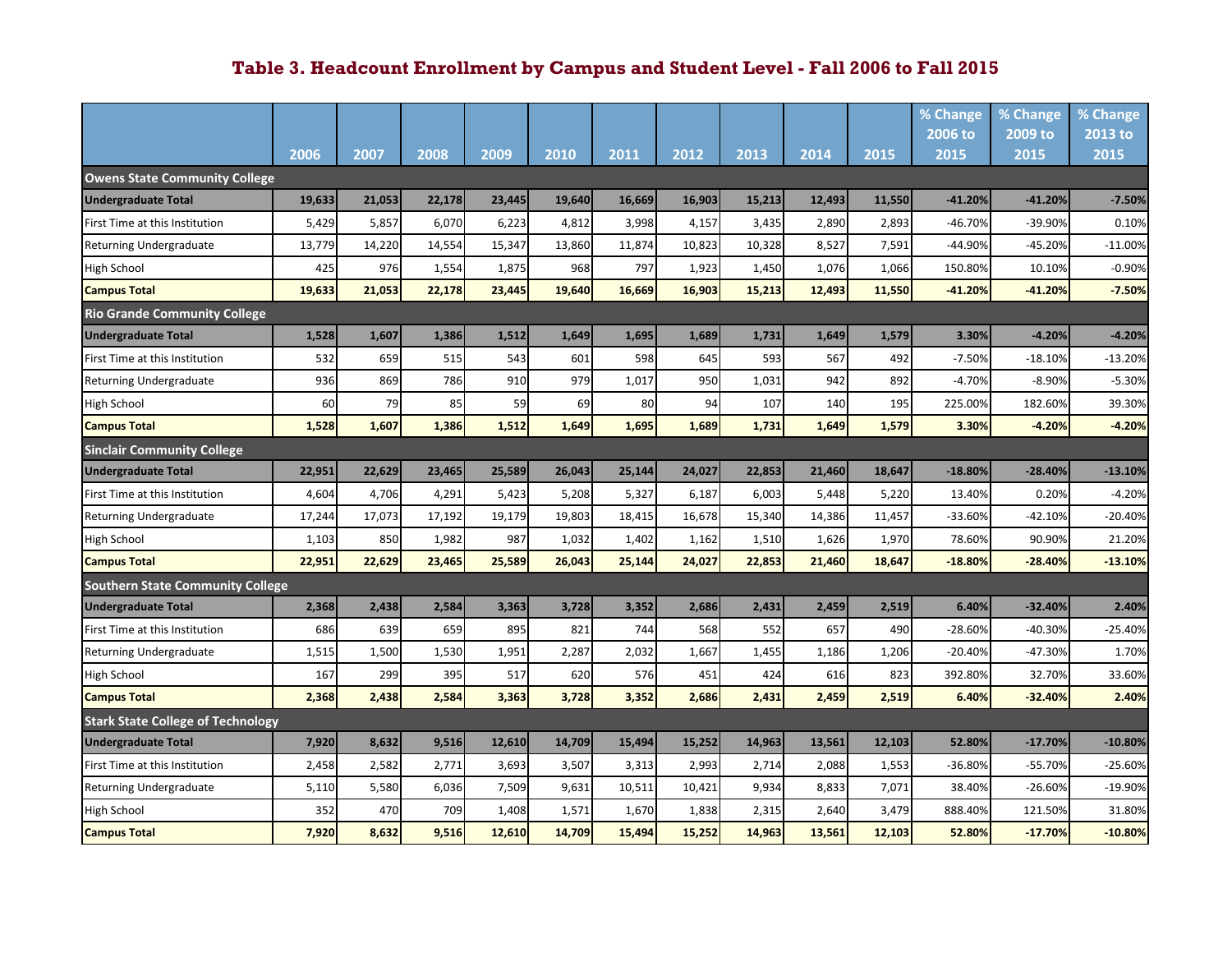|                                                  |       |       |       |                |       |       |       |       |       |       | % Change  | % Change  | % Change  |
|--------------------------------------------------|-------|-------|-------|----------------|-------|-------|-------|-------|-------|-------|-----------|-----------|-----------|
|                                                  |       |       |       |                |       |       |       |       |       |       | 2006 to   | 2009 to   | 2013 to   |
|                                                  | 2006  | 2007  | 2008  | 2009           | 2010  | 2011  | 2012  | 2013  | 2014  | 2015  | 2015      | 2015      | 2015      |
| <b>Terra State Community College</b>             |       |       |       |                |       |       |       |       |       |       |           |           |           |
| <b>Undergraduate Total</b>                       | 2,324 | 2,582 | 2,664 | 3,222          | 3,560 | 3,501 | 3,192 | 2,898 | 2,540 | 2,654 | 14.20%    | $-25.40%$ | 4.50%     |
| First Time at this Institution                   | 472   | 684   | 661   | 927            | 1,004 | 934   | 789   | 644   | 519   | 571   | 21.00%    | $-43.10%$ | 10.00%    |
| Returning Undergraduate                          | 1,537 | 1,412 | 1,464 | 1,668          | 1,854 | 1,949 | 1,839 | 1,689 | 1,415 | 1,233 | $-19.80%$ | $-33.50%$ | $-12.90%$ |
| High School                                      | 315   | 486   | 539   | 627            | 702   | 618   | 564   | 565   | 606   | 850   | 169.80%   | 21.10%    | 40.30%    |
| <b>Campus Total</b>                              | 2,324 | 2,582 | 2,664 | 3,222          | 3,560 | 3,501 | 3,192 | 2,898 | 2,540 | 2,654 | 14.20%    | $-25.40%$ | 4.50%     |
| <b>Washington State Community College</b>        |       |       |       |                |       |       |       |       |       |       |           |           |           |
| <b>Undergraduate Total</b>                       | 2,316 | 2.225 | 2,081 | 2,192          | 2,365 | 2,226 | 1,895 | 1,787 | 1,613 | 1,550 | $-33.10%$ | $-34.50%$ | -3.90%    |
| First Time at this Institution                   | 536   | 566   | 548   | 545            | 590   | 497   | 362   | 317   | 339   | 347   | $-35.30%$ | $-41.20%$ | 2.40%     |
| Returning Undergraduate                          | 1,528 | 1,466 | 1,307 | 1,439          | 1,482 | 1,357 | 1,129 | 913   | 868   | 733   | $-52.00%$ | $-50.50%$ | $-15.60%$ |
| <b>High School</b>                               | 252   | 193   | 226   | 208            | 293   | 372   | 404   | 557   | 406   | 470   | 86.50%    | 60.40%    | 15.80%    |
| <b>Campus Total</b>                              | 2,316 | 2,225 | 2,081 | 2,192          | 2,365 | 2,226 | 1,895 | 1,787 | 1,613 | 1,550 | $-33.10%$ | $-34.50%$ | $-3.90%$  |
| <b>Zane State College</b>                        |       |       |       |                |       |       |       |       |       |       |           |           |           |
| <b>Undergraduate Total</b>                       | 1,934 | 2,076 | 2,312 | 2,585          | 2,856 | 2,941 | 2,918 | 3,652 | 4,009 | 3,209 | 65.90%    | 12.40%    | $-20.00%$ |
| First Time at this Institution                   | 536   | 569   | 656   | 746            | 816   | 817   | 693   | 1,099 | 795   | 535   | $-0.20%$  | $-34.40%$ | $-32.70%$ |
| Returning Undergraduate                          | 1,300 | 1,397 | 1,505 | 1,662          | 1,803 | 1,779 | 1,676 | 1,331 | 1,328 | 1,310 | 0.80%     | $-27.30%$ | $-1.40%$  |
| <b>High School</b>                               | 98    | 110   | 151   | 177            | 237   | 345   | 549   | 1,222 | 1,886 | 1,364 | 1291.80%  | 475.50%   | $-27.70%$ |
| <b>Campus Total</b>                              | 1,934 | 2,076 | 2,312 | 2,585          | 2,856 | 2,941 | 2,918 | 3,652 | 4,009 | 3,209 | 65.90%    | 12.40%    | $-20.00%$ |
| <b>University Regional Campuses</b>              |       |       |       |                |       |       |       |       |       |       |           |           |           |
| <b>Bowling Green State University, Firelands</b> |       |       |       |                |       |       |       |       |       |       |           |           |           |
| <b>Undergraduate Total</b>                       | 2,112 | 2,158 | 2,383 | 2,426          | 2,516 | 2,378 | 2,386 | 2,431 | 2,286 | 2,255 | 6.80%     | $-10.40%$ | $-1.40%$  |
| First Time at this Institution                   | 523   | 560   | 587   | 763            | 649   | 584   | 579   | 571   | 527   | 548   | 4.80%     | $-15.60%$ | 4.00%     |
| Returning Undergraduate                          | 1,240 | 1,260 | 1,264 | 1,245          | 1,410 | 1,360 | 1,329 | 1,273 | 1,128 | 936   | $-24.50%$ | $-33.60%$ | $-17.00%$ |
| <b>High School</b>                               | 349   | 338   | 532   | 418            | 457   | 434   | 478   | 587   | 631   | 771   | 120.90%   | 68.70%    | 22.20%    |
| <b>Graduate &amp; Professional Total</b>         | 52    | 58    | 70    | $\overline{2}$ |       |       |       |       |       |       |           |           |           |
| Graduate                                         | 52    | 58    | 70    |                |       |       |       |       |       |       |           |           |           |
| <b>Campus Total</b>                              | 2,164 | 2,216 | 2,453 | 2,428          | 2,516 | 2,378 | 2,386 | 2,431 | 2,286 | 2,255 | 4.20%     | $-10.40%$ | $-1.40%$  |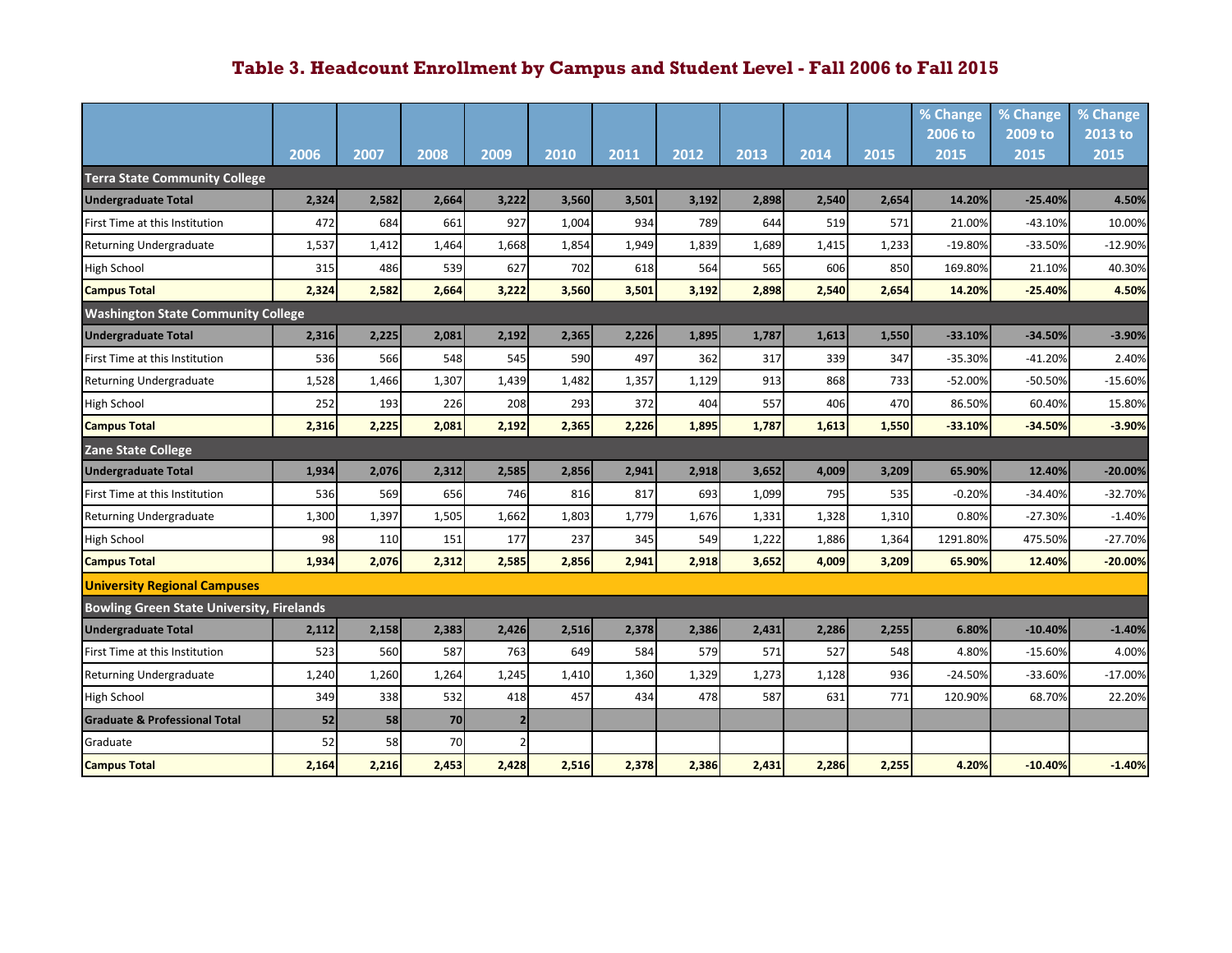|                                          |                |                |                |                         |       |       |       |                         |                         |       | % Change        | % Change        | % Change        |
|------------------------------------------|----------------|----------------|----------------|-------------------------|-------|-------|-------|-------------------------|-------------------------|-------|-----------------|-----------------|-----------------|
|                                          | 2006           |                | 2008           | 2009                    |       | 2011  | 2012  | 2013                    | 2014                    | 2015  | 2006 to<br>2015 | 2009 to<br>2015 | 2013 to<br>2015 |
| <b>Kent State University, Ashtabula</b>  |                | 2007           |                |                         | 2010  |       |       |                         |                         |       |                 |                 |                 |
| <b>Undergraduate Total</b>               | 1,524          | 1,576          | 1,732          | 2,243                   | 2,526 | 2,498 | 2,532 | 2,354                   | 2,296                   | 2,301 | 51.00%          | $-8.90%$        | 0.20%           |
| First Time at this Institution           | 395            | 412            | 380            | 645                     | 666   | 631   | 627   | 460                     | 451                     | 456   | 15.40%          | $-31.50%$       | 1.10%           |
| <b>Returning Undergraduate</b>           | 1,068          | 1,102          | 1,278          | 1,495                   | 1,768 | 1,802 | 1,839 | 1,808                   | 1,742                   | 1,694 | 58.60%          | $-4.20%$        | $-2.80%$        |
| <b>High School</b>                       | 61             | 62             | 74             | 103                     | 92    | 65    | 66    | 86                      | 103                     | 151   | 147.50%         | 64.10%          | 46.60%          |
| <b>Graduate &amp; Professional Total</b> | 12             | $\overline{7}$ | 1              | 5                       | 10    |       | 6     | $\overline{\mathbf{z}}$ | 3                       | В     | -75.00%         | $-70.00%$       | 0.00%           |
| Graduate                                 | 12             | 7              | 1              |                         | 10    |       |       | $\mathcal{I}$           |                         |       | -75.00%         | -70.00%         | 0.00%           |
| <b>Campus Total</b>                      | 1,536          | 1,583          | 1,733          | 2,248                   | 2,536 | 2,505 | 2,538 | 2,356                   | 2,299                   | 2,304 | 50.00%          | $-9.10%$        | 0.20%           |
| Kent State University, East Liverpool    |                |                |                |                         |       |       |       |                         |                         |       |                 |                 |                 |
| <b>Undergraduate Total</b>               | 810            | 907            | 970            | 1,251                   | 1,403 | 1,498 | 1,519 | 1,675                   | 1,493                   | 1,257 | 55.20%          | $-10.40%$       | $-15.80%$       |
| First Time at this Institution           | 165            | 199            | 171            | 262                     | 252   | 262   | 241   | 256                     | 240                     | 189   | 14.50%          | $-25.00%$       | $-21.30%$       |
| <b>Returning Undergraduate</b>           | 564            | 614            | 682            | 834                     | 981   | 1,112 | 1,121 | 1,299                   | 1,156                   | 1,000 | 77.30%          | 1.90%           | $-13.50%$       |
| <b>High School</b>                       | 81             | 94             | 117            | 155                     | 170   | 124   | 157   | 120                     | 97                      | 68    | $-16.00%$       | $-60.00%$       | $-29.90%$       |
| <b>Graduate &amp; Professional Total</b> | 2              | $\mathbf{1}$   |                |                         |       |       |       | $\overline{\mathbf{z}}$ |                         |       |                 |                 |                 |
| Graduate                                 | $\overline{2}$ | $\mathbf{1}$   |                |                         |       |       |       |                         |                         |       |                 |                 |                 |
| <b>Campus Total</b>                      | 812            | 908            | 970            | 1,252                   | 1,403 | 1,498 | 1,520 | 1,677                   | 1,493                   | 1,257 | 54.80%          | $-10.40%$       | $-15.80%$       |
| Kent State University, Geauga            |                |                |                |                         |       |       |       |                         |                         |       |                 |                 |                 |
| <b>Undergraduate Total</b>               | 1,057          | 1,255          | 1,468          | 1,884                   | 2,183 | 2,598 | 2,551 | 2,659                   | 2,734                   | 2,541 | 140.40%         | 16.40%          | $-7.10%$        |
| First Time at this Institution           | 234            | 266            | 298            | 458                     | 454   | 541   | 572   | 606                     | 600                     | 545   | 132.90%         | 20.00%          | $-9.20%$        |
| <b>Returning Undergraduate</b>           | 786            | 951            | 1,101          | 1,338                   | 1,615 | 1,924 | 1,824 | 1,834                   | 1,931                   | 1,786 | 127.20%         | 10.60%          | $-7.50%$        |
| <b>High School</b>                       | 37             | 38             | 69             | 88                      | 114   | 133   | 155   | 219                     | 203                     | 210   | 467.60%         | 84.20%          | 3.40%           |
| <b>Graduate &amp; Professional Total</b> | 5              | 18             | 9              | q                       | 11    |       |       | 7                       |                         |       | $-80.00%$       | -90.90%         | 0.00%           |
| Graduate                                 |                | 18             | $\overline{9}$ |                         | 11    |       |       |                         |                         |       | $-80.00%$       | -90.90%         | 0.00%           |
| <b>Campus Total</b>                      | 1,062          | 1,273          | 1,477          | 1,893                   | 2,194 | 2,602 | 2,553 | 2,666                   | 2,735                   | 2,542 | 139.40%         | 15.90%          | $-7.10%$        |
| <b>Kent State University, Salem</b>      |                |                |                |                         |       |       |       |                         |                         |       |                 |                 |                 |
| <b>Undergraduate Total</b>               | 1,255          | 1,254          | 1,318          | 1,594                   | 1,971 | 2,033 | 1,887 | 1,854                   | 1,807                   | 1,743 | 38.90%          | $-11.60%$       | $-3.50%$        |
| First Time at this Institution           | 314            | 303            | 261            | 434                     | 404   | 402   | 377   | 339                     | 338                     | 309   | $-1.60%$        | $-23.50%$       | $-8.60%$        |
| <b>Returning Undergraduate</b>           | 866            | 911            | 962            | 1,068                   | 1,439 | 1,478 | 1,340 | 1,393                   | 1,367                   | 1,270 | 46.70%          | $-11.70%$       | $-7.10%$        |
| <b>High School</b>                       | 75             | 40             | 95             | 92                      | 128   | 153   | 170   | 122                     | 102                     | 164   | 118.70%         | 28.10%          | 60.80%          |
| <b>Graduate &amp; Professional Total</b> | 19             | 17             | 6 <sup>1</sup> | $\overline{\mathbf{z}}$ | 3     |       |       | 2                       | $\overline{\mathbf{z}}$ |       | -94.70%         | $-66.70%$       | $-50.00%$       |
| Graduate                                 | 19             | 17             | $6 \mid$       |                         |       |       |       |                         |                         |       | -94.70%         | $-66.70%$       | -50.00%         |
| <b>Campus Total</b>                      | 1,274          | 1,271          | 1,324          | 1,596                   | 1,974 | 2,040 | 1,887 | 1,856                   | 1,809                   | 1,744 | 36.90%          | $-11.70%$       | $-3.60%$        |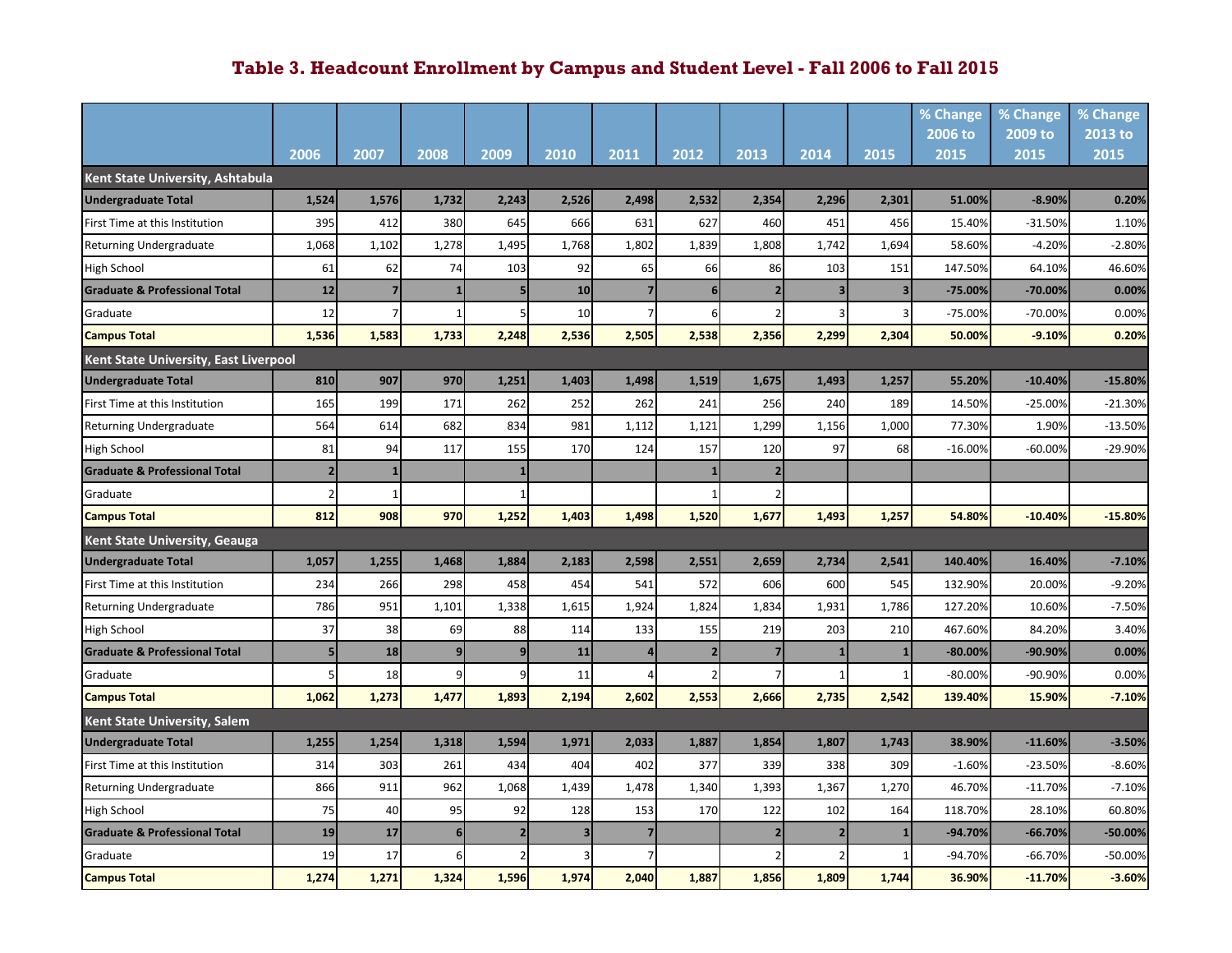|                                          |       |       |       |       |       |       |       |       |       |                         | % Change  | % Change  | % Change  |
|------------------------------------------|-------|-------|-------|-------|-------|-------|-------|-------|-------|-------------------------|-----------|-----------|-----------|
|                                          |       |       |       |       |       |       |       |       |       |                         | 2006 to   | 2009 to   | 2013 to   |
|                                          | 2006  | 2007  | 2008  | 2009  | 2010  | 2011  | 2012  | 2013  | 2014  | 2015                    | 2015      | 2015      | 2015      |
| Kent State University, Stark             |       |       |       |       |       |       |       |       |       |                         |           |           |           |
| <b>Undergraduate Total</b>               | 3,701 | 3,805 | 3,875 | 4,344 | 4,765 | 4,876 | 4,858 | 4,850 | 4,646 | 4,727                   | 27.70%    | $-0.80%$  | 1.70%     |
| First Time at this Institution           | 1,027 | 1,072 | 957   | 1,151 | 1,184 | 1,180 | 1,192 | 1,197 | 1,037 | 997                     | $-2.90%$  | $-15.80%$ | $-3.90%$  |
| <b>Returning Undergraduate</b>           | 2,484 | 2,530 | 2,756 | 3,063 | 3,453 | 3,576 | 3,544 | 3,575 | 3,483 | 3,423                   | 37.80%    | $-0.90%$  | $-1.70%$  |
| High School                              | 190   | 203   | 162   | 130   | 128   | 120   | 122   | 78    | 126   | 307                     | 61.60%    | 139.80%   | 143.70%   |
| <b>Graduate &amp; Professional Total</b> | 42    | 50    | 70    | 78    | 81    | 51    | 48    | 50    | 39    | 34                      | $-19.00%$ | $-58.00%$ | $-12.80%$ |
| Graduate                                 | 42    | 50    | 70    | 78    | 81    | 51    | 48    | 50    | 39    | 34                      | $-19.00%$ | -58.00%   | $-12.80%$ |
| <b>Campus Total</b>                      | 3,743 | 3,855 | 3,945 | 4,422 | 4,846 | 4,927 | 4,906 | 4,900 | 4,685 | 4,761                   | 27.20%    | $-1.80%$  | 1.60%     |
| Kent State University, Trumbull          |       |       |       |       |       |       |       |       |       |                         |           |           |           |
| <b>Undergraduate Total</b>               | 1,994 | 2,108 | 2,047 | 2,637 | 3,126 | 3,227 | 3,123 | 3,084 | 2,821 | 2,606                   | 30.70%    | $-16.60%$ | $-7.60%$  |
| First Time at this Institution           | 489   | 498   | 449   | 686   | 731   | 671   | 669   | 630   | 553   | 520                     | 6.30%     | $-28.90%$ | $-6.00%$  |
| <b>Returning Undergraduate</b>           | 1,469 | 1,542 | 1,526 | 1,901 | 2,338 | 2,496 | 2,373 | 2,366 | 2,203 | 2,011                   | 36.90%    | $-14.00%$ | $-8.70%$  |
| <b>High School</b>                       | 36    | 68    | 72    | 50    | 57    | 60    | 81    | 88    | 65    | 75                      | 108.30%   | 31.60%    | 15.40%    |
| <b>Graduate &amp; Professional Total</b> | 18    | 16    | 19    | 5     | 32    |       |       | 27    |       |                         | $-94.40%$ | -96.90%   | -75.00%   |
| Graduate                                 | 18    | 16    | 19    |       | 32    |       |       | 27    |       |                         | -94.40%   | -96.90%   | -75.00%   |
| <b>Campus Total</b>                      | 2,012 | 2,124 | 2,066 | 2,642 | 3,158 | 3,231 | 3,128 | 3,111 | 2,825 | 2,607                   | 29.60%    | $-17.40%$ | $-7.70%$  |
| Kent State University, Tuscarawas        |       |       |       |       |       |       |       |       |       |                         |           |           |           |
| <b>Undergraduate Total</b>               | 1,977 | 2,000 | 2,020 | 2,402 | 2,795 | 2,669 | 2,707 | 2,387 | 2,282 | 2,164                   | 9.50%     | $-22.60%$ | $-5.20%$  |
| First Time at this Institution           | 536   | 496   | 468   | 614   | 651   | 534   | 517   | 413   | 376   | 337                     | $-37.10%$ | $-48.20%$ | $-10.40%$ |
| <b>Returning Undergraduate</b>           | 1,272 | 1,309 | 1,360 | 1,582 | 1,841 | 1,806 | 1,824 | 1,646 | 1,600 | 1,553                   | 22.10%    | $-15.60%$ | $-2.90%$  |
| <b>High School</b>                       | 169   | 195   | 192   | 206   | 303   | 329   | 366   | 328   | 306   | 274                     | 62.10%    | $-9.60%$  | $-10.50%$ |
| <b>Graduate &amp; Professional Total</b> | 42    | 42    | 41    |       | 28    | 37    | 34    | 33    | 35    | 33                      | $-21.40%$ | 17.90%    | $-5.70%$  |
| Graduate                                 | 42    | 42    | 41    |       | 28    | 37    | 34    | 33    | 35    | 33                      | $-21.40%$ | 17.90%    | $-5.70%$  |
| <b>Campus Total</b>                      | 2,019 | 2,042 | 2,061 | 2,402 | 2,823 | 2,706 | 2,741 | 2,420 | 2,317 | 2,197                   | 8.80%     | $-22.20%$ | $-5.20%$  |
| <b>Miami University, Hamilton</b>        |       |       |       |       |       |       |       |       |       |                         |           |           |           |
| <b>Undergraduate Total</b>               | 3,253 | 3,458 | 3,658 | 4,354 | 4,794 | 4,771 | 4,590 | 4,628 | 4,427 | 4,110                   | 26.30%    | $-14.30%$ | $-7.20%$  |
| First Time at this Institution           | 792   | 845   | 1,017 | 1,100 | 1,272 | 1,225 | 1,058 | 985   | 1,003 | 899                     | 13.50%    | $-29.30%$ | $-10.40%$ |
| <b>Returning Undergraduate</b>           | 2,403 | 2,541 | 2,586 | 3,162 | 3,408 | 3,419 | 3,321 | 3,463 | 3,237 | 3,028                   | 26.00%    | $-11.20%$ | $-6.50%$  |
| <b>High School</b>                       | 58    | 72    | 55    | 92    | 114   | 127   | 211   | 180   | 187   | 183                     | 215.50%   | 60.50%    | $-2.10%$  |
| <b>Graduate &amp; Professional Total</b> | 44    | 39    | 72    | 38    | 46    | 58    | 39    | 46    | 8     | $\overline{\mathbf{2}}$ | -95.50%   | $-95.70%$ | -75.00%   |
| Graduate                                 | 44    | 39    | 72    | 38    | 46    | 58    | 39    | 46    | 8     |                         | -95.50%   | -95.70%   | -75.00%   |
| <b>Campus Total</b>                      | 3,297 | 3,497 | 3,730 | 4,392 | 4,840 | 4,829 | 4,629 | 4,674 | 4,435 | 4,112                   | 24.70%    | $-15.00%$ | $-7.30%$  |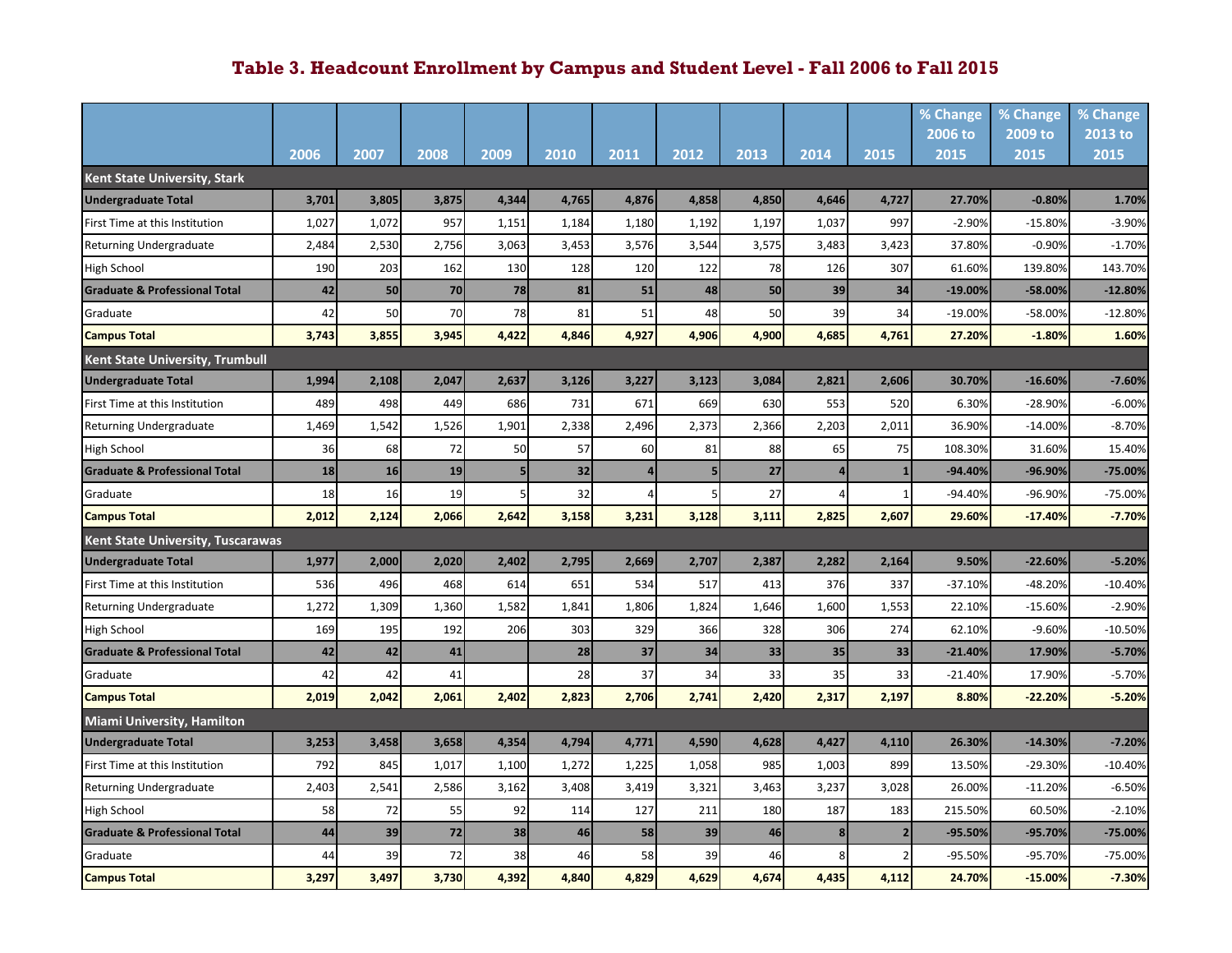|                                          |              |       |                 |       |       |       |       |                |       |       | % Change  | % Change  | % Change  |
|------------------------------------------|--------------|-------|-----------------|-------|-------|-------|-------|----------------|-------|-------|-----------|-----------|-----------|
|                                          |              |       |                 |       |       |       |       |                |       |       | 2006 to   | $2009$ to | 2013 to   |
|                                          | 2006         | 2007  | 2008            | 2009  | 2010  | 2011  | 2012  | 2013           | 2014  | 2015  | 2015      | 2015      | 2015      |
| Miami University, Middletown             |              |       |                 |       |       |       |       |                |       |       |           |           |           |
| <b>Undergraduate Total</b>               | 2,390        | 2,455 | 2,559           | 2,906 | 2,953 | 2,939 | 2,859 | 2,939          | 2,999 | 2,906 | 21.60%    | $-1.60%$  | $-3.10%$  |
| First Time at this Institution           | 545          | 566   | 541             | 670   | 635   | 667   | 592   | 549            | 600   | 567   | 4.00%     | $-10.70%$ | $-5.50%$  |
| Returning Undergraduate                  | 1,729        | 1,746 | 1,851           | 2,082 | 2,102 | 2,053 | 1,954 | 2,078          | 2,043 | 2,050 | 18.60%    | $-2.50%$  | 0.30%     |
| High School                              | 116          | 143   | 167             | 154   | 216   | 219   | 313   | 312            | 356   | 289   | 149.10%   | 33.80%    | $-18.80%$ |
| <b>Graduate &amp; Professional Total</b> | 24           | 21    | 10 <sub>1</sub> |       |       |       |       | $\overline{2}$ | 36    | 63    | 162.50%   | 1475.00%  | 75.00%    |
| Graduate                                 | 24           | 21    | 10              |       |       |       |       |                | 36    | 63    | 162.50%   | 1475.00%  | 75.00%    |
| <b>Campus Total</b>                      | 2,414        | 2,476 | 2,569           | 2,910 | 2,957 | 2,944 | 2,863 | 2,941          | 3,035 | 2,969 | 23.00%    | 0.40%     | $-2.20%$  |
| OSU, Agricultural Technical Institute    |              |       |                 |       |       |       |       |                |       |       |           |           |           |
| <b>Undergraduate Total</b>               | 763          | 760   | 771             | 715   | 718   | 688   | 628   | 677            | 720   | 766   | 0.40%     | 6.70%     | 6.40%     |
| First Time at this Institution           | 335          | 365   | 380             | 331   | 343   | 330   | 355   | 327            | 367   | 389   | 16.10%    | 13.40%    | 6.00%     |
| Returning Undergraduate                  | 427          | 391   | 390             | 383   | 373   | 357   | 272   | 350            | 349   | 370   | $-13.30%$ | $-0.80%$  | 6.00%     |
| High School                              | $\mathbf{1}$ | Δ     | 1               |       |       |       |       |                | Δ     |       | 600.00%   | 250.00%   | 75.00%    |
| <b>Graduate &amp; Professional Total</b> | 4            |       |                 |       |       |       |       |                |       |       |           |           |           |
| Graduate                                 |              |       |                 |       |       |       |       |                |       |       |           |           |           |
| <b>Campus Total</b>                      | 767          | 760   | 771             | 715   | 718   | 688   | 628   | 677            | 720   | 766   | $-0.10%$  | 6.70%     | 6.40%     |
| <b>Ohio State University, Lima</b>       |              |       |                 |       |       |       |       |                |       |       |           |           |           |
| <b>Undergraduate Total</b>               | 1,141        | 1,275 | 1,360           | 1,415 | 1,434 | 1,318 | 1,146 | 1,131          | 1,112 | 1,059 | $-7.20%$  | $-26.20%$ | $-4.80%$  |
| First Time at this Institution           | 479          | 609   | 618             | 608   | 604   | 580   | 515   | 493            | 510   | 440   | $-8.10%$  | $-27.20%$ | $-13.70%$ |
| Returning Undergraduate                  | 634          | 640   | 719             | 786   | 798   | 706   | 596   | 599            | 560   | 565   | $-10.90%$ | $-29.20%$ | 0.90%     |
| <b>High School</b>                       | 28           | 26    | 23              | 21    | 32    | 32    | 35    | 39             | 42    | 54    | 92.90%    | 68.80%    | 28.60%    |
| <b>Graduate &amp; Professional Total</b> | 79           | 70    | 62              | 117   | 104   | 73    | 67    | 19             | 22    | 14    | $-82.30%$ | $-86.50%$ | $-36.40%$ |
| Graduate                                 | 79           | 70    | 62              | 117   | 104   | 73    | 67    | 19             | 22    | 14    | $-82.30%$ | $-86.50%$ | $-36.40%$ |
| <b>Campus Total</b>                      | 1,220        | 1,345 | 1,422           | 1,532 | 1,538 | 1,391 | 1,213 | 1,150          | 1,134 | 1,073 | $-12.00%$ | $-30.20%$ | $-5.40%$  |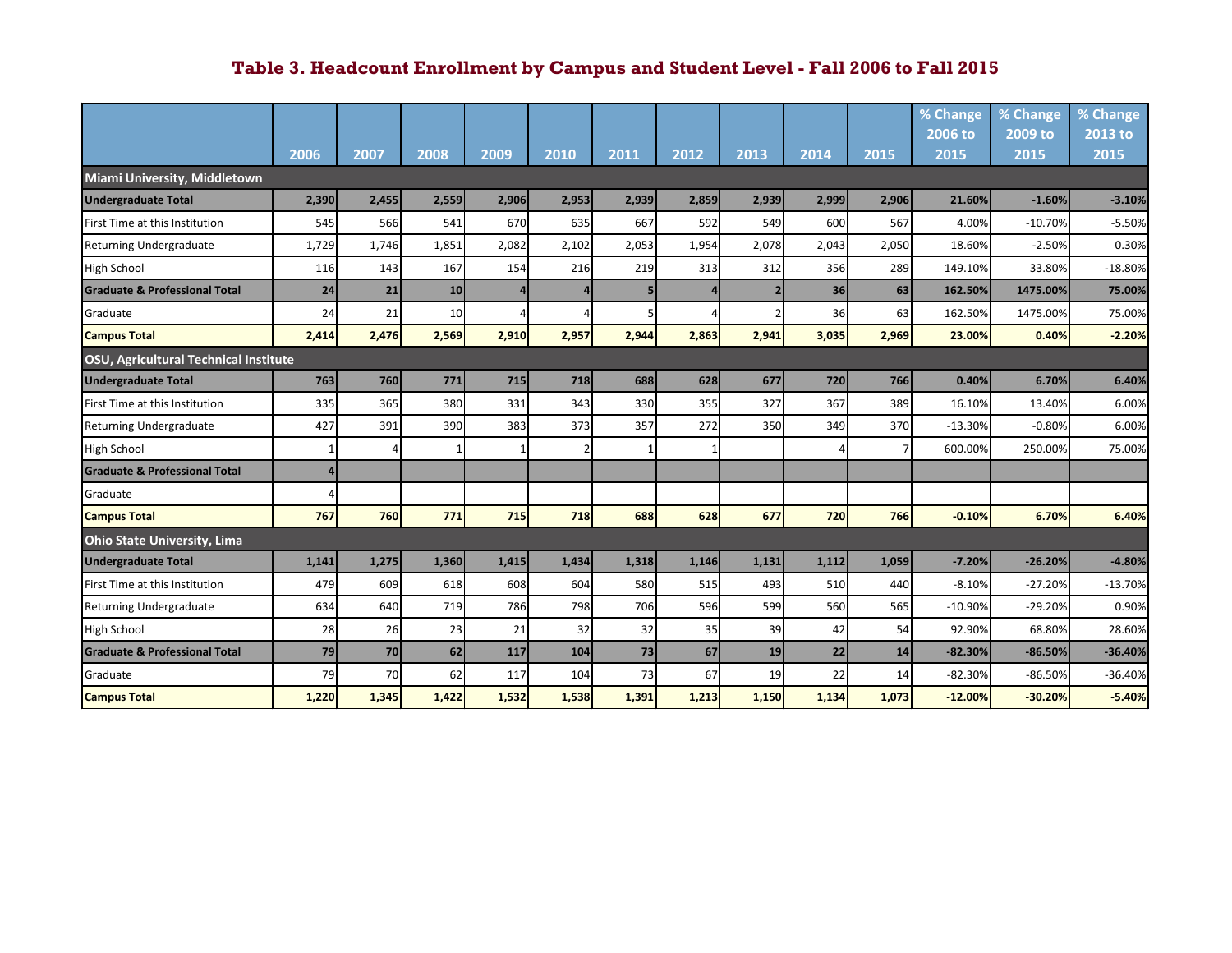|                                          |       |       |       |       |       |       |       |       |       |       | % Change<br>2006 to | % Change<br>2009 to | % Change<br>2013 to |
|------------------------------------------|-------|-------|-------|-------|-------|-------|-------|-------|-------|-------|---------------------|---------------------|---------------------|
|                                          | 2006  | 2007  | 2008  | 2009  | 2010  | 2011  | 2012  | 2013  | 2014  | 2015  | 2015                | 2015                | 2015                |
| <b>Ohio State University, Mansfield</b>  |       |       |       |       |       |       |       |       |       |       |                     |                     |                     |
| <b>Undergraduate Total</b>               | 1,487 | 1,556 | 1,559 | 1,649 | 1,460 | 1,384 | 1,286 | 1,255 | 1,326 | 1,352 | $-9.10%$            | $-7.40%$            | 2.00%               |
| First Time at this Institution           | 637   | 722   | 719   | 719   | 668   | 613   | 606   | 601   | 595   | 618   | $-3.00%$            | $-7.50%$            | 3.90%               |
| Returning Undergraduate                  | 795   | 788   | 803   | 894   | 764   | 742   | 646   | 632   | 693   | 673   | $-15.30%$           | $-11.90%$           | $-2.90%$            |
| High School                              | 55    | 46    | 37    | 36    | 28    | 29    | 34    | 22    | 38    | 61    | 10.90%              | 117.90%             | 60.50%              |
| <b>Graduate &amp; Professional Total</b> | 90    | 79    | 82    | 73    | 74    | 90    | 64    | 54    | 42    | 32    | $-64.40%$           | $-56.80%$           | $-23.80%$           |
| Graduate                                 | 90    | 79    | 81    | 73    | 74    | 90    | 64    | 54    | 42    | 32    | $-64.40%$           | $-56.80%$           | $-23.80%$           |
| <b>Other Professional</b>                |       |       |       |       |       |       |       |       |       |       |                     |                     |                     |
| <b>Campus Total</b>                      | 1,577 | 1,635 | 1,641 | 1,722 | 1,534 | 1,474 | 1,350 | 1,309 | 1,368 | 1,384 | $-12.20%$           | $-9.80%$            | 1.20%               |
| <b>Ohio State University, Marion</b>     |       |       |       |       |       |       |       |       |       |       |                     |                     |                     |
| <b>Undergraduate Total</b>               | 1,607 | 1.694 | 1,774 | 1,938 | 1,973 | 1,556 | 1,333 | 1,336 | 1,285 | 1,154 | $-28.20%$           | $-41.50%$           | $-10.20%$           |
| First Time at this Institution           | 582   | 662   | 722   | 763   | 739   | 582   | 518   | 545   | 546   | 465   | $-20.10%$           | $-37.10%$           | $-14.80%$           |
| Returning Undergraduate                  | 974   | 995   | 1,019 | 1,135 | 1,194 | 942   | 794   | 767   | 709   | 628   | $-35.50%$           | $-47.40%$           | $-11.40%$           |
| High School                              | 51    | 37    | 33    | 40    | 40    | 32    | 21    | 24    | 30    | 61    | 19.60%              | 52.50%              | 103.30%             |
| <b>Graduate &amp; Professional Total</b> | 107   | 117   | 83    | 89    | 73    | 83    | 53    | 35    | 14    |       | $-93.50%$           | $-90.40%$           | $-50.00%$           |
| Graduate                                 | 107   | 117   | 83    | 89    | 73    | 83    | 53    | 35    | 14    |       | -93.50%             | $-90.40%$           | $-50.00%$           |
| <b>Campus Total</b>                      | 1,714 | 1,811 | 1,857 | 2,027 | 2,046 | 1,639 | 1,386 | 1,371 | 1,299 | 1,161 | $-32.30%$           | -43.30%             | $-10.60%$           |
| <b>Ohio State University, Newark</b>     |       |       |       |       |       |       |       |       |       |       |                     |                     |                     |
| <b>Undergraduate Total</b>               | 2,334 | 2,551 | 2,471 | 2,528 | 2,642 | 2,747 | 2,468 | 2,393 | 2,499 | 2,557 | 9.60%               | $-3.20%$            | 2.30%               |
| First Time at this Institution           | 1,155 | 1,353 | 1,303 | 1,284 | 1,357 | 1,516 | 1,341 | 1,318 | 1,425 | 1,400 | 21.20%              | 3.20%               | $-1.80%$            |
| Returning Undergraduate                  | 1,143 | 1,149 | 1,133 | 1,198 | 1,242 | 1,192 | 1,083 | 1,043 | 1,036 | 1,100 | $-3.80%$            | $-11.40%$           | 6.20%               |
| <b>High School</b>                       | 36    | 49    | 35    | 46    | 43    | 39    | 44    | 32    | 38    | 57    | 58.30%              | 32.60%              | 50.00%              |
| <b>Graduate &amp; Professional Total</b> | 80    | 67    | 118   | 113   | 105   | 121   | 100   | 54    | 17    | 38    | $-52.50%$           | $-63.80%$           | 123.50%             |
| Graduate                                 | 80    | 67    | 118   | 113   | 105   | 121   | 100   | 54    | 17    | 36    | $-55.00%$           | $-65.70%$           | 111.80%             |
| <b>Other Professional</b>                |       |       |       |       |       |       |       |       |       |       |                     |                     |                     |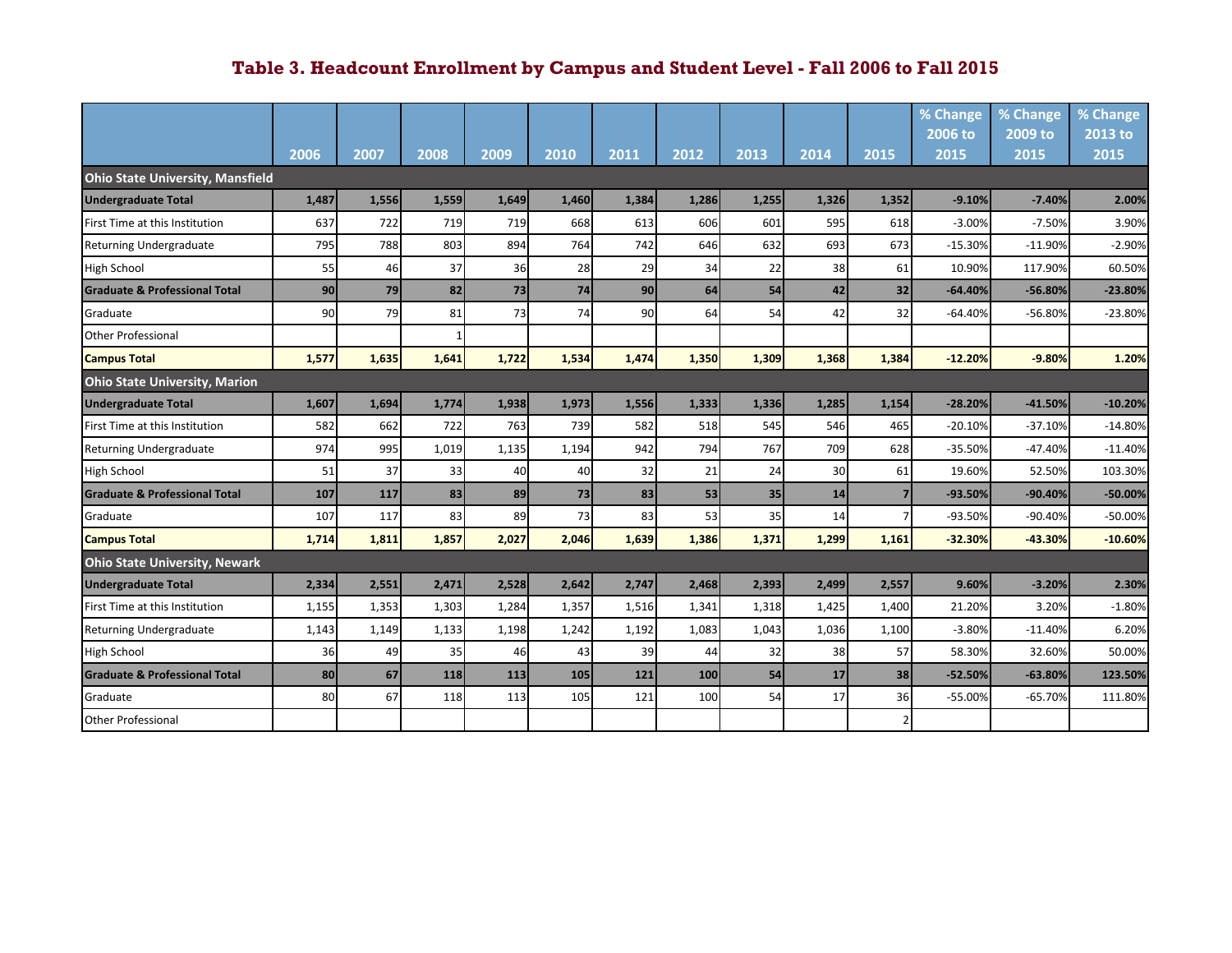|                                     |       |       |       |       |       |       |                   |       |       |       | % Change  | % Change  | % Change  |
|-------------------------------------|-------|-------|-------|-------|-------|-------|-------------------|-------|-------|-------|-----------|-----------|-----------|
|                                     |       |       |       |       |       |       |                   |       |       |       | 2006 to   | 2009 to   | 2013 to   |
|                                     | 2006  | 2007  | 2008  | 2009  | 2010  | 2011  | $\overline{2012}$ | 2013  | 2014  | 2015  | 2015      | 2015      | 2015      |
| <b>Campus Total</b>                 | 2,414 | 2,618 | 2,589 | 2,641 | 2,747 | 2,868 | 2,568             | 2,447 | 2,516 | 2,595 | 7.50%     | $-5.50%$  | 3.10%     |
| <b>Ohio University, Chillicothe</b> |       |       |       |       |       |       |                   |       |       |       |           |           |           |
| <b>Undergraduate Total</b>          | 1,850 | 1,836 | 1,978 | 2,362 | 2,558 | 2,305 | 2,291             | 2,330 | 2,308 | 2,314 | 25.10%    | $-9.50%$  | 0.30%     |
| First Time at this Institution      | 378   | 458   | 591   | 639   | 705   | 558   | 600               | 650   | 633   | 546   | 44.40%    | $-22.60%$ | $-13.70%$ |
| Returning Undergraduate             | 1,400 | 1,322 | 1,349 | 1,673 | 1,807 | 1,696 | 1,635             | 1,619 | 1,611 | 1,613 | 15.20%    | $-10.70%$ | 0.10%     |
| High School                         | 72    | 56    | 38    | 50    | 46    | 51    | 56                | 61    | 64    | 155   | 115.30%   | 237.00%   | 142.20%   |
| <b>Campus Total</b>                 | 1,850 | 1,836 | 1,978 | 2,362 | 2,558 | 2,305 | 2,291             | 2,330 | 2,308 | 2,314 | 25.10%    | $-9.50%$  | 0.30%     |
| <b>Ohio University, Eastern</b>     |       |       |       |       |       |       |                   |       |       |       |           |           |           |
| <b>Undergraduate Total</b>          | 708   | 751   | 774   | 920   | 985   | 1,017 | 1,087             | 1,091 | 1,078 | 1,257 | 77.50%    | 27.60%    | 16.60%    |
| First Time at this Institution      | 202   | 219   | 204   | 265   | 198   | 194   | 235               | 241   | 195   | 228   | 12.90%    | 15.20%    | 16.90%    |
| Returning Undergraduate             | 447   | 486   | 496   | 580   | 725   | 758   | 782               | 792   | 780   | 879   | 96.60%    | 21.20%    | 12.70%    |
| High School                         | 59    | 46    | 74    | 75    | 62    | 65    | 70                | 58    | 103   | 150   | 154.20%   | 141.90%   | 45.60%    |
| <b>Campus Total</b>                 | 708   | 751   | 774   | 920   | 985   | 1,017 | 1,087             | 1,091 | 1,078 | 1,257 | 77.50%    | 27.60%    | 16.60%    |
| <b>Ohio University, Lancaster</b>   |       |       |       |       |       |       |                   |       |       |       |           |           |           |
| <b>Undergraduate Total</b>          | 1,727 | 1,728 | 1,868 | 2,280 | 2,491 | 2,514 | 2,575             | 2,596 | 2,464 | 2,495 | 44.50%    | 0.20%     | 1.30%     |
| First Time at this Institution      | 491   | 495   | 562   | 705   | 661   | 598   | 605               | 671   | 688   | 664   | 35.20%    | 0.50%     | $-3.50%$  |
| <b>Returning Undergraduate</b>      | 1,087 | 1,082 | 1,148 | 1,396 | 1,670 | 1,724 | 1,771             | 1,735 | 1,643 | 1,661 | 52.80%    | $-0.50%$  | 1.10%     |
| High School                         | 149   | 151   | 158   | 179   | 160   | 192   | 199               | 190   | 133   | 170   | 14.10%    | 6.30%     | 27.80%    |
| <b>Campus Total</b>                 | 1,727 | 1,728 | 1,868 | 2,280 | 2,491 | 2,514 | 2,575             | 2,596 | 2,464 | 2,495 | 44.50%    | 0.20%     | 1.30%     |
| <b>Ohio University, Southern</b>    |       |       |       |       |       |       |                   |       |       |       |           |           |           |
| <b>Undergraduate Total</b>          | 1,824 | 1,699 | 1,831 | 2,137 | 2,199 | 1,983 | 2,127             | 2,012 | 2,018 | 2,120 | 16.20%    | $-3.60%$  | 5.10%     |
| First Time at this Institution      | 513   | 414   | 481   | 575   | 572   | 399   | 541               | 503   | 513   | 435   | $-15.20%$ | $-24.00%$ | $-15.20%$ |
| Returning Undergraduate             | 1,254 | 1,240 | 1,292 | 1,497 | 1,548 | 1,485 | 1,480             | 1,409 | 1,391 | 1,523 | 21.50%    | $-1.60%$  | 9.50%     |
| High School                         | 57    | 45    | 58    | 65    | 79    | 99    | 106               | 100   | 114   | 162   | 184.20%   | 105.10%   | 42.10%    |
| <b>Campus Total</b>                 | 1,824 | 1,699 | 1,831 | 2,137 | 2,199 | 1,983 | 2,127             | 2,012 | 2,018 | 2,120 | 16.20%    | $-3.60%$  | 5.10%     |
| <b>Ohio University, Zanesville</b>  |       |       |       |       |       |       |                   |       |       |       |           |           |           |
| <b>Undergraduate Total</b>          | 1,723 | 1,805 | 1,893 | 2,013 | 1,983 | 2,106 | 1,970             | 2,042 | 2,116 | 2,160 | 25.40%    | 8.90%     | 2.10%     |
| First Time at this Institution      | 390   | 481   | 482   | 549   | 501   | 485   | 480               | 520   | 558   | 486   | 24.60%    | $-3.00%$  | $-12.90%$ |
| Returning Undergraduate             | 1,268 | 1,278 | 1,377 | 1,418 | 1,447 | 1,572 | 1,442             | 1,424 | 1,432 | 1,474 | 16.20%    | 1.90%     | 2.90%     |
| High School                         | 65    | 46    | 34    | 46    | 35    | 49    | 48                | 98    | 126   | 200   | 207.70%   | 471.40%   | 58.70%    |
| <b>Campus Total</b>                 | 1,723 | 1,805 | 1,893 | 2,013 | 1,983 | 2,106 | 1,970             | 2,042 | 2,116 | 2,160 | 25.40%    | 8.90%     | 2.10%     |
| <b>University of Akron, Wayne</b>   |       |       |       |       |       |       |                   |       |       |       |           |           |           |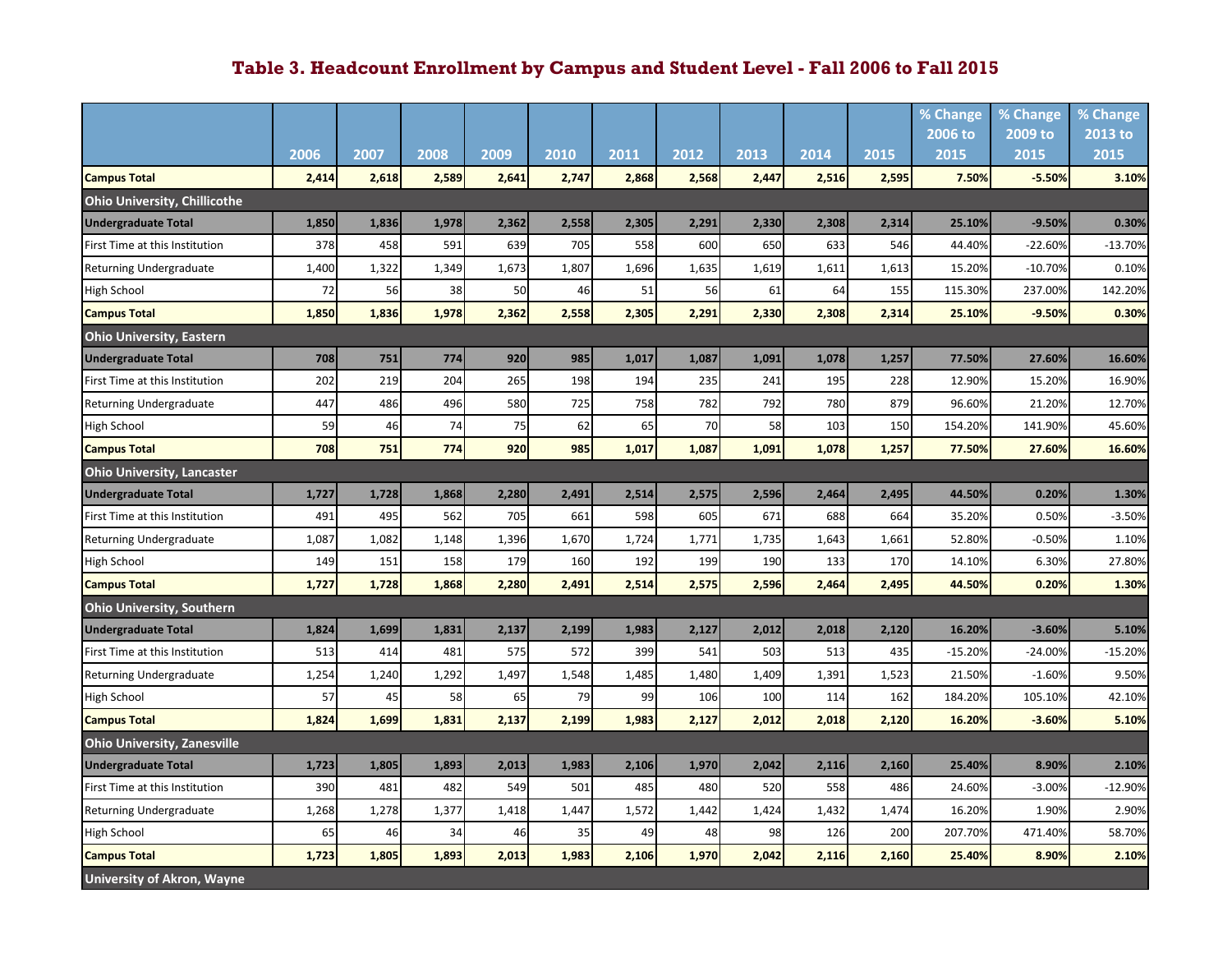|                                                         |                |       |                |       |       |       |       |       |                         |                | % Change        | % Change             | % Change        |
|---------------------------------------------------------|----------------|-------|----------------|-------|-------|-------|-------|-------|-------------------------|----------------|-----------------|----------------------|-----------------|
|                                                         | 2006           | 2007  | 2008           | 2009  | 2010  | 2011  | 2012  | 2013  | 2014                    | 2015           | 2006 to<br>2015 | 2009 to<br>2015      | 2013 to<br>2015 |
| <b>Undergraduate Total</b>                              | 1,740          | 1,849 | 2,017          | 2,248 | 2,484 | 2,499 | 2,408 | 2,338 | 2,082                   | 2,585          | 48.60%          | 4.10%                | 24.20%          |
| First Time at this Institution                          | 443            | 457   | 548            | 611   | 608   | 581   | 609   | 519   | 423                     | 580            | 30.90%          | $-4.60%$             | 37.10%          |
|                                                         | 1,129          | 1,160 | 1,196          | 1,332 | 1,524 | 1,424 | 1,288 | 1,231 | 1,137                   | 1,227          | 8.70%           |                      | 7.90%           |
| Returning Undergraduate                                 |                | 232   | 273            | 305   | 352   | 494   | 511   | 588   | 522                     | 778            | 363.10%         | $-19.50%$<br>121.00% | 49.00%          |
| High School<br><b>Graduate &amp; Professional Total</b> | 168            |       | $\overline{2}$ | 8     |       |       |       | 6     | $\overline{\mathbf{2}}$ |                | 0.00%           | $-33.30%$            | 0.00%           |
|                                                         | $\overline{2}$ |       |                |       |       |       |       |       |                         | $\overline{2}$ |                 |                      |                 |
| Graduate                                                | 2              |       | 2              |       |       |       |       |       |                         |                | 0.00%           | $-33.30%$            | 0.00%           |
| <b>Other Professional</b>                               |                |       |                |       |       |       |       |       |                         |                |                 |                      |                 |
| <b>Campus Total</b>                                     | 1,742          | 1,850 | 2,019          | 2,256 | 2,487 | 2,499 | 2,408 | 2,344 | 2,084                   | 2,587          | 48.50%          | 4.00%                | 24.10%          |
| <b>University of Cincinnati, Blue Ash</b>               |                |       |                |       |       |       |       |       |                         |                |                 |                      |                 |
| <b>Undergraduate Total</b>                              | 5.015          | 5.023 | 4,962          | 5.620 | 5,882 | 5.937 | 5.837 | 5.763 | 5,829                   | 5,427          | 8.20%           | $-7.70%$             | $-6.90%$        |
| First Time at this Institution                          | 1,102          | 1,110 | 1,173          | 1,506 | 1,561 | 1,541 | 1,610 | 1,620 | 1,825                   | 1,717          | 55.80%          | 10.00%               | $-5.90%$        |
| Returning Undergraduate                                 | 3,883          | 3,878 | 3,754          | 4,067 | 4,241 | 4,308 | 4,143 | 4,056 | 3,892                   | 3,599          | $-7.30%$        | $-15.10%$            | $-7.50%$        |
| High School                                             | 30             | 35    | 35             | 47    | 80    | 88    | 84    | 87    | 112                     | 111            | 270.00%         | 38.80%               | $-0.90%$        |
| <b>Graduate &amp; Professional Total</b>                | 134            | 117   | 115            | 117   | 106   | 134   | 71    | 89    | 58                      | 20             | $-85.10%$       | $-81.10%$            | $-65.50%$       |
| Graduate                                                | 130            | 114   | 113            | 117   | 103   | 133   | 71    | 89    | 58                      | 20             | $-84.60%$       | $-80.60%$            | $-65.50%$       |
| <b>Other Professional</b>                               |                |       |                |       |       |       |       |       |                         |                |                 |                      |                 |
| <b>Campus Total</b>                                     | 5,149          | 5,140 | 5,077          | 5,737 | 5,988 | 6,071 | 5,908 | 5,852 | 5,887                   | 5,447          | 5.80%           | $-9.00%$             | 7.50%           |
| <b>University of Cincinnati, Clermont</b>               |                |       |                |       |       |       |       |       |                         |                |                 |                      |                 |
| <b>Undergraduate Total</b>                              | 3,352          | 3,582 | 3,863          | 4,471 | 4,723 | 4,610 | 4,544 | 4,585 | 4,854                   | 5,240          | 56.30%          | 10.90%               | 8.00%           |
| First Time at this Institution                          | 805            | 921   | 1,078          | 1,238 | 1,262 | 1,170 | 1,156 | 1,160 | 1,073                   | 1,061          | 31.80%          | $-15.90%$            | $-1.10%$        |
| Returning Undergraduate                                 | 2,380          | 2,437 | 2,575          | 2,929 | 3,156 | 3,147 | 3,038 | 3,091 | 3,448                   | 3,762          | 58.10%          | 19.20%               | 9.10%           |
| <b>High School</b>                                      | 167            | 224   | 210            | 304   | 305   | 293   | 350   | 334   | 333                     | 417            | 149.70%         | 36.70%               | 25.20%          |
| <b>Graduate &amp; Professional Total</b>                | 16             | 41    | 30             | 40    | 32    | 32    | 37    | 44    | 44                      | 33             | 106.30%         | 3.10%                | $-25.00%$       |
| Graduate                                                | 16             | 41    | 30             | 39    | 29    | 31    | 36    | 44    | 43                      | 33             | 106.30%         | 13.80%               | $-23.30%$       |
| <b>Other Professional</b>                               |                |       |                |       |       |       |       |       |                         |                |                 |                      |                 |
| <b>Campus Total</b>                                     | 3,368          | 3,623 | 3,893          | 4,511 | 4,755 | 4,642 | 4,581 | 4,629 | 4,898                   | 5,273          | 56.60%          | 10.90%               | 7.70%           |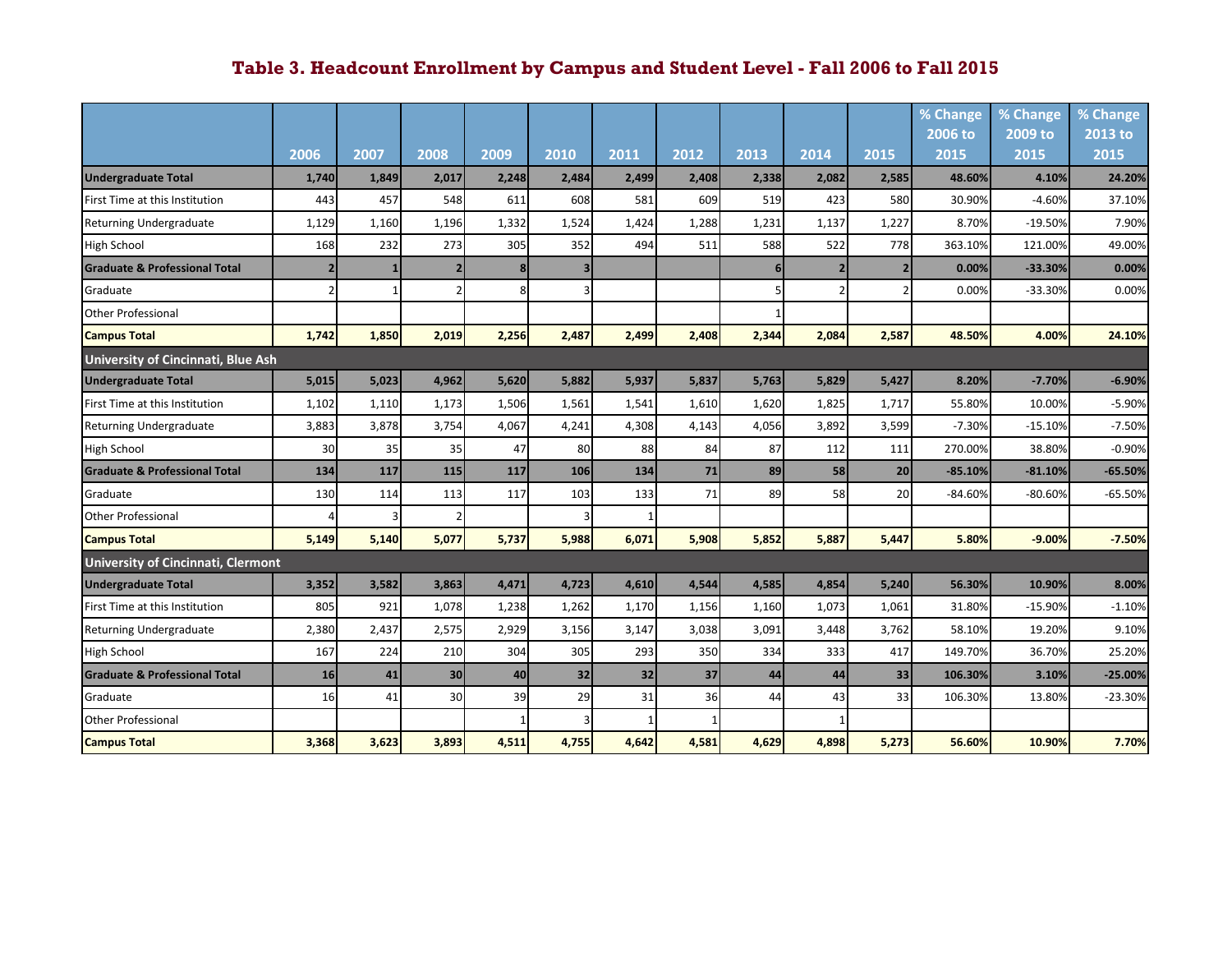|                                          |        |        |        |        |        |        |        |        |        |        | % Change        | % Change        | % Change        |
|------------------------------------------|--------|--------|--------|--------|--------|--------|--------|--------|--------|--------|-----------------|-----------------|-----------------|
|                                          | 2006   | 2007   | 2008   | 2009   | 2010   | 2011   | 2012   | 2013   | 2014   | 2015   | 2006 to<br>2015 | 2009 to<br>2015 | 2013 to<br>2015 |
|                                          |        |        |        |        |        |        |        |        |        |        |                 |                 |                 |
| <b>Wright State University, Lake</b>     |        |        |        |        |        |        |        |        |        |        |                 |                 |                 |
| <b>Undergraduate Total</b>               | 797    | 720    | 971    | 1,248  | 1,409  | 1,350  | 1,180  | 1,175  | 1,109  | 1,148  | 44.00%          | $-18.50%$       | 3.50%           |
| First Time at this Institution           | 195    | 206    | 230    | 294    | 308    | 256    | 259    | 295    | 307    | 347    | 77.90%          | 12.70%          | 13.00%          |
| Returning Undergraduate                  | 491    | 437    | 466    | 562    | 699    | 673    | 594    | 642    | 652    | 643    | 31.00%          | $-8.00%$        | $-1.40%$        |
| High School                              | 111    | 77     | 275    | 392    | 402    | 421    | 327    | 238    | 150    | 158    | 42.30%          | $-60.70%$       | 5.30%           |
| <b>Graduate &amp; Professional Total</b> | 86     | 129    | 115    | 115    | 79     | 68     | 46     | 37     | 33     | 14     | $-83.70%$       | $-82.30%$       | $-57.60%$       |
| Graduate                                 | 86     | 129    | 115    | 115    | 79     | 68     | 46     | 37     | 33     | 14     | $-83.70%$       | $-82.30%$       | $-57.60%$       |
| <b>Campus Total</b>                      | 883    | 849    | 1,086  | 1,363  | 1,488  | 1,418  | 1,226  | 1,212  | 1,142  | 1,162  | 31.60%          | $-21.90%$       | 1.80%           |
| <b>University Main Campuses</b>          |        |        |        |        |        |        |        |        |        |        |                 |                 |                 |
| <b>Bowling Green State University</b>    |        |        |        |        |        |        |        |        |        |        |                 |                 |                 |
| <b>Undergraduate Total</b>               | 16,074 | 15,631 | 14,857 | 14,341 | 14,767 | 14,993 | 14,811 | 14,491 | 14,127 | 14,390 | $-10.50%$       | $-2.60%$        | 1.90%           |
| First Time at this Institution           | 4,361  | 4,038  | 3,844  | 3,933  | 4,759  | 4,659  | 4,383  | 4,083  | 3,843  | 4,263  | $-2.20%$        | $-10.40%$       | 10.90%          |
| Returning Undergraduate                  | 11,608 | 11,447 | 10,863 | 10,241 | 9,866  | 10,189 | 10,242 | 10,183 | 10,012 | 9,822  | $-15.40%$       | $-0.40%$        | $-1.90%$        |
| <b>High School</b>                       | 105    | 146    | 150    | 167    | 142    | 145    | 186    | 225    | 272    | 305    | 190.50%         | 114.80%         | 12.10%          |
| <b>Graduate &amp; Professional Total</b> | 3,076  | 3,022  | 3,020  | 3,009  | 2,899  | 2,509  | 2,465  | 2,477  | 2,451  | 2,582  | $-16.10%$       | $-10.90%$       | 5.30%           |
| Graduate                                 | 3,076  | 3,022  | 3,020  | 3,009  | 2,899  | 2,509  | 2,465  | 2,477  | 2,451  | 2,582  | $-16.10%$       | $-10.90%$       | 5.30%           |
| <b>Campus Total</b>                      | 19,150 | 18,653 | 17,877 | 17,350 | 17,666 | 17,502 | 17,276 | 16,968 | 16,578 | 16,972 | $-11.40%$       | $-3.90%$        | 2.40%           |
| <b>Central State University</b>          |        |        |        |        |        |        |        |        |        |        |                 |                 |                 |
| <b>Undergraduate Total</b>               | 1,741  | 1,996  | 2,128  | 2,387  | 2,228  | 2,431  | 2,087  | 2,019  | 1,700  | 1,705  | $-2.10%$        | $-23.50%$       | 0.30%           |
| First Time at this Institution           | 669    | 749    | 779    | 887    | 696    | 885    | 643    | 580    | 516    | 607    | $-9.30%$        | $-12.80%$       | 17.60%          |
| Returning Undergraduate                  | 1,069  | 1,234  | 1,348  | 1,499  | 1,531  | 1,545  | 1,443  | 1,439  | 1,184  | 1,098  | 2.70%           | $-28.30%$       | $-7.30%$        |
| High School                              | 3      | 13     | 1      |        |        |        |        |        |        |        |                 |                 |                 |
| <b>Graduate &amp; Professional Total</b> | 20     | 24     | 29     | 36     | 44     | 45     | 38     | 32     | 18     | 12     | $-40.00%$       | $-72.70%$       | -33.30%         |
| Graduate                                 | 20     | 24     | 29     | 36     | 44     | 45     | 38     | 32     | 18     | 12     | $-40.00%$       | $-72.70%$       | $-33.30%$       |
| <b>Campus Total</b>                      | 1,761  | 2,020  | 2,157  | 2,423  | 2,272  | 2,476  | 2,125  | 2,051  | 1,718  | 1,717  | $-2.50%$        | $-24.40%$       | $-0.10%$        |
| <b>Cleveland State University</b>        |        |        |        |        |        |        |        |        |        |        |                 |                 |                 |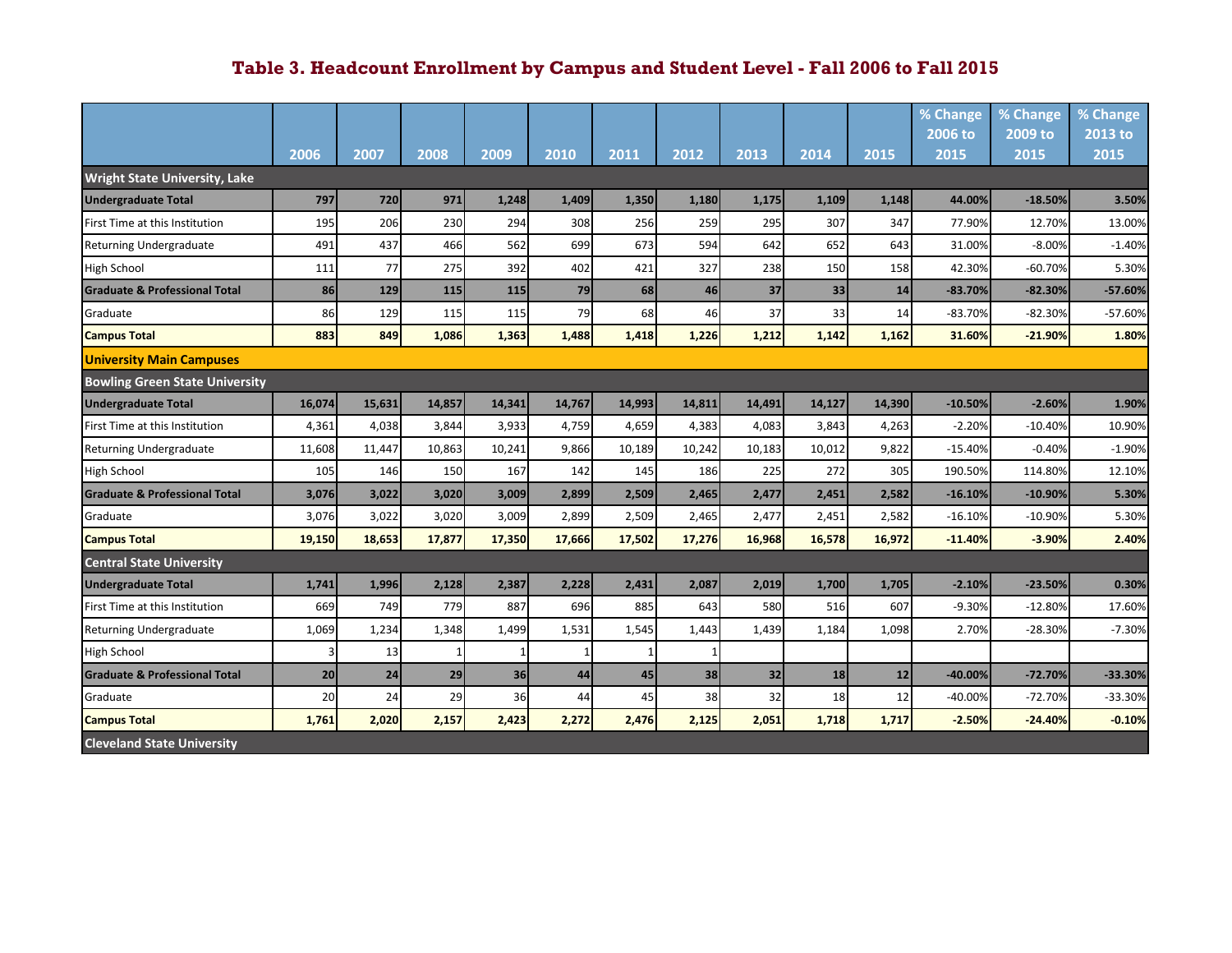|                                          |        |        |        |        |        |        |        |        |        |        | % Change        | % Change        | % Change        |
|------------------------------------------|--------|--------|--------|--------|--------|--------|--------|--------|--------|--------|-----------------|-----------------|-----------------|
|                                          | 2006   | 2007   | 2008   | 2009   | 2010   | 2011   | 2012   | 2013   | 2014   | 2015   | 2006 to<br>2015 | 2009 to<br>2015 | 2013 to<br>2015 |
| <b>Undergraduate Total</b>               | 9,514  | 9,786  | 9,824  | 10,708 | 11,496 | 11,722 | 12,039 | 12,359 | 12,067 | 12,328 | 29.60%          | 7.20%           | 2.20%           |
| <b>First Time at this Institution</b>    | 2,509  | 2,847  | 2,692  | 3,120  | 3,395  | 3,344  | 3,756  | 3,809  | 3,372  | 3,721  | 48.30%          | 9.60%           | 10.30%          |
| <b>Returning Undergraduate</b>           | 6,865  | 6,771  | 6,991  | 7,420  | 7,951  | 8,199  | 8,053  | 8,262  | 8,411  | 8,386  | 22.20%          | 5.50%           | $-0.30%$        |
| <b>High School</b>                       | 140    | 168    | 141    | 168    | 150    | 179    | 230    | 288    | 284    | 221    | 57.90%          | 47.30%          | $-22.20%$       |
| <b>Graduate &amp; Professional Total</b> | 5,605  | 5,584  | 5,614  | 5,798  | 5,890  | 5,725  | 5,486  | 5,371  | 5,127  | 4,823  | $-14.00%$       | $-18.10%$       | $-5.90%$        |
| Graduate                                 | 4,893  | 4,872  | 4,942  | 5,153  | 5,194  | 5,071  | 4,882  | 4,803  | 4,601  | 4,327  | $-11.60%$       | $-16.70%$       | $-6.00%$        |
| <b>Other Professional</b>                | 712    | 712    | 672    | 645    | 696    | 654    | 604    | 568    | 526    | 496    | $-30.30%$       | $-28.70%$       | $-5.70%$        |
| <b>Campus Total</b>                      | 15,119 | 15,370 | 15,438 | 16,506 | 17,386 | 17,447 | 17,525 | 17,730 | 17,194 | 17,151 | 13.40%          | $-1.40%$        | $-0.30%$        |
| <b>Kent State University</b>             |        |        |        |        |        |        |        |        |        |        |                 |                 |                 |
| <b>Undergraduate Total</b>               | 18,152 | 18,100 | 18,129 | 19,961 | 21,218 | 22,335 | 22,528 | 23,027 | 23,381 | 23,674 | 30.40%          | 11.60%          | 1.30%           |
| <b>First Time at this Institution</b>    | 4,713  | 4,910  | 4,657  | 5,435  | 5,286  | 5,763  | 5,627  | 5,666  | 5,441  | 5,539  | 17.50%          | 4.80%           | 1.80%           |
| <b>Returning Undergraduate</b>           | 13,390 | 13,082 | 13,295 | 14,314 | 15,739 | 16,332 | 16,572 | 17,016 | 17,618 | 17,780 | 32.80%          | 13.00%          | 0.90%           |
| <b>High School</b>                       | 49     | 108    | 177    | 212    | 193    | 240    | 329    | 345    | 322    | 355    | 624.50%         | 83.90%          | 10.20%          |
| <b>Graduate &amp; Professional Total</b> | 4,717  | 4,878  | 5,045  | 5,390  | 5,623  | 5,729  | 6,299  | 6,145  | 6,293  | 6,541  | 38.70%          | 16.30%          | 3.90%           |
| Graduate                                 | 4,693  | 4,847  | 5,009  | 5,352  | 5,581  | 5,682  | 5,826  | 5,666  | 5,793  | 6,028  | 28.40%          | 8.00%           | 4.10%           |
| <b>Other Professional</b>                | 24     | 31     | 36     | 38     | 42     | 47     | 473    | 479    | 500    | 513    | 2037.50%        | 1121.40%        | 2.60%           |
| <b>Campus Total</b>                      | 22,869 | 22,978 | 23,174 | 25,351 | 26,841 | 28,064 | 28,827 | 29,172 | 29,674 | 30,215 | 32.10%          | 12.60%          | 1.80%           |
| <b>Miami University</b>                  |        |        |        |        |        |        |        |        |        |        |                 |                 |                 |
| <b>Undergraduate Total</b>               | 14,832 | 14,752 | 14,982 | 14,970 | 15,240 | 15,203 | 15,414 | 15,739 | 16,195 | 16,698 | 12.60%          | 9.60%           | 3.10%           |
| First Time at this Institution           | 3,836  | 3,679  | 3,893  | 3,485  | 3,904  | 3,950  | 3,974  | 3,942  | 4,172  | 4,383  | 14.30%          | 12.30%          | 5.10%           |
| <b>Returning Undergraduate</b>           | 10,979 | 11,053 | 11,069 | 11,454 | 11,307 | 11,231 | 11,351 | 11,766 | 11,989 | 12,292 | 12.00%          | 8.70%           | 2.50%           |
| High School                              | 17     | 20     | 20     | 31     | 29     | 22     | 89     | 31     | 34     | 23     | 35.30%          | $-20.70%$       | $-32.40%$       |
| <b>Graduate &amp; Professional Total</b> | 1,366  | 1,654  | 1,833  | 1,797  | 3,003  | 2,723  | 2,693  | 2,774  | 2,724  | 2,559  | 87.30%          | $-14.80%$       | $-6.10%$        |
| Graduate                                 | 1,366  | 1,654  | 1,833  | 1,797  | 3,003  | 2,723  | 2,693  | 2,774  | 2,724  | 2,559  | 87.30%          | $-14.80%$       | $-6.10%$        |
| <b>Campus Total</b>                      | 16,198 | 16,406 | 16,815 | 16,767 | 18,243 | 17,926 | 18,107 | 18,513 | 18,919 | 19,257 | 18.90%          | 5.60%           | 1.80%           |
| <b>Northeast Ohio Medical University</b> |        |        |        |        |        |        |        |        |        |        |                 |                 |                 |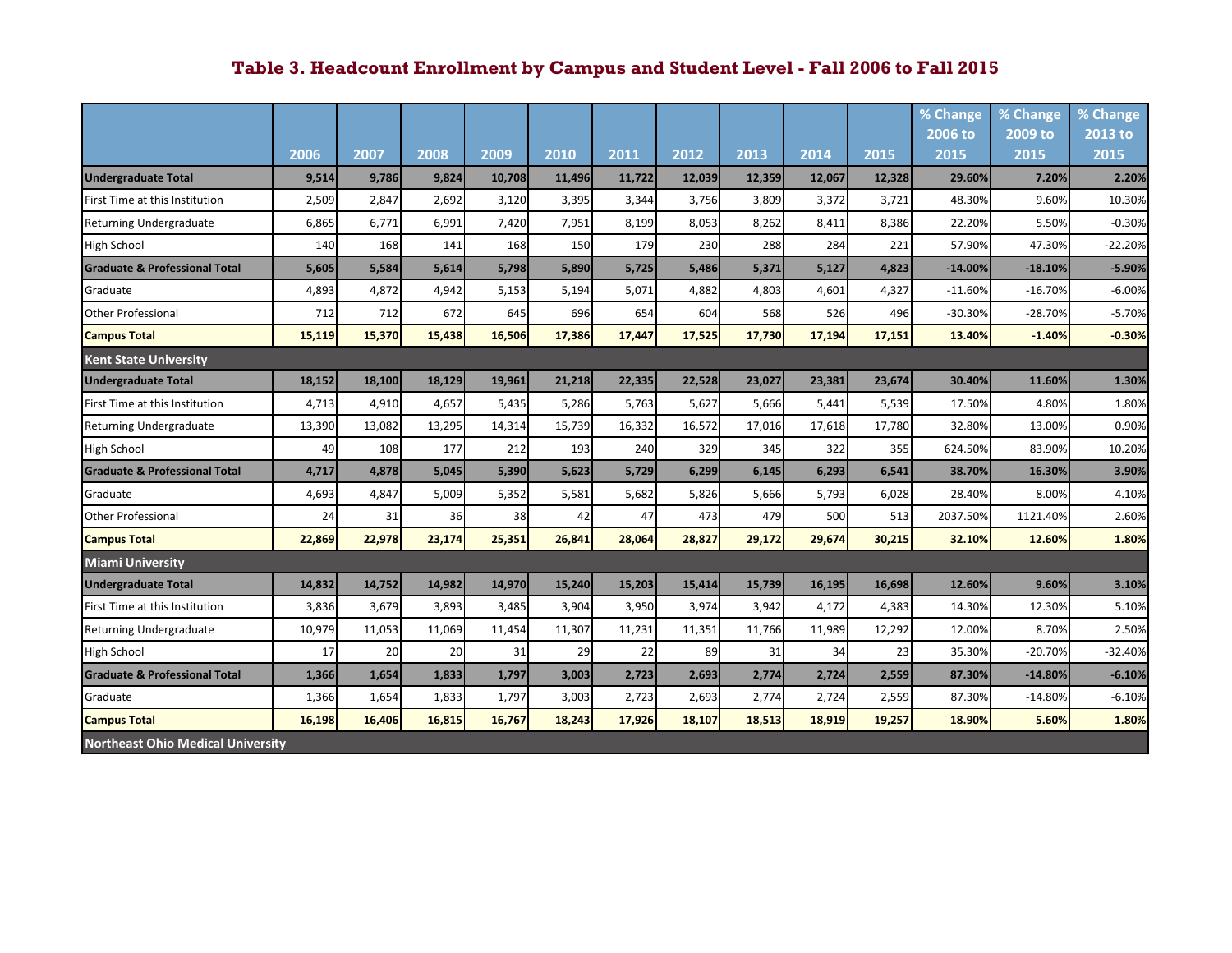|                                          |        |                |        |        |        |        |                |        |        |        | % Change  | % Change  | % Change  |
|------------------------------------------|--------|----------------|--------|--------|--------|--------|----------------|--------|--------|--------|-----------|-----------|-----------|
|                                          |        |                |        |        |        |        |                |        |        |        | 2006 to   | 2009 to   | 2013 to   |
|                                          | 2006   | 2007           | 2008   | 2009   | 2010   | 2011   | 2012           | 2013   | 2014   | 2015   | 2015      | 2015      | 2015      |
| <b>Undergraduate Total</b>               |        | 6 <sup>1</sup> | 12     | 14     | 11     | 15     | 8 <sup>l</sup> | 13     | 13     | 8      |           | $-27.30%$ | $-38.50%$ |
| First Time at this Institution           |        | 6              | 12     | 14     | 11     | 15     |                | 13     | 13     | 8      |           | $-27.30%$ | $-38.50%$ |
| <b>Graduate &amp; Professional Total</b> | 459    | 529            | 611    | 682    | 760    | 756    | 781            | 823    | 883    | 908    | 97.80%    | 19.50%    | 2.80%     |
| Graduate                                 |        |                |        |        |        |        | 18             | 26     | 35     | 21     |           |           | $-40.00%$ |
| <b>Professional Medical</b>              | 459    | 462            | 481    | 479    | 496    | 496    | 496            | 540    | 568    | 596    | 29.80%    | 20.20%    | 4.90%     |
| <b>Other Professional</b>                |        | 67             | 130    | 203    | 264    | 256    | 267            | 257    | 280    | 291    |           | 10.20%    | 3.90%     |
| <b>Campus Total</b>                      | 459    | 535            | 623    | 696    | 771    | 771    | 789            | 836    | 896    | 916    | 99.60%    | 18.80%    | 2.20%     |
| <b>Ohio State University</b>             |        |                |        |        |        |        |                |        |        |        |           |           |           |
| <b>Undergraduate Total</b>               | 39,123 | 39.971         | 40,976 | 42,033 | 43,314 | 43,912 | 44,153         | 45,081 | 45,496 | 45,982 | 17.50%    | 6.20%     | 1.10%     |
| First Time at this Institution           | 9,034  | 9,174          | 9,056  | 9,257  | 9,535  | 10,318 | 10,324         | 10,341 | 10,331 | 10,423 | 15.40%    | 9.30%     | 0.90%     |
| <b>Returning Undergraduate</b>           | 29,893 | 30,613         | 31,708 | 32,543 | 33,483 | 33,319 | 33,574         | 34,484 | 34,894 | 35,233 | 17.90%    | 5.20%     | 1.00%     |
| High School                              | 196    | 184            | 212    | 233    | 296    | 275    | 255            | 256    | 271    | 326    | 66.30%    | 10.10%    | 20.30%    |
| <b>Graduate &amp; Professional Total</b> | 13,389 | 13,437         | 13,575 | 13,654 | 14,046 | 13,945 | 13,457         | 13,317 | 13,603 | 13,440 | 0.40%     | $-4.30%$  | $-1.20%$  |
| Graduate                                 | 10,097 | 10,043         | 10,144 | 10,143 | 10,469 | 10,280 | 9,859          | 9,749  | 10,096 | 9,978  | $-1.20%$  | $-4.70%$  | $-1.20%$  |
| <b>Professional Medical</b>              | 2,063  | 1,806          | 1,818  | 1,829  | 1,842  | 1,931  | 1,905          | 1,905  | 1,897  | 1,845  | $-10.60%$ | 0.20%     | $-2.70%$  |
| <b>Other Professional</b>                | 1,229  | 1,588          | 1,613  | 1,682  | 1,735  | 1,734  | 1,693          | 1,663  | 1,610  | 1,617  | 31.60%    | $-6.80%$  | 0.40%     |
| <b>Campus Total</b>                      | 52,512 | 53,408         | 54,551 | 55,687 | 57,360 | 57,857 | 57,610         | 58,398 | 59,099 | 59,422 | 13.20%    | 3.60%     | 0.50%     |
| <b>Ohio University</b>                   |        |                |        |        |        |        |                |        |        |        |           |           |           |
| <b>Undergraduate Total</b>               | 17,026 | 17,383         | 17,564 | 18,582 | 20,971 | 21,655 | 22,685         | 23,504 | 23,571 | 23,943 | 40.60%    | 14.20%    | 1.60%     |
| <b>First Time at this Institution</b>    | 4,659  | 4,778          | 4,823  | 5,348  | 5,994  | 5,680  | 6,342          | 6,741  | 6,852  | 6,734  | 44.50%    | 12.30%    | $-1.70%$  |
| Returning Undergraduate                  | 12,316 | 12,547         | 12,659 | 13,151 | 14,922 | 15,932 | 16,287         | 16,697 | 16,650 | 17,123 | 39.00%    | 14.80%    | 2.80%     |
| High School                              | 51     | 58             | 82     | 83     | 55     | 43     | 56             | 66     | 69     | 86     | 68.60%    | 56.40%    | 24.60%    |
| <b>Graduate &amp; Professional Total</b> | 3,584  | 3,706          | 3,799  | 4,058  | 4,112  | 4,546  | 4,717          | 5,282  | 5,646  | 5,736  | 60.00%    | 39.50%    | 1.60%     |
| Graduate                                 | 3,051  | 3,153          | 3,224  | 3,462  | 3,506  | 3,907  | 4,051          | 4,592  | 4,878  | 4,863  | 59.40%    | 38.70%    | $-0.30%$  |
| <b>Professional Medical</b>              | 433    | 437            | 446    | 463    | 467    | 492    | 513            | 539    | 610    | 712    | 64.40%    | 52.50%    | 16.70%    |
| <b>Other Professional</b>                | 100    | 116            | 129    | 133    | 139    | 147    | 153            | 151    | 158    | 161    | 61.00%    | 15.80%    | 1.90%     |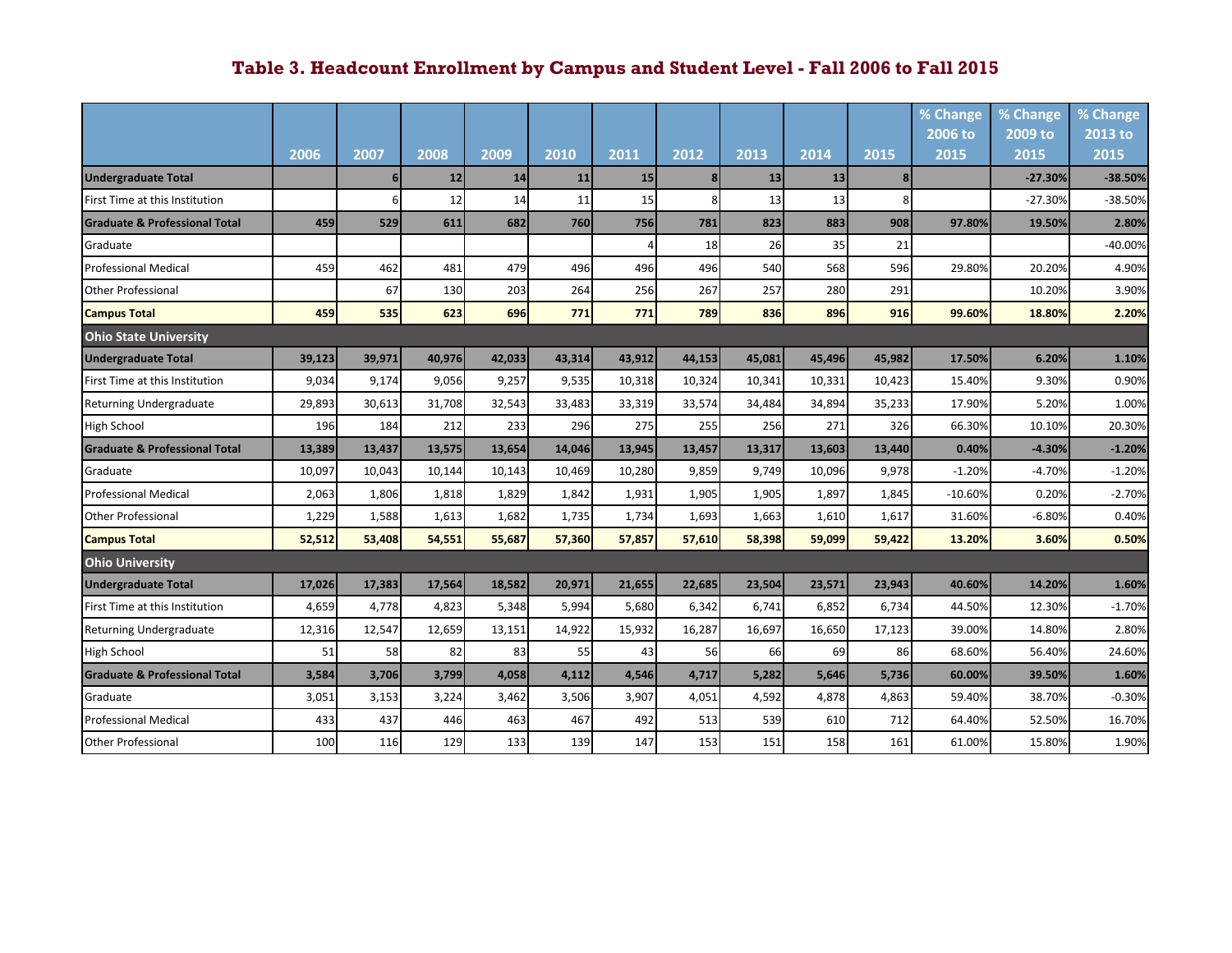|                                          |                |        |        |        |        |        |        |        |        |        | % Change<br>2006 to | % Change<br>2009 to | % Change<br>2013 to |
|------------------------------------------|----------------|--------|--------|--------|--------|--------|--------|--------|--------|--------|---------------------|---------------------|---------------------|
|                                          | 2006           | 2007   | 2008   | 2009   | 2010   | 2011   | 2012   | 2013   | 2014   | 2015   | 2015                | 2015                | 2015                |
| <b>Campus Total</b>                      | 20,610         | 21,089 | 21,363 | 22,640 | 25,083 | 26,201 | 27,402 | 28,786 | 29,217 | 29,679 | 44.00%              | 18.30%              | 1.60%               |
| <b>Shawnee State University</b>          |                |        |        |        |        |        |        |        |        |        |                     |                     |                     |
| <b>Undergraduate Total</b>               | 3,888          | 3,687  | 3,947  | 4,246  | 4,453  | 4,589  | 4,529  | 4,232  | 4,098  | 3,745  | $-3.70%$            | $-15.90%$           | $-8.60%$            |
| First Time at this Institution           | 1,151          | 1,080  | 1,269  | 1,427  | 1,484  | 1,514  | 1,485  | 1,369  | 1,192  | 1,138  | $-1.10%$            | $-23.30%$           | $-4.50%$            |
| Returning Undergraduate                  | 2,606          | 2,459  | 2,498  | 2,621  | 2,787  | 2,881  | 2,899  | 2,728  | 2,558  | 2,319  | $-11.00%$           | $-16.80%$           | $-9.30%$            |
| <b>High School</b>                       | 131            | 148    | 180    | 198    | 182    | 194    | 145    | 135    | 348    | 288    | 119.80%             | 58.20%              | $-17.20%$           |
| <b>Graduate &amp; Professional Total</b> | 9 <sub>l</sub> | 25     | 41     | 80     | 101    | 95     | 91     | 88     | 132    | 153    | 1600.00%            | 51.50%              | 15.90%              |
| Graduate                                 |                | 25     | 41     | 80     | 101    | 95     | 91     | 88     | 132    | 153    | 1600.00%            | 51.50%              | 15.90%              |
| <b>Campus Total</b>                      | 3,897          | 3,712  | 3,988  | 4,326  | 4,554  | 4,684  | 4,620  | 4,320  | 4,230  | 3,898  | 0.00%               | $-14.40%$           | $-7.80%$            |
| <b>University of Akron</b>               |                |        |        |        |        |        |        |        |        |        |                     |                     |                     |
| <b>Undergraduate Total</b>               | 18,398         | 19.145 | 20,087 | 21.644 | 22,785 | 23,255 | 22,226 | 20,807 | 20,079 | 19,480 | 5.90%               | $-14.50%$           | $-3.00%$            |
| First Time at this Institution           | 4,965          | 5,293  | 5,333  | 5,500  | 5,777  | 5,796  | 5,393  | 4,936  | 4,549  | 4,890  | $-1.50%$            | $-15.40%$           | 7.50%               |
| <b>Returning Undergraduate</b>           | 13,049         | 13,360 | 14,014 | 15,226 | 16,126 | 16,531 | 15,860 | 14,813 | 14,411 | 13,232 | 1.40%               | $-17.90%$           | $-8.20%$            |
| High School                              | 384            | 492    | 740    | 918    | 882    | 928    | 973    | 1,058  | 1,119  | 1,358  | 253.60%             | 54.00%              | 21.40%              |
| <b>Graduate &amp; Professional Total</b> | 4,078          | 4,113  | 4,635  | 4,751  | 4,933  | 4,743  | 4,704  | 4,766  | 4,484  | 4,025  | $-1.30%$            | $-18.40%$           | $-10.20%$           |
| Graduate                                 | 3,502          | 3,537  | 4,099  | 4,183  | 4,383  | 4,156  | 4,140  | 4,239  | 3,993  | 3,554  | 1.50%               | $-18.90%$           | $-11.00%$           |
| <b>Other Professional</b>                | 576            | 576    | 536    | 568    | 550    | 587    | 564    | 527    | 491    | 471    | $-18.20%$           | $-14.40%$           | $-4.10%$            |
| <b>Campus Total</b>                      | 22,476         | 23,258 | 24,722 | 26,395 | 27,718 | 27,998 | 26,930 | 25,573 | 24,563 | 23,505 | 4.60%               | $-15.20%$           | -4.30%              |
| <b>University of Cincinnati</b>          |                |        |        |        |        |        |        |        |        |        |                     |                     |                     |
| <b>Undergraduate Total</b>               | 20,053         | 20,590 | 21,118 | 22,273 | 23,109 | 23,724 | 24,333 | 25,478 | 26,263 | 26,320 | 31.30%              | 13.90%              | 0.20%               |
| First Time at this Institution           | 5,201          | 5,338  | 5,231  | 5,801  | 5,550  | 5,912  | 5,945  | 6,277  | 6,496  | 6,272  | 20.60%              | 13.00%              | $-3.40%$            |
| Returning Undergraduate                  | 14,603         | 15,019 | 15,638 | 16,383 | 17,527 | 17,808 | 18,283 | 18,730 | 19,119 | 19,525 | 33.70%              | 11.40%              | 2.10%               |
| High School                              | 249            | 233    | 249    | 89     | 32     |        | 105    | 471    | 648    | 523    | 110.00%             | 1534.40%            | $-19.30%$           |
| <b>Graduate &amp; Professional Total</b> | 8,192          | 8,628  | 8,448  | 9,023  | 9,508  | 10,088 | 9,950  | 10,321 | 10,713 | 10,782 | 31.60%              | 13.40%              | 0.60%               |
| Graduate                                 | 7,042          | 7,459  | 7,283  | 7,807  | 8,278  | 8,848  | 8,707  | 9,020  | 9,472  | 9,543  | 35.50%              | 15.30%              | 0.70%               |
| <b>Professional Medical</b>              | 611            | 629    | 614    | 632    | 637    | 649    | 659    | 665    | 671    | 672    | 10.00%              | 5.50%               | 0.10%               |
| <b>Other Professional</b>                | 539            | 540    | 551    | 584    | 593    | 591    | 584    | 636    | 570l   | 567    | 5.20%               | $-4.40%$            | $-0.50%$            |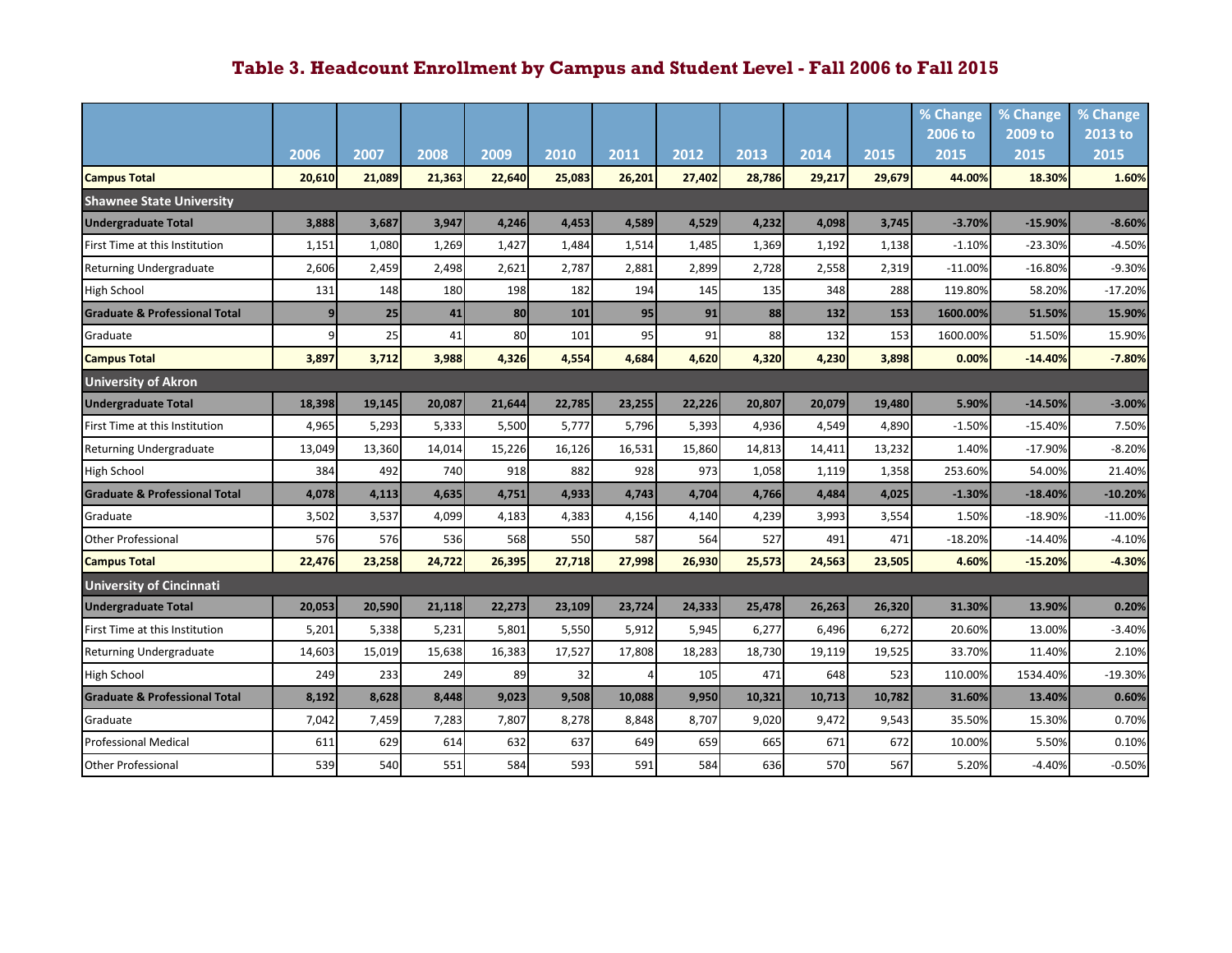|                                          |        |        |        |        |        |        |        |        |        |        | % Change  | % Change  | % Change |
|------------------------------------------|--------|--------|--------|--------|--------|--------|--------|--------|--------|--------|-----------|-----------|----------|
|                                          |        |        |        |        |        |        |        |        |        |        | 2006 to   | 2009 to   | 2013 to  |
|                                          | 2006   | 2007   | 2008   | 2009   | 2010   | 2011   | 2012   | 2013   | 2014   | 2015   | 2015      | 2015      | 2015     |
| <b>Campus Total</b>                      | 28,245 | 29,218 | 29,566 | 31,296 | 32,617 | 33,812 | 34,283 | 35,799 | 36,976 | 37,102 | 31.40%    | 13.80%    | 0.30%    |
| <b>University of Toledo</b>              |        |        |        |        |        |        |        |        |        |        |           |           |          |
| <b>Undergraduate Total</b>               | 16,088 | 16,591 | 17,448 | 18,097 | 18,136 | 17,836 | 16,877 | 16,135 | 16,040 | 16,059 | $-0.20%$  | $-11.50%$ | 0.10%    |
| First Time at this Institution           | 4,576  | 5,058  | 5,506  | 5,592  | 5,153  | 4,726  | 4,469  | 1,225  | 4,141  | 3,905  | $-14.70%$ | $-24.20%$ | $-5.70%$ |
| Returning Undergraduate                  | 11,034 | 10,948 | 11,563 | 12,179 | 12,446 | 12,497 | 11,840 | 11,384 | 11,159 | 11,220 | 1.70%     | -9.90%    | 0.50%    |
| High School                              | 478    | 585    | 379    | 326    | 537    | 613    | 568    | 3,526  | 740    | 934    | 95.40%    | 73.90%    | 26.20%   |
| <b>Graduate &amp; Professional Total</b> | 4,700  | 4,712  | 4,804  | 5,022  | 5,008  | 4,846  | 4,789  | 4,679  | 4,555  | 4,288  | $-8.80%$  | $-14.40%$ | $-5.90%$ |
| Graduate                                 | 3,290  | 3,240  | 3,341  | 3,513  | 3,503  | 3,357  | 3,339  | 3,234  | 3,191  | 2,983  | $-9.30%$  | $-14.80%$ | $-6.50%$ |
| <b>Professional Medical</b>              | 601    | 605    | 627    | 663    | 687    | 696    | 700    | 712    | 708    | 698    | 16.10%    | 1.60%     | $-1.40%$ |
| <b>Other Professional</b>                | 809    | 867    | 836    | 846    | 818    | 793    | 750    | 733    | 656    | 607    | $-25.00%$ | $-25.80%$ | $-7.50%$ |
| <b>Campus Total</b>                      | 20,788 | 21,303 | 22,252 | 23,119 | 23,144 | 22,682 | 21,666 | 20,814 | 20,595 | 20,347 | $-2.10%$  | $-12.10%$ | $-1.20%$ |
| <b>Wright State University</b>           |        |        |        |        |        |        |        |        |        |        |           |           |          |
| <b>Undergraduate Total</b>               | 12,231 | 12,245 | 12,779 | 13,428 | 14,255 | 14,282 | 12,998 | 12,555 | 12,418 | 12,437 | 1.70%     | $-12.80%$ | 0.20%    |
| First Time at this Institution           | 3,117  | 3,220  | 3,520  | 3,589  | 3,873  | 3,865  | 3,353  | 3,172  | 3,328  | 3,253  | 4.40%     | $-16.00%$ | $-2.30%$ |
| <b>Returning Undergraduate</b>           | 8,984  | 8,932  | 9,048  | 9,656  | 10,213 | 10,199 | 9,426  | 9,121  | 8,853  | 8,802  | $-2.00%$  | $-13.80%$ | $-0.60%$ |
| <b>High School</b>                       | 130    | 93     | 211    | 183    | 169    | 218    | 219    | 262    | 237    | 382    | 193.80%   | 126.00%   | 61.20%   |
| <b>Graduate &amp; Professional Total</b> | 3,983  | 3,863  | 3,847  | 4,165  | 4,099  | 3,932  | 3,667  | 3,889  | 4,110  | 4,308  | 8.20%     | 5.10%     | 4.80%    |
| Graduate                                 | 3,587  | 3,434  | 3,418  | 3,743  | 3,677  | 3,504  | 3,227  | 3,450  | 3,666  | 3,857  | 7.50%     | 4.90%     | 5.20%    |
| <b>Professional Medical</b>              | 396    | 405    | 409    | 399    | 399    | 413    | 422    | 414    | 420    | 426    | 7.60%     | 6.80%     | 1.40%    |
| <b>Other Professional</b>                |        | 24     | 20     | 23     | 23     | 15     | 18     | 25     | 24     | 25     |           | 8.70%     | 4.20%    |
| <b>Campus Total</b>                      | 16,214 | 16,108 | 16,626 | 17,593 | 18,354 | 18,214 | 16,665 | 16,444 | 16,528 | 16,745 | 3.30%     | $-8.80%$  | 1.30%    |
| <b>Youngstown State University</b>       |        |        |        |        |        |        |        |        |        |        |           |           |          |
| <b>Undergraduate Total</b>               | 12,005 | 12,309 | 12,299 | 13,287 | 13,814 | 13,314 | 12,598 | 12,148 | 11,273 | 11,123 | $-7.30%$  | $-19.50%$ | $-1.30%$ |
| First Time at this Institution           | 2,993  | 2,994  | 2,923  | 3,553  | 3,619  | 3,280  | 2,872  | 2,853  | 2,407  | 2,623  | $-12.40%$ | $-27.50%$ | 9.00%    |
| <b>Returning Undergraduate</b>           | 8,811  | 8,988  | 9,104  | 9,431  | 9,926  | 9,786  | 9,449  | 8,953  | 8,455  | 7,726  | $-12.30%$ | $-22.20%$ | $-8.60%$ |
| High School                              | 201    | 327    | 272    | 303    | 269    | 248    | 277    | 342    | 411    | 774    | 285.10%   | 187.70%   | 88.30%   |
| <b>Graduate &amp; Professional Total</b> | 1,274  | 1,294  | 1,384  | 1,362  | 1,286  | 1,182  | 1,171  | 1,215  | 1,239  | 1,309  | 2.70%     | 1.80%     | 5.60%    |
| Graduate                                 | 1,274  | 1,294  | 1,359  | 1,300  | 1,220  | 1,111  | 1,101  | 1,139  | 1,158  | 1,221  | $-4.20%$  | 0.10%     | 5.40%    |
| <b>Other Professional</b>                |        |        | 25     | 62     | 66     | 71     | 70     | 76     | 81     | 88     |           | 33.30%    | 8.60%    |
| <b>Campus Total</b>                      | 13,279 | 13,603 | 13,683 | 14,649 | 15,100 | 14,496 | 13,769 | 13,363 | 12,512 | 12,432 | $-6.40%$  | $-17.70%$ | $-0.60%$ |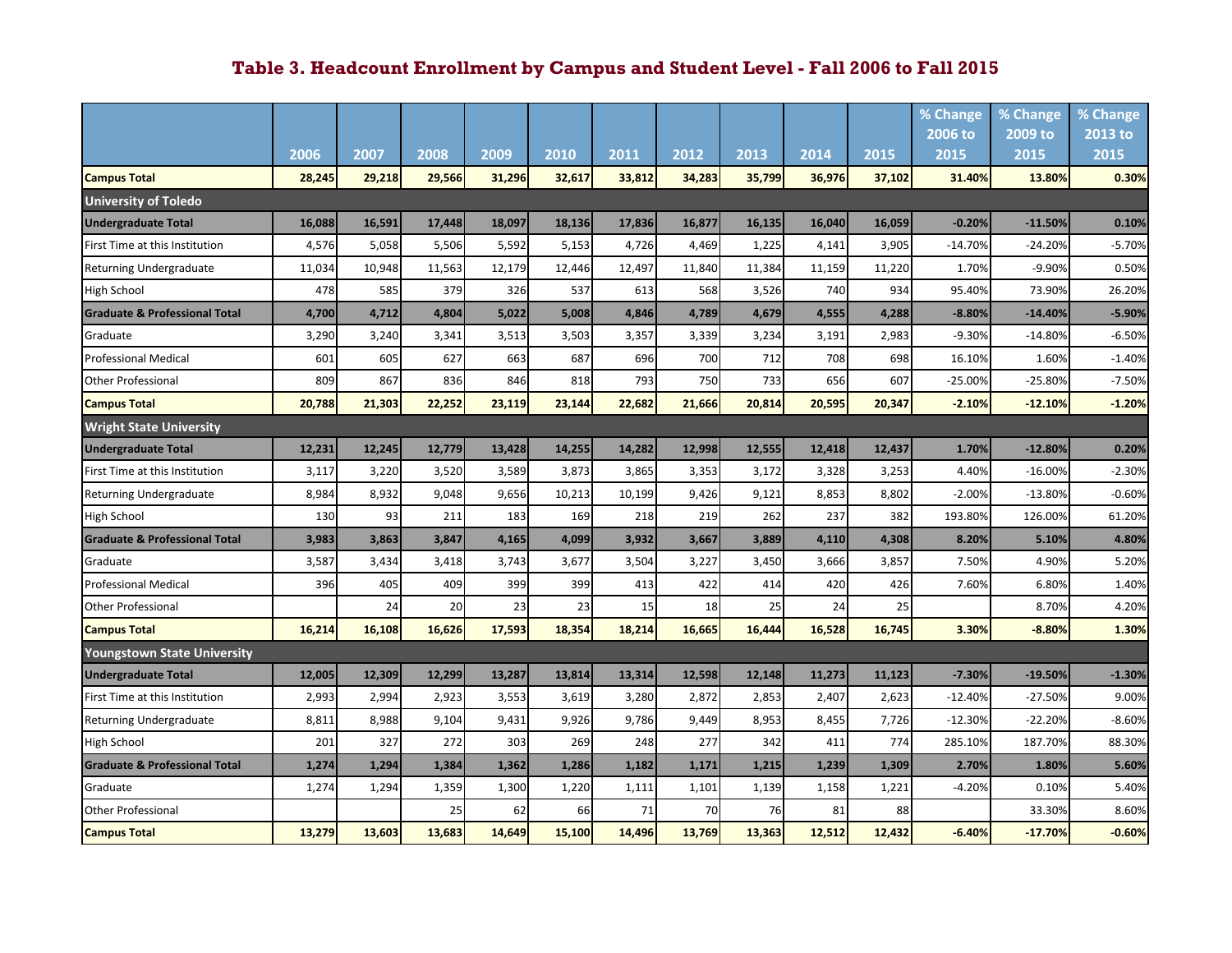|                                          |         |         |         |         |         |         |         |         |         |         | % Change  | % Change  | % Change  |
|------------------------------------------|---------|---------|---------|---------|---------|---------|---------|---------|---------|---------|-----------|-----------|-----------|
|                                          |         |         |         |         |         |         |         |         |         |         | 2006 to   | 2009 to   | 2013 to   |
|                                          | 2006    | 2007    | 2008    | 2009    | 2010    | 2011    | 2012    | 2013    | 2014    | 2015    | 2015      | 2015      | 2015      |
| <b>University System of Ohio Total</b>   | 468,271 | 478,126 | 493,484 | 536,707 | 561,133 | 556,865 | 540,989 | 536,853 | 526,324 | 518,841 | 10.80%    | $-7.50%$  | $-1.40%$  |
| <b>Undergraduate Total</b>               | 11,700  | 12,005  | 12,309  | 12,299  | 13,287  | 13,814  | 13,314  | 12,598  | 12,148  | 11,273  | $-3.60%$  | $-15.20%$ | $-7.20%$  |
| <b>First Time at this Institution</b>    | 2,785   | 2,993   | 2,994   | 2,923   | 3,553   | 3,619   | 3,280   | 2,872   | 2,853   | 2,407   | $-13.60%$ | $-32.30%$ | $-15.60%$ |
| Returning Undergraduate                  | 8,768   | 8,811   | 8,988   | 9,104   | 9,431   | 9,926   | 9,786   | 9,449   | 8,953   | 8,455   | $-3.60%$  | $-10.30%$ | $-5.60%$  |
| <b>High School</b>                       | 147     | 201     | 327     | 272     | 303     | 269     | 248     | 277     | 342     | 411     | 179.60%   | 35.60%    | 20.20%    |
| <b>Graduate &amp; Professional Total</b> | 1,220   | 1,274   | 1,294   | 1,384   | 1,362   | 1,286   | 1,182   | 1,171   | 1,215   | 1,239   | 1.60%     | $-9.00%$  | 2.00%     |
| Graduate                                 | 1,220   | 1,274   | 1,294   | 1,359   | 1,300   | 1,220   | 1,111   | 1,101   | 1,139   | 1,158   | $-5.10%$  | $-10.90%$ | 1.70%     |
| <b>Other Professional</b>                |         |         |         | 25      | 62      | 66      | 71      | 70      | 76      | 81      |           | 30.60%    | 6.60%     |
| <b>Campus Total</b>                      | 12,920  | 13,279  | 13,603  | 13,683  | 14,649  | 15,100  | 14,496  | 13,769  | 13,363  | 12,512  | $-3.20%$  | $-14.60%$ | $-6.40%$  |
| <b>University System of Ohio Total</b>   | 467,847 | 468,271 | 478,126 | 493,484 | 536,707 | 561,133 | 556,865 | 540,989 | 536,853 | 526,324 | 12.50%    | $-1.90%$  | $-2.00%$  |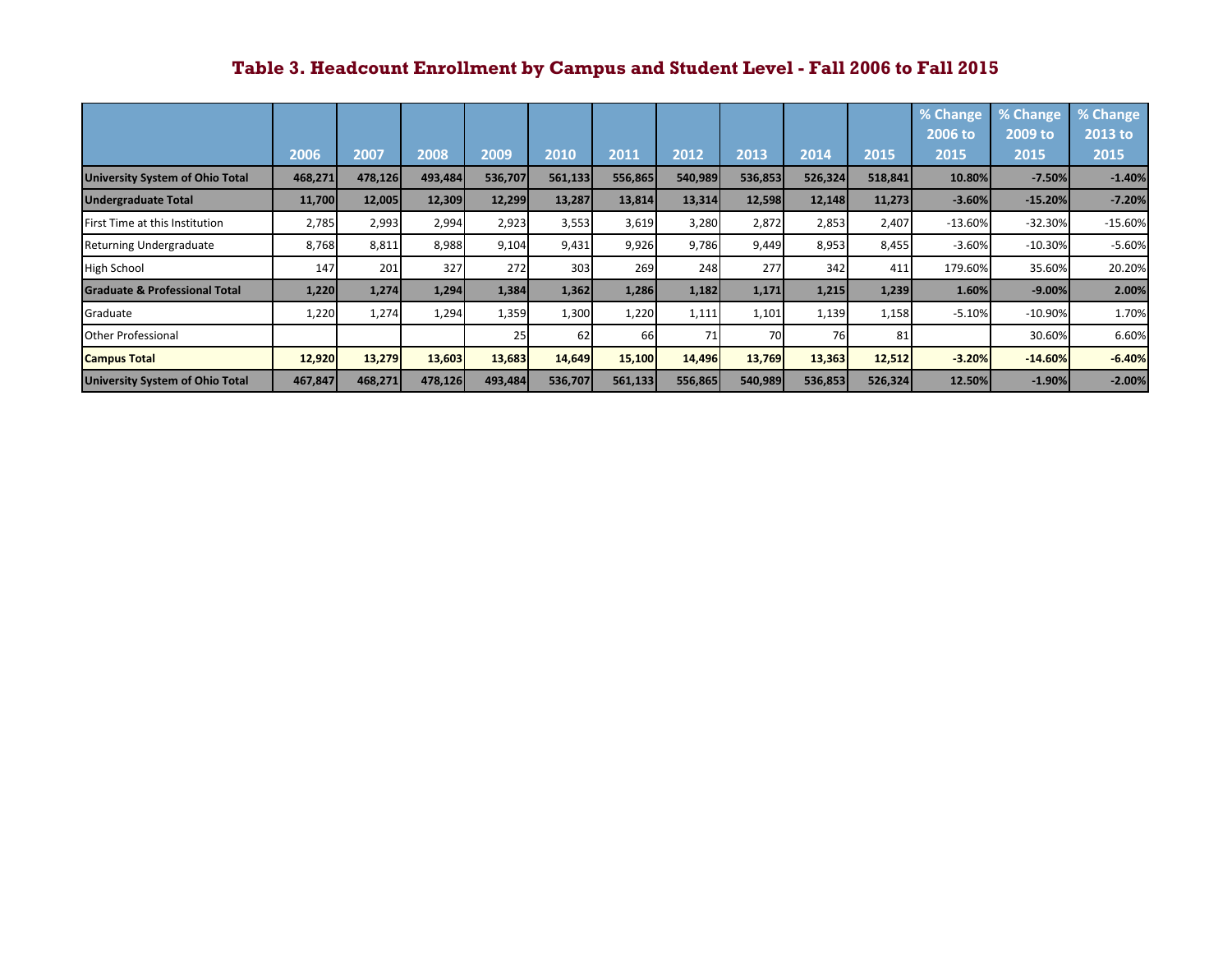|                                          |         |         |         |         |         |         |         |         |         |         | % Change  | % Change  | % Change  |
|------------------------------------------|---------|---------|---------|---------|---------|---------|---------|---------|---------|---------|-----------|-----------|-----------|
|                                          |         |         |         |         |         |         |         |         |         |         | 2006 to   | 2009 to   | 2013 to   |
|                                          | 2006    | 2007    | 2008    | 2009    | 2010    | 2011    | 2012    | 2013    | 2014    | 2015    | 2015      | 2015      | 2015      |
| <b>University System of Ohio Total</b>   | 468,271 | 478,126 | 493,484 | 536,707 | 561,133 | 556,865 | 540,989 | 536,853 | 526,324 | 518,841 | 10.80%    | $-7.50%$  | $-1.40%$  |
| <b>Community Colleges</b>                |         |         |         |         |         |         |         |         |         |         |           |           |           |
| <b>Undergraduate Total</b>               | 167,695 | 171,770 | 179,622 | 203,508 | 211,260 | 204,460 | 192,926 | 187,992 | 178,674 | 170,941 | 1.90%     | $-19.10%$ | $-4.30%$  |
| < 25                                     | 86,650  | 89,363  | 94,174  | 103.450 | 103,194 | 100,055 | 98,108  | 99,205  | 99,678  | 101,754 | 17.40%    | $-1.40%$  | 2.10%     |
| $>= 25$                                  | 80,714  | 82,011  | 85,155  | 99,793  | 107,813 | 104,211 | 94,635  | 88,601  | 78,852  | 69,066  | $-14.40%$ | $-35.90%$ | $-12.40%$ |
| Age Unknown                              | 331     | 396     | 293     | 265     | 253     | 194     | 183     | 186     | 144     | 121     | $-63.40%$ | $-52.20%$ | $-16.00%$ |
| <b>University Regional Campuses</b>      |         |         |         |         |         |         |         |         |         |         |           |           |           |
| <b>Undergraduate Total</b>               | 46,141  | 47,805  | 50,122  | 57,585  | 61,973  | 61,501  | 59,892  | 59,585  | 58,591  | 58,244  | 26.20%    | $-6.00%$  | $-0.60%$  |
| $25$                                     | 30,179  | 31,430  | 33,129  | 37,181  | 39,191  | 39,021  | 39,034  | 40,154  | 40,981  | 42,402  | 40.50%    | 8.20%     | 3.50%     |
| $>= 25$                                  | 15,955  | 16,367  | 16,986  | 20,397  | 22,773  | 22,475  | 20,854  | 19,428  | 17,610  | 15,841  | $-0.70%$  | $-30.40%$ | $-10.00%$ |
| Age Unknown                              |         | 8       |         |         |         |         |         |         |         |         | $-85.70%$ | $-88.90%$ |           |
| <b>Graduate &amp; Professional Total</b> | 858     | 890     | 905     | 816     | 791     | 774     | 577     | 509     | 360     | 298     | $-65.30%$ | $-62.30%$ | $-17.20%$ |
| < 25                                     | 204     | 182     | 203     | 187     | 181     | 201     | 143     | 114     | 89      | 72      | $-64.70%$ | $-60.20%$ | $-19.10%$ |
| 25-34                                    | 347     | 358     | 382     | 332     | 324     | 294     | 213     | 194     | 140     | 107     | $-69.20%$ | $-67.00%$ | $-23.60%$ |
| $>= 35$                                  | 307     | 350     | 320     | 297     | 286     | 279     | 221     | 201     | 131     | 119     | $-61.20%$ | $-58.40%$ | $-9.20%$  |
| <b>University Main Campuses</b>          |         |         |         |         |         |         |         |         |         |         |           |           |           |
| <b>Undergraduate Total</b>               | 199,125 | 202,192 | 206,150 | 215,971 | 225,797 | 229,266 | 227,286 | 227,588 | 226,721 | 227,892 | 14.40%    | 0.90%     | 0.50%     |
| $25$                                     | 167,775 | 171,015 | 174,662 | 181,197 | 186,154 | 189,033 | 188,104 | 189,395 | 190,542 | 193,200 | 15.20%    | 3.80%     | 1.40%     |
| $>= 25$                                  | 31,312  | 31,143  | 31,460  | 34,742  | 39,612  | 40,209  | 39,160  | 38,176  | 36,167  | 34,683  | 10.80%    | $-12.40%$ | $-4.10%$  |
| Age Unknown                              | 38      | 34      | 28      | 32      | 31      | 24      | 22      | 17      | 12      |         | $-76.30%$ | $-71.00%$ | $-25.00%$ |
| <b>Graduate &amp; Professional Total</b> | 54,452  | 55,469  | 56,685  | 58,827  | 61,312  | 60,864  | 60,308  | 61,179  | 61,978  | 61,466  | 12.90%    | 0.30%     | $-0.80%$  |
| < 25                                     | 14,600  | 15,133  | 15,208  | 16,007  | 16,499  | 16,430  | 16,487  | 16,647  | 17,226  | 17,462  | 19.60%    | 5.80%     | 1.40%     |
| 25-34                                    | 26,586  | 27,099  | 27,788  | 29,069  | 30,349  | 30,102  | 30,031  | 30,390  | 30,740  | 30,599  | 15.10%    | 0.80%     | $-0.50%$  |
| $>= 35$                                  | 13,239  | 13,201  | 13,653  | 13,728  | 14,442  | 14,316  | 13,781  | 14,133  | 14,004  | 13,401  | 1.20%     | $-7.20%$  | $-4.30%$  |
| Age Unknown                              | 27      | 36      | 36      | 23      | 22      | 16      | q       | q       | 8       |         | $-85.20%$ | $-81.80%$ | $-50.00%$ |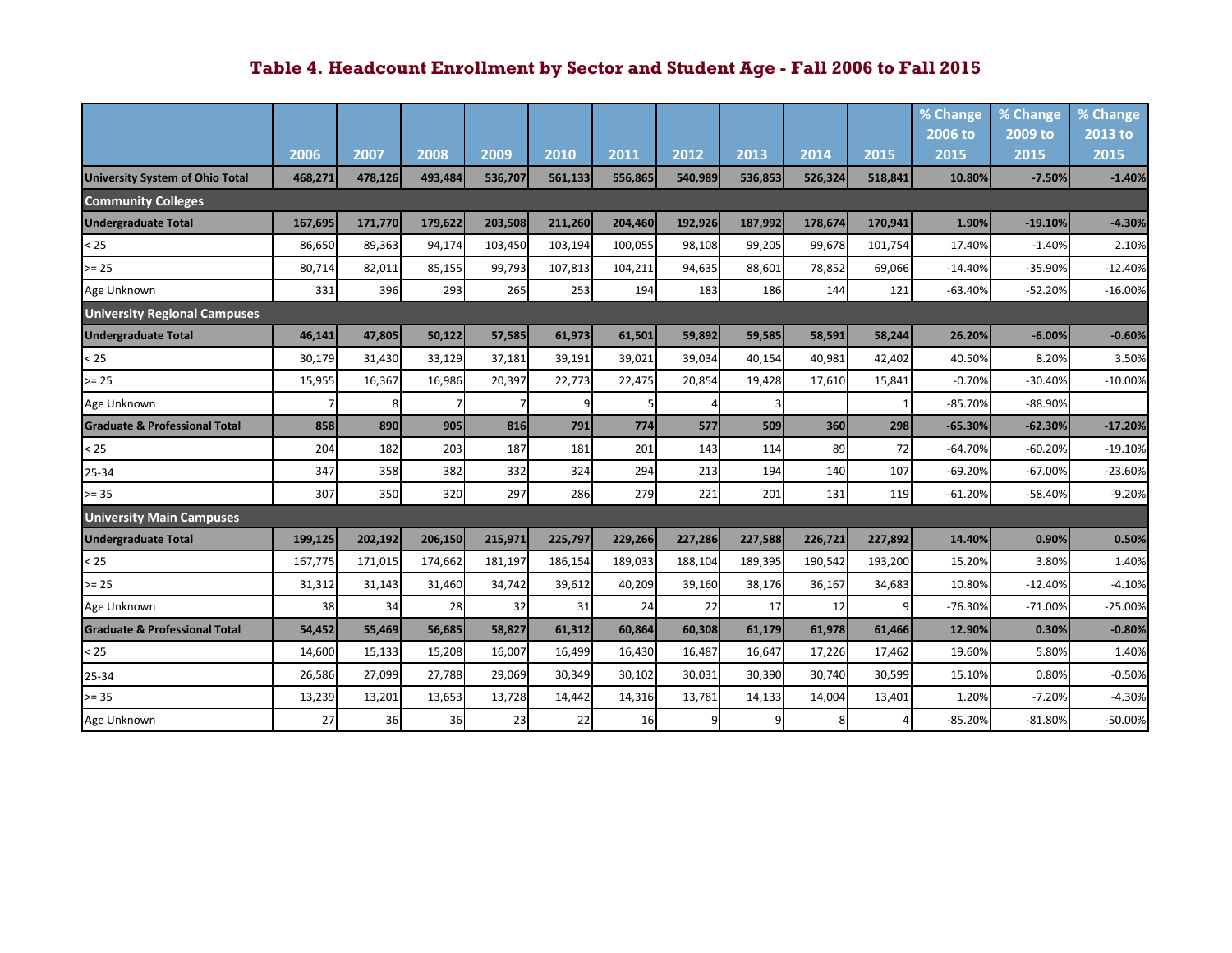|                                            |        |        |                 |                |                |                |        |                |              |              | % Change<br>2006 to | % Change<br>2009 to | % Change<br>2013 to |
|--------------------------------------------|--------|--------|-----------------|----------------|----------------|----------------|--------|----------------|--------------|--------------|---------------------|---------------------|---------------------|
|                                            | 2006   | 2007   | 2008            | 2009           | 2010           | 2011           | 2012   | 2013           | 2014         | 2015         | 2015                | 2015                | 2015                |
| <b>Community Colleges</b>                  |        |        |                 |                |                |                |        |                |              |              |                     |                     |                     |
| <b>Belmont Technical College</b>           |        |        |                 |                |                |                |        |                |              |              |                     |                     |                     |
| <b>Undergraduate Total</b>                 | 1,714  | 1,742  | 1,798           | 2,200          | 2,319          | 2,078          | 1,652  | 1,313          | 1,043        | 1,082        | $-36.90%$           | $-53.30%$           | 3.70%               |
| < 25                                       | 937    | 943    | 1,021           | 1,150          | 1,180          | 1,008          | 821    | 714            | 585          | 703          | $-25.00%$           | $-40.40%$           | 20.20%              |
| $>= 25$                                    | 777    | 799    | 777             | 1,046          | 1,137          | 1,068          | 831    | 597            | 457          | 379          | $-51.20%$           | $-66.70%$           | $-17.10%$           |
| Age Unknown                                |        |        |                 | $\overline{a}$ | $\overline{2}$ | $\overline{2}$ |        | $\overline{2}$ | $\mathbf{1}$ |              |                     |                     |                     |
| <b>Campus Total</b>                        | 1,714  | 1,742  | 1,798           | 2,200          | 2,319          | 2,078          | 1,652  | 1,313          | 1,043        | 1,082        | $-36.90%$           | $-53.30%$           | 3.70%               |
| <b>Central Ohio Technical College</b>      |        |        |                 |                |                |                |        |                |              |              |                     |                     |                     |
| <b>Undergraduate Total</b>                 | 3,103  | 3,112  | 3,599           | 4,377          | 4,524          | 4,281          | 3,931  | 3,758          | 3,579        | 3,576        | 15.20%              | $-21.00%$           | $-0.10%$            |
| < 25                                       | 1,506  | 1,575  | 1,771           | 2,037          | 2,019          | 1,891          | 1,828  | 1,833          | 1,944        | 2,122        | 40.90%              | 5.10%               | 9.20%               |
| $>= 25$                                    | 1,597  | 1,537  | 1,828           | 2,340          | 2,503          | 2,390          | 2,103  | 1,925          | 1,635        | 1,453        | $-9.00%$            | $-41.90%$           | $-11.10%$           |
| Age Unknown                                |        |        |                 |                | 2              |                |        |                |              | $\mathbf{1}$ |                     | $-50.00%$           |                     |
| <b>Campus Total</b>                        | 3,103  | 3,112  | 3,599           | 4,377          | 4,524          | 4,281          | 3,931  | 3,758          | 3,579        | 3,576        | 15.20%              | $-21.00%$           | $-0.10%$            |
| Cincinnati State Tech. & Community College |        |        |                 |                |                |                |        |                |              |              |                     |                     |                     |
| <b>Undergraduate Total</b>                 | 8,438  | 8,815  | 8,606           | 10,326         | 11,133         | 10,785         | 11,042 | 11,942         | 11,719       | 10,596       | 25.60%              | $-4.80%$            | $-9.60%$            |
| < 25                                       | 4,263  | 4,568  | 4,293           | 4,960          | 5,044          | 4,626          | 5,118  | 5,758          | 5,820        | 5,342        | 25.30%              | 5.90%               | $-8.20%$            |
| $>= 25$                                    | 4,113  | 4,208  | 4,283           | 5,335          | 6,049          | 6,118          | 5,874  | 6,109          | 5,843        | 5,217        | 26.80%              | $-13.80%$           | $-10.70%$           |
| Age Unknown                                | 62     | 39     | 30 <sup>°</sup> | 31             | 40             | 41             | 50     | 75             | 56           | 37           | $-40.30%$           | $-7.50%$            | -33.90%             |
| <b>Campus Total</b>                        | 8,438  | 8,815  | 8,606           | 10,326         | 11,133         | 10,785         | 11,042 | 11,942         | 11,719       | 10,596       | 25.60%              | $-4.80%$            | $-9.60%$            |
| <b>Clark State Community College</b>       |        |        |                 |                |                |                |        |                |              |              |                     |                     |                     |
| <b>Undergraduate Total</b>                 | 3,339  | 3,392  | 3,597           | 4,510          | 5,010          | 5,167          | 5,636  | 5,653          | 5,969        | 5,620        | 68.30%              | 12.20%              | $-5.80%$            |
| < 25                                       | 1,692  | 1,712  | 1,803           | 2,133          | 2,334          | 2,340          | 2,822  | 2,789          | 2,997        | 3,044        | 79.90%              | 30.40%              | 1.60%               |
| $>= 25$                                    | 1,613  | 1,654  | 1,771           | 2,345          | 2,651          | 2,799          | 2,786  | 2,851          | 2,958        | 2,561        | 58.80%              | $-3.40%$            | $-13.40%$           |
| Age Unknown                                | 34     | 26     | 23              | 32             | 25             | 28             | 28     | 13             | 14           | 15           | $-55.90%$           | $-40.00%$           | 7.10%               |
| <b>Campus Total</b>                        | 3,339  | 3,392  | 3,597           | 4,510          | 5,010          | 5,167          | 5,636  | 5,653          | 5,969        | 5,620        | 68.30%              | 12.20%              | $-5.80%$            |
| <b>Columbus State Community College</b>    |        |        |                 |                |                |                |        |                |              |              |                     |                     |                     |
| <b>Undergraduate Total</b>                 | 22,745 | 23,056 | 24,482          | 28,539         | 30,513         | 30,921         | 25,970 | 25,360         | 24,532       | 26,098       | 14.70%              | $-14.50%$           | 6.40%               |
| < 25                                       | 12,301 | 12,747 | 13,734          | 15,313         | 15,360         | 15,364         | 13,197 | 13,787         | 14,244       | 16,050       | 30.50%              | 4.50%               | 12.70%              |
| $>= 25$                                    | 10,436 | 10,306 | 10,744          | 13,222         | 15,149         | 15,555         | 12,773 | 11,573         | 10,288       | 10,047       | $-3.70%$            | $-33.70%$           | $-2.30%$            |
| Age Unknown                                | 8      | 3      | 4               | 4              | 4              | $\overline{2}$ |        |                |              | -1           | $-87.50%$           | $-75.00%$           |                     |
| <b>Campus Total</b>                        | 22,745 | 23,056 | 24,482          | 28,539         | 30,513         | 30,921         | 25,970 | 25,360         | 24,532       | 26,098       | 14.70%              | $-14.50%$           | 6.40%               |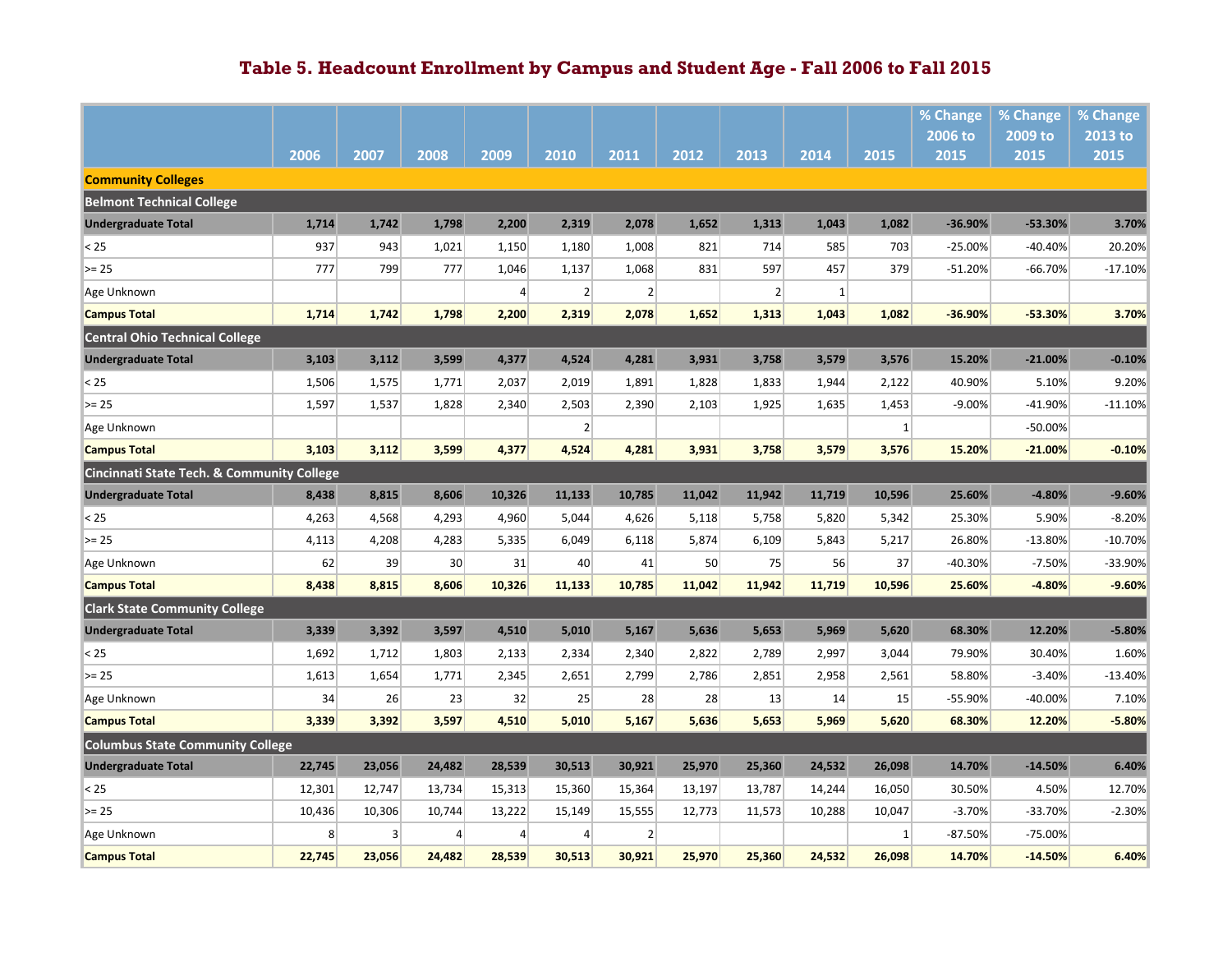|                                          |          |                |                |                |                   |        |                |                |                |                | % Change        | % Change        | % Change        |
|------------------------------------------|----------|----------------|----------------|----------------|-------------------|--------|----------------|----------------|----------------|----------------|-----------------|-----------------|-----------------|
|                                          | 2006     | 2007           | 2008           | 2009           | 2010              | 2011   | 2012           | 2013           | 2014           | 2015           | 2006 to<br>2015 | 2009 to<br>2015 | 2013 to<br>2015 |
| Cuyahoga Community College               |          |                |                |                |                   |        |                |                |                |                |                 |                 |                 |
| <b>Undergraduate Total</b>               | 26,340   | 26,488         | 27,814         | 31,024         | 31,909            | 31,301 | 30,435         | 29,267         | 28,484         | 27,850         | 5.70%           | $-12.70%$       | $-2.20%$        |
| < 25                                     | 12,908   | 12,850         | 13,690         | 14,971         | 15,276            | 15,062 | 14,961         | 14,478         | 14,757         | 15,003         | 16.20%          | $-1.80%$        | 1.70%           |
| $>= 25$                                  | 13,426   | 13,631         | 14,117         | 16,047         | 16,593            | 16,215 | 15,450         | 14,774         | 13,716         | 12,834         | $-4.40%$        | $-22.70%$       | $-6.40%$        |
| Age Unknown                              | $6 \mid$ | $\overline{7}$ | 7              | $6 \mid$       | 40                | 24     | 24             | 15             | 11             | 13             | 116.70%         | $-67.50%$       | 18.20%          |
| <b>Campus Total</b>                      | 26,340   | 26,488         | 27,814         | 31,024         | 31,909            | 31,301 | 30,435         | 29,267         | 28,484         | 27,850         | 5.70%           | $-12.70%$       | $-2.20%$        |
| <b>Eastern Gateway Community College</b> |          |                |                |                |                   |        |                |                |                |                |                 |                 |                 |
| <b>Undergraduate Total</b>               | 1,601    | 1,744          | 1,831          | 2,095          | 2,209             | 2,441  | 2,561          | 2,927          | 3,183          | 3,025          | 88.90%          | 36.90%          | $-5.00%$        |
| < 25                                     | 913      | 1,059          | 1,186          | 1,282          | 1,300             | 1,393  | 1,489          | 1,691          | 1,922          | 1,936          | 112.00%         | 48.90%          | 0.70%           |
| $>= 25$                                  | 682      | 682            | 636            | 804            | 901               | 1,041  | 1,067          | 1,232          | 1,256          | 1,082          | 58.70%          | 20.10%          | $-13.90%$       |
| Age Unknown                              | 6        | 3              | $\overline{9}$ | 9 <sup>°</sup> | 8                 | 7      | 5 <sup>1</sup> | 4              | 5 <sup>1</sup> | $\overline{7}$ | 16.70%          | $-12.50%$       | 40.00%          |
| <b>Campus Total</b>                      | 1,601    | 1,744          | 1,831          | 2,095          | 2,209             | 2,441  | 2,561          | 2,927          | 3,183          | 3,025          | 88.90%          | 36.90%          | $-5.00%$        |
| <b>Edison State Community College</b>    |          |                |                |                |                   |        |                |                |                |                |                 |                 |                 |
| <b>Undergraduate Total</b>               | 3,085    | 3,079          | 3,251          | 3,357          | 3,558             | 3,459  | 3,127          | 2,946          | 3,053          | 3,220          | 4.40%           | $-9.50%$        | 5.50%           |
| < 25                                     | 1,761    | 1,756          | 1,899          | 1,864          | 1,897             | 1,847  | 1,727          | 1,709          | 1,935          | 2,302          | 30.70%          | 21.30%          | 19.00%          |
| $>= 25$                                  | 1,320    | 1,321          | 1,350          | 1,488          | 1,658             | 1,604  | 1,400          | 1,236          | 1,117          | 918            | -30.50%         | $-44.60%$       | $-17.80%$       |
| Age Unknown                              | 4        | $\overline{2}$ | $\overline{2}$ | 5              | $\lvert 3 \rvert$ | 8      |                | 1              | $\mathbf{1}$   |                |                 |                 |                 |
| <b>Campus Total</b>                      | 3,085    | 3,079          | 3,251          | 3,357          | 3,558             | 3,459  | 3,127          | 2,946          | 3,053          | 3,220          | 4.40%           | $-9.50%$        | 5.50%           |
| <b>Hocking Technical College</b>         |          |                |                |                |                   |        |                |                |                |                |                 |                 |                 |
| <b>Undergraduate Total</b>               | 5,581    | 5,254          | 5,645          | 6,193          | 6,332             | 5,786  | 4,485          | 4,409          | 3,945          | 3,619          | $-35.20%$       | $-42.80%$       | $-8.30%$        |
| < 25                                     | 3,444    | 3,466          | 3,654          | 3,803          | 3,735             | 3,531  | 3,041          | 3,123          | 2,999          | 2,826          | $-17.90%$       | $-24.30%$       | $-5.80%$        |
| $>= 25$                                  | 2,137    | 1,788          | 1,984          | 2,388          | 2,594             | 2,252  | 1,442          | 1,285          | 945            | 793            | $-62.90%$       | $-69.40%$       | $-16.10%$       |
| Age Unknown                              |          |                | 7              | $\overline{2}$ | $\lvert 3 \rvert$ | 3      | $\overline{2}$ | $\mathbf{1}$   | 1              |                |                 |                 |                 |
| <b>Campus Total</b>                      | 5,581    | 5,254          | 5,645          | 6,193          | 6,332             | 5,786  | 4,485          | 4,409          | 3,945          | 3,619          | -35.20%         | -42.80%         | $-8.30%$        |
| James A. Rhodes State College            |          |                |                |                |                   |        |                |                |                |                |                 |                 |                 |
| <b>Undergraduate Total</b>               | 3,347    | 3,380          | 3,640          | 4,117          | 4,195             | 3,969  | 3,460          | 3,344          | 3,281          | 2,988          | $-10.70%$       | $-28.80%$       | $-8.90%$        |
| < 25                                     | 1,953    | 1,975          | 2,106          | 2,225          | 2,197             | 2,065  | 1,897          | 2,011          | 2,016          | 1,985          | 1.60%           | $-9.60%$        | $-1.50%$        |
| $>= 25$                                  | 1,391    | 1,403          | 1,531          | 1,891          | 1,997             | 1,903  | 1,561          | 1,331          | 1,264          | 1,002          | $-28.00%$       | -49.80%         | $-20.70%$       |
| Age Unknown                              | 3        | $\overline{2}$ | 3              | $\mathbf{1}$   | $\mathbf{1}$      | 1      | $\overline{2}$ | $\overline{2}$ | 1              | 1              | $-66.70%$       | 0.00%           | 0.00%           |
| <b>Campus Total</b>                      | 3,347    | 3,380          | 3,640          | 4,117          | 4,195             | 3,969  | 3,460          | 3,344          | 3,281          | 2,988          | $-10.70%$       | $-28.80%$       | $-8.90%$        |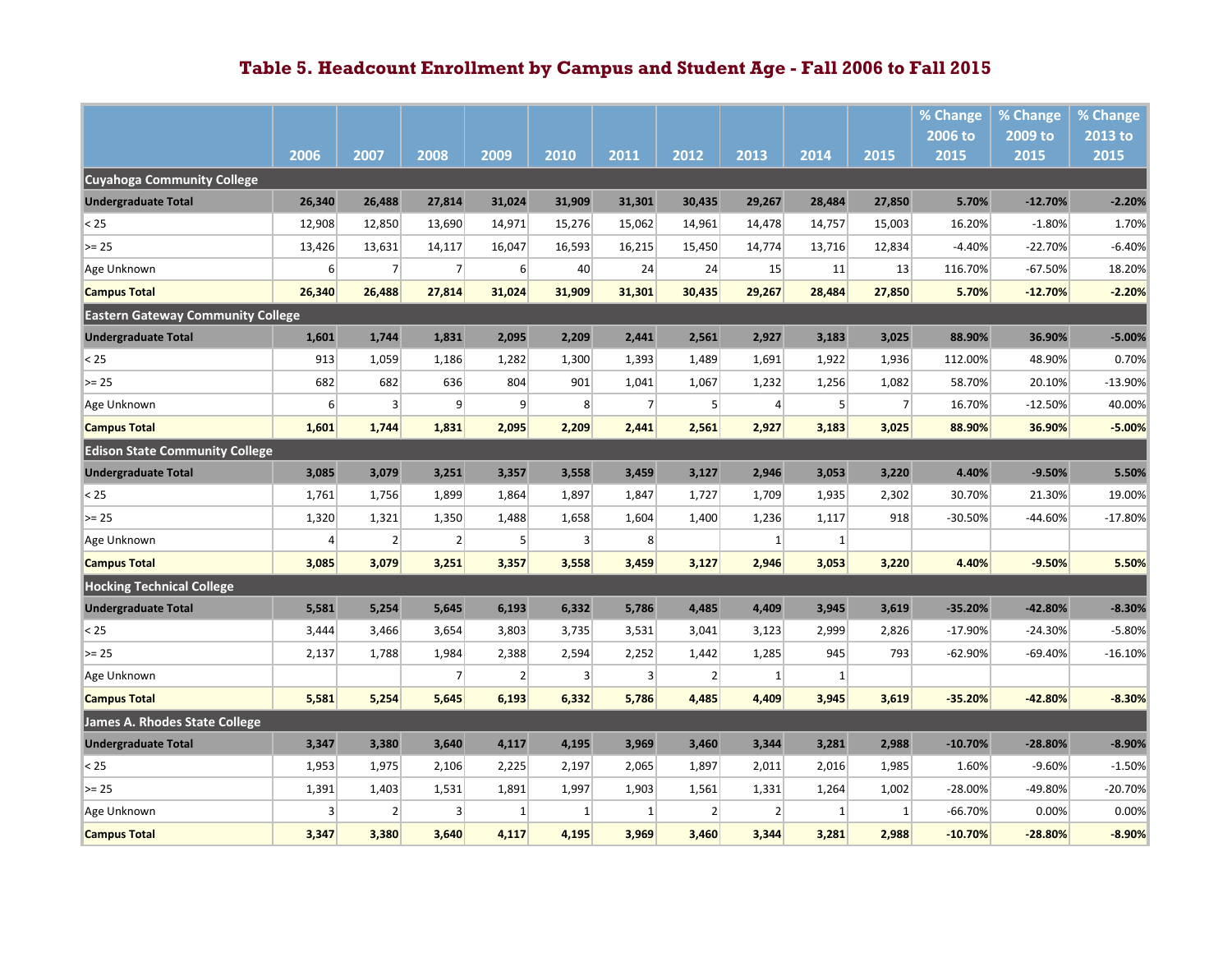|                                        |              |          |                |                |                |                |                 |                |                 |                | % Change        | % Change        | % Change        |
|----------------------------------------|--------------|----------|----------------|----------------|----------------|----------------|-----------------|----------------|-----------------|----------------|-----------------|-----------------|-----------------|
|                                        | 2006         | 2007     | 2008           | 2009           | 2010           | 2011           | 2012            | 2013           | 2014            | 2015           | 2006 to<br>2015 | 2009 to<br>2015 | 2013 to<br>2015 |
| <b>Lakeland Community College</b>      |              |          |                |                |                |                |                 |                |                 |                |                 |                 |                 |
| <b>Undergraduate Total</b>             | 8,788        | 9,172    | 9,201          | 9,612          | 9,996          | 9,683          | 9,447           | 8,964          | 8,410           | 8,011          | $-8.80%$        | $-19.90%$       | $-4.70%$        |
| < 25                                   | 4,662        | 4,926    | 5,105          | 5,155          | 5,115          | 4,976          | 4,915           | 4,890          | 4,687           | 4,777          | 2.50%           | $-6.60%$        | 1.90%           |
| $>= 25$                                | 4,101        | 4,225    | 4,077          | 4,439          | 4,864          | 4,692          | 4,514           | 4,062          | 3,713           | 3,226          | $-21.30%$       | $-33.70%$       | $-13.10%$       |
| Age Unknown                            | 25           | 21       | 19             | 18             | 17             | 15             | 18              | 12             | 10 <sup>1</sup> | 8 <sup>1</sup> | $-68.00%$       | -52.90%         | $-20.00%$       |
| <b>Campus Total</b>                    | 8,788        | 9,172    | 9,201          | 9,612          | 9,996          | 9,683          | 9,447           | 8,964          | 8,410           | 8,011          | $-8.80%$        | $-19.90%$       | $-4.70%$        |
| <b>Lorain County Community College</b> |              |          |                |                |                |                |                 |                |                 |                |                 |                 |                 |
| <b>Undergraduate Total</b>             | 10,521       | 10,824   | 11,180         | 12,783         | 13,404         | 12,933         | 12,694          | 12,276         | 11,572          | 11,516         | 9.50%           | $-14.10%$       | $-0.50%$        |
| $25$                                   | 6,171        | 6,492    | 6,654          | 7,272          | 7,476          | 7,138          | 7,349           | 7,281          | 7,127           | 7,604          | 23.20%          | 1.70%           | 6.70%           |
| $>= 25$                                | 4,344        | 4,331    | 4,525          | 5,510          | 5,927          | 5,794          | 5,344           | 4,988          | 4,437           | 3,905          | $-10.10\%$      | $-34.10%$       | $-12.00%$       |
| Age Unknown                            | $6 \mid$     | $1\vert$ | $\mathbf{1}$   | 1              | $\mathbf{1}$   | $\mathbf{1}$   | $1\vert$        | $\overline{7}$ | 8 <sup>1</sup>  | 7              | 16.70%          | 600.00%         | $-12.50%$       |
| <b>Campus Total</b>                    | 10,521       | 10,824   | 11,180         | 12,783         | 13,404         | 12,933         | 12,694          | 12,276         | 11,572          | 11,516         | 9.50%           | $-14.10%$       | $-0.50%$        |
| <b>Marion Technical College</b>        |              |          |                |                |                |                |                 |                |                 |                |                 |                 |                 |
| <b>Undergraduate Total</b>             | 2,043        | 2,126    | 2,350          | 2,654          | 2,735          | 2,789          | 2,742           | 2,691          | 2,464           | 2,440          | 19.40%          | $-10.80%$       | $-1.00%$        |
| < 25                                   | 1,053        | 1,110    | 1,240          | 1,367          | 1,358          | 1,426          | 1,448           | 1,517          | 1,466           | 1,519          | 44.30%          | 11.90%          | 3.60%           |
| $>= 25$                                | 989          | 1,016    | 1,105          | 1,284          | 1,371          | 1,361          | 1,290           | 1,172          | 995             | 916            | $-7.40%$        | $-33.20%$       | $-7.90%$        |
| Age Unknown                            | $\mathbf{1}$ |          | 5 <sup>1</sup> | $\overline{3}$ | 6              | $\overline{2}$ | $\vert 4 \vert$ | $\overline{2}$ | $\overline{3}$  | 5              | 400.00%         | $-16.70%$       | 66.70%          |
| <b>Campus Total</b>                    | 2,043        | 2,126    | 2,350          | 2,654          | 2,735          | 2,789          | 2,742           | 2,691          | 2,464           | 2,440          | 19.40%          | $-10.80%$       | $-1.00%$        |
| North Central State College            |              |          |                |                |                |                |                 |                |                 |                |                 |                 |                 |
| <b>Undergraduate Total</b>             | 3,195        | 3,152    | 3,257          | 3,586          | 3,635          | 3,382          | 2,886           | 2,958          | 2,937           | 2,938          | $-8.00%$        | $-19.20%$       | 0.00%           |
| < 25                                   | 1,691        | 1,792    | 1,832          | 1,972          | 1,941          | 1,778          | 1,615           | 1,765          | 1,914           | 2,024          | 19.70%          | 4.30%           | 5.70%           |
| $>= 25$                                | 1,503        | 1,360    | 1,424          | 1,613          | 1,692          | 1,603          | 1,269           | 1,191          | 1,022           | 910            | $-39.50%$       | $-46.20%$       | $-11.00%$       |
| Age Unknown                            | 1            |          | $1\vert$       | 1              | $\overline{2}$ | 1              | $\overline{2}$  | $\overline{2}$ | $\vert$ 1       | 4              | 300.00%         | 100.00%         | 300.00%         |
| <b>Campus Total</b>                    | 3,195        | 3,152    | 3,257          | 3,586          | 3,635          | 3,382          | 2,886           | 2,958          | 2,937           | 2,938          | $-8.00%$        | $-19.20%$       | 0.00%           |
| Northwest State Community College      |              |          |                |                |                |                |                 |                |                 |                |                 |                 |                 |
| <b>Undergraduate Total</b>             | 2,881        | 3,192    | 3,185          | 3,617          | 5,238          | 4,463          | 4,296           | 4,656          | 4,719           | 4,551          | 58.00%          | $-13.10%$       | $-3.60%$        |
| < 25                                   | 1,518        | 1,523    | 1,610          | 1,742          | 1,892          | 1,772          | 1,724           | 1,983          | 2,237           | 2,158          | 42.20%          | 14.10%          | $-3.50%$        |
| $>= 25$                                | 1,363        | 1,669    | 1,575          | 1,875          | 3,346          | 2,691          | 2,572           | 2,673          | 2,482           | 2,393          | 75.60%          | $-28.50%$       | $-3.60%$        |
| <b>Campus Total</b>                    | 2,881        | 3,192    | 3,185          | 3,617          | 5,238          | 4,463          | 4,296           | 4,656          | 4,719           | 4,551          | 58.00%          | $-13.10%$       | $-3.60%$        |
| <b>Owens State Community College</b>   |              |          |                |                |                |                |                 |                |                 |                |                 |                 |                 |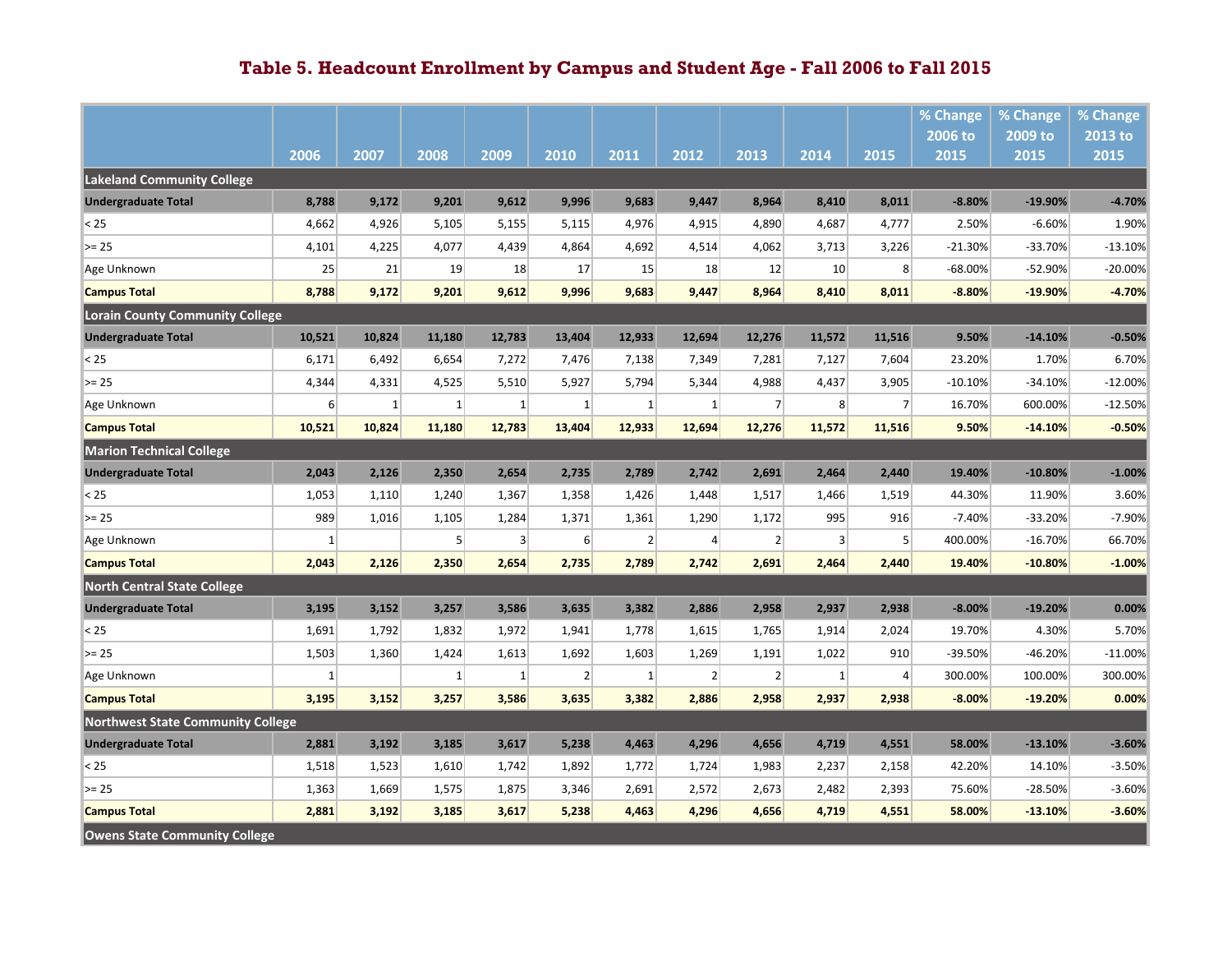|                                          |                |        |              |        |        |              |                |        |                |                | % Change        | % Change        | % Change        |
|------------------------------------------|----------------|--------|--------------|--------|--------|--------------|----------------|--------|----------------|----------------|-----------------|-----------------|-----------------|
|                                          | 2006           | 2007   | 2008         | 2009   | 2010   | 2011         | 2012           | 2013   | 2014           | 2015           | 2006 to<br>2015 | 2009 to<br>2015 | 2013 to<br>2015 |
| <b>Undergraduate Total</b>               | 19,633         | 21,053 | 22,178       | 23,445 | 19,640 | 16,669       | 16,903         | 15,213 | 12,493         | 11,550         | $-41.20%$       | $-41.20%$       | $-7.50%$        |
| $25$                                     | 9,047          | 9,834  | 10,579       | 11,401 | 9,354  | 7,934        | 8,841          | 7,999  | 6,941          | 6,413          | $-29.10%$       | $-31.40%$       | $-7.60%$        |
| $>= 25$                                  | 10,426         | 11,075 | 11,448       | 11,920 | 10,209 | 8,694        | 8,030          | 7,186  | 5,536          | 5,125          | $-50.80%$       | -49.80%         | $-7.40%$        |
| Age Unknown                              | 160            | 144    | 151          | 124    | 77     | 41           | 32             | 28     | 16             | 12             | $-92.50%$       | $-84.40%$       | $-25.00%$       |
| <b>Campus Total</b>                      | 19,633         | 21,053 | 22,178       | 23,445 | 19,640 | 16,669       | 16,903         | 15,213 | 12,493         | 11,550         | $-41.20%$       | $-41.20%$       | $-7.50%$        |
| <b>Rio Grande Community College</b>      |                |        |              |        |        |              |                |        |                |                |                 |                 |                 |
| <b>Undergraduate Total</b>               | 1,528          | 1,607  | 1,386        | 1,512  | 1,649  | 1,695        | 1,689          | 1,731  | 1,649          | 1,579          | 3.30%           | $-4.20%$        | $-4.20%$        |
| < 25                                     | 1,057          | 1,043  | 981          | 989    | 1,029  | 1,042        | 1,030          | 1,097  | 1,088          | 1,058          | 0.10%           | 2.80%           | $-2.80%$        |
| $>= 25$                                  | 470            | 425    | 380          | 503    | 610    | 647          | 654            | 630    | 557            | 517            | 10.00%          | $-15.20%$       | $-7.20%$        |
| Age Unknown                              | $\mathbf{1}$   | 139    | 25           | 20     | 10     | 6            | 5 <sup>1</sup> | 4      | 4              | $\overline{4}$ | 300.00%         | $-60.00%$       | 0.00%           |
| <b>Campus Total</b>                      | 1,528          | 1,607  | 1,386        | 1,512  | 1,649  | 1,695        | 1,689          | 1,731  | 1,649          | 1,579          | 3.30%           | $-4.20%$        | $-4.20%$        |
| <b>Sinclair Community College</b>        |                |        |              |        |        |              |                |        |                |                |                 |                 |                 |
| <b>Undergraduate Total</b>               | 22,951         | 22,629 | 23,465       | 25,589 | 26,043 | 25,144       | 24,027         | 22,853 | 21,460         | 18,647         | $-18.80%$       | $-28.40%$       | $-13.10%$       |
| $25$                                     | 10,744         | 10,413 | 10,720       | 11,494 | 11,389 | 11,351       | 11,029         | 10.651 | 10,548         | 10,347         | $-3.70%$        | $-9.10%$        | $-1.90%$        |
| $>= 25$                                  | 12,205         | 12,216 | 12,744       | 14,095 | 14,654 | 13,792       | 12,996         | 12,202 | 10,909         | 8,298          | $-32.00%$       | $-43.40%$       | $-23.90%$       |
| Age Unknown                              | $\overline{2}$ |        | $\mathbf{1}$ |        |        | $\mathbf{1}$ | $\overline{2}$ |        | $\overline{3}$ | $\overline{2}$ | 0.00%           |                 | $-33.30%$       |
| <b>Campus Total</b>                      | 22,951         | 22,629 | 23,465       | 25,589 | 26,043 | 25,144       | 24,027         | 22,853 | 21,460         | 18,647         | $-18.80%$       | $-28.40%$       | 13.10%          |
| Southern State Community College         |                |        |              |        |        |              |                |        |                |                |                 |                 |                 |
| <b>Undergraduate Total</b>               | 2,368          | 2,438  | 2,584        | 3,363  | 3,728  | 3,352        | 2,686          | 2,431  | 2,459          | 2,519          | 6.40%           | $-32.40%$       | 2.40%           |
| $25$                                     | 1,283          | 1,391  | 1,477        | 1,822  | 2,006  | 1,848        | 1,556          | 1,453  | 1,573          | 1,783          | 39.00%          | $-11.10%$       | 13.40%          |
| $>= 25$                                  | 1,081          | 1,047  | 1,107        | 1,541  | 1,722  | 1,503        | 1,130          | 978    | 885            | 736            | $-31.90%$       | $-57.30%$       | $-16.80%$       |
| Age Unknown                              | 4              |        |              |        |        | $\mathbf{1}$ |                |        | $\mathbf{1}$   |                |                 |                 |                 |
| <b>Campus Total</b>                      | 2,368          | 2,438  | 2,584        | 3,363  | 3,728  | 3,352        | 2,686          | 2,431  | 2,459          | 2,519          | 6.40%           | $-32.40%$       | 2.40%           |
| <b>Stark State College of Technology</b> |                |        |              |        |        |              |                |        |                |                |                 |                 |                 |
| <b>Undergraduate Total</b>               | 7,920          | 8,632  | 9,516        | 12,610 | 14,709 | 15,494       | 15,252         | 14,963 | 13,561         | 12,103         | 52.80%          | $-17.70%$       | $-10.80%$       |
| $25$                                     | 4,008          | 4,308  | 4,798        | 6,225  | 6,623  | 6,895        | 7,042          | 7,300  | 7,186          | 7,474          | 86.50%          | 12.80%          | 4.00%           |
| $>= 25$                                  | 3,912          | 4,324  | 4,718        | 6,385  | 8,086  | 8,599        | 8,210          | 7,662  | 6,375          | 4,629          | 18.30%          | $-42.80%$       | $-27.40%$       |
| Age Unknown                              |                |        |              |        |        |              |                | 1      |                |                |                 |                 |                 |
| <b>Campus Total</b>                      | 7,920          | 8,632  | 9,516        | 12,610 | 14,709 | 15,494       | 15,252         | 14,963 | 13,561         | 12,103         | 52.80%          | $-17.70%$       | $-10.80%$       |
| <b>Terra State Community College</b>     |                |        |              |        |        |              |                |        |                |                |                 |                 |                 |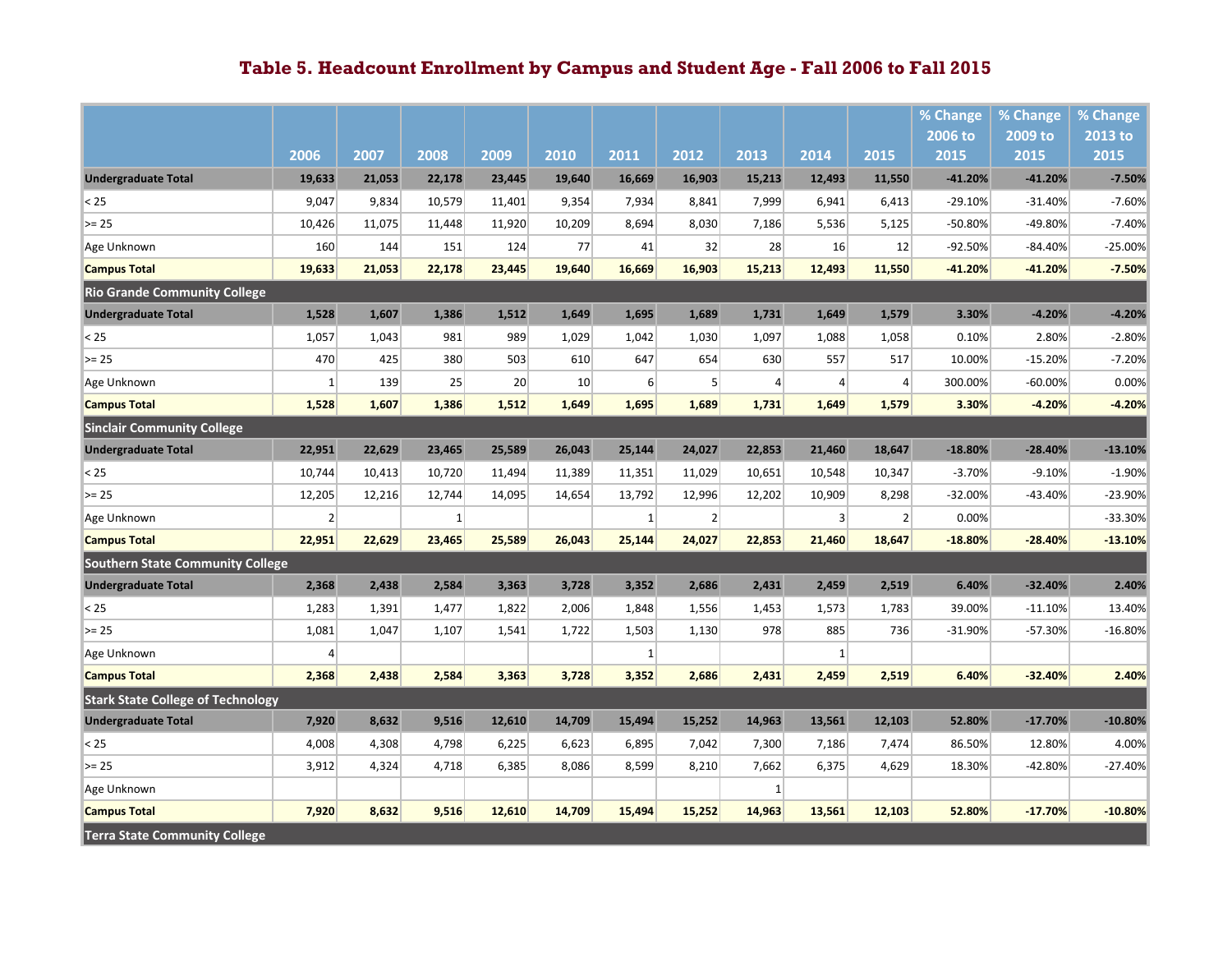|                                                  |                |                |                |                 |       |       |                |       |       |                | % Change  | % Change  | % Change  |
|--------------------------------------------------|----------------|----------------|----------------|-----------------|-------|-------|----------------|-------|-------|----------------|-----------|-----------|-----------|
|                                                  |                |                |                |                 |       |       |                |       |       |                | 2006 to   | 2009 to   | 2013 to   |
|                                                  | 2006           | 2007           | 2008           | 2009            | 2010  | 2011  | 2012           | 2013  | 2014  | 2015           | 2015      | 2015      | 2015      |
| <b>Undergraduate Total</b>                       | 2,324          | 2,582          | 2,664          | 3,222           | 3,560 | 3,501 | 3,192          | 2,898 | 2,540 | 2,654          | 14.20%    | $-25.40%$ | 4.50%     |
| $25$                                             | 1,350          | 1,460          | 1,534          | 1,765           | 1,890 | 1,835 | 1,660          | 1,593 | 1,509 | 1,728          | 28.00%    | $-8.60%$  | 14.50%    |
| $>= 25$                                          | 971            | 1,121          | 1,130          | 1,457           | 1,670 | 1,666 | 1,532          | 1,305 | 1,031 | 926            | $-4.60%$  | $-44.60%$ | $-10.20%$ |
| Age Unknown                                      | $\overline{3}$ | $\mathbf{1}$   |                |                 |       |       |                |       |       |                |           |           |           |
| <b>Campus Total</b>                              | 2,324          | 2,582          | 2,664          | 3,222           | 3,560 | 3,501 | 3,192          | 2,898 | 2,540 | 2,654          | 14.20%    | $-25.40%$ | 4.50%     |
| <b>Washington State Community College</b>        |                |                |                |                 |       |       |                |       |       |                |           |           |           |
| <b>Undergraduate Total</b>                       | 2,316          | 2,225          | 2,081          | 2,192           | 2,365 | 2,226 | 1,895          | 1,787 | 1,613 | 1,550          | $-33.10%$ | $-34.50%$ | $-3.90%$  |
| < 25                                             | 1,297          | 1,236          | 1,225          | 1,203           | 1,353 | 1,389 | 1,277          | 1,304 | 1,129 | 1,110          | $-14.40%$ | $-18.00%$ | $-1.70%$  |
| $>= 25$                                          | 1,017          | 988            | 856            | 989             | 1,012 | 837   | 618            | 483   | 484   | 440            | $-56.70%$ | $-56.50%$ | $-9.10%$  |
| Age Unknown                                      | 2              | $\mathbf{1}$   |                |                 |       |       |                |       |       |                |           |           |           |
| <b>Campus Total</b>                              | 2,316          | 2,225          | 2,081          | 2,192           | 2,365 | 2,226 | 1,895          | 1,787 | 1,613 | 1,550          | -33.10%   | $-34.50%$ | $-3.90%$  |
| Zane State College                               |                |                |                |                 |       |       |                |       |       |                |           |           |           |
| <b>Undergraduate Total</b>                       | 1,934          | 2,076          | 2,312          | 2,585           | 2,856 | 2,941 | 2,918          | 3,652 | 4,009 | 3,209          | 65.90%    | 12.40%    | $-20.00%$ |
| $25$                                             | 1,091          | 1,184          | 1,262          | 1,305           | 1,426 | 1,544 | 1,721          | 2,479 | 3,054 | 2,446          | 124.20%   | 71.50%    | $-19.90%$ |
| $>= 25$                                          | 840            | 885            | 1,045          | 1,276           | 1,418 | 1,387 | 1,189          | 1,156 | 947   | 759            | $-9.60%$  | $-46.50%$ | $-19.90%$ |
| Age Unknown                                      | 3 <sup>1</sup> | $\overline{7}$ | 5 <sup>1</sup> | $\overline{4}$  | 12    | 10    | 8 <sup>°</sup> | 17    | 8     | $\overline{4}$ | 33.30%    | $-66.70%$ | $-50.00%$ |
| <b>Campus Total</b>                              | 1,934          | 2,076          | 2,312          | 2,585           | 2,856 | 2,941 | 2,918          | 3,652 | 4,009 | 3,209          | 65.90%    | 12.40%    | $-20.00%$ |
| <b>University Regional Campuses</b>              |                |                |                |                 |       |       |                |       |       |                |           |           |           |
| <b>Bowling Green State University, Firelands</b> |                |                |                |                 |       |       |                |       |       |                |           |           |           |
| <b>Undergraduate Total</b>                       | 2,112          | 2,158          | 2,383          | 2,426           | 2,516 | 2,378 | 2,386          | 2,431 | 2,286 | 2,255          | 6.80%     | $-10.40%$ | $-1.40%$  |
| $25$                                             | 1,404          | 1,411          | 1,569          | 1,496           | 1,472 | 1,423 | 1,517          | 1,683 | 1,654 | 1,745          | 24.30%    | 18.50%    | 5.50%     |
| $>= 25$                                          | 708            | 747            | 814            | 930             | 1,044 | 955   | 869            | 748   | 632   | 510            | $-28.00%$ | $-51.10%$ | $-19.30%$ |
| <b>Graduate &amp; Professional Total</b>         | 52             | 58             | 70             | $\overline{2}$  |       |       |                |       |       |                |           |           |           |
| < 25                                             | 11             | 8 <sup>°</sup> | 11             |                 |       |       |                |       |       |                |           |           |           |
| 25-34                                            | 25             | 29             | 38             | $1\overline{ }$ |       |       |                |       |       |                |           |           |           |
| $>= 35$                                          | 16             | 21             | 21             | $\mathbf{1}$    |       |       |                |       |       |                |           |           |           |
| <b>Campus Total</b>                              | 2,164          | 2,216          | 2,453          | 2,428           | 2,516 | 2,378 | 2,386          | 2,431 | 2,286 | 2,255          | 4.20%     | $-10.40%$ | $-1.40%$  |
| Kent State University, Ashtabula                 |                |                |                |                 |       |       |                |       |       |                |           |           |           |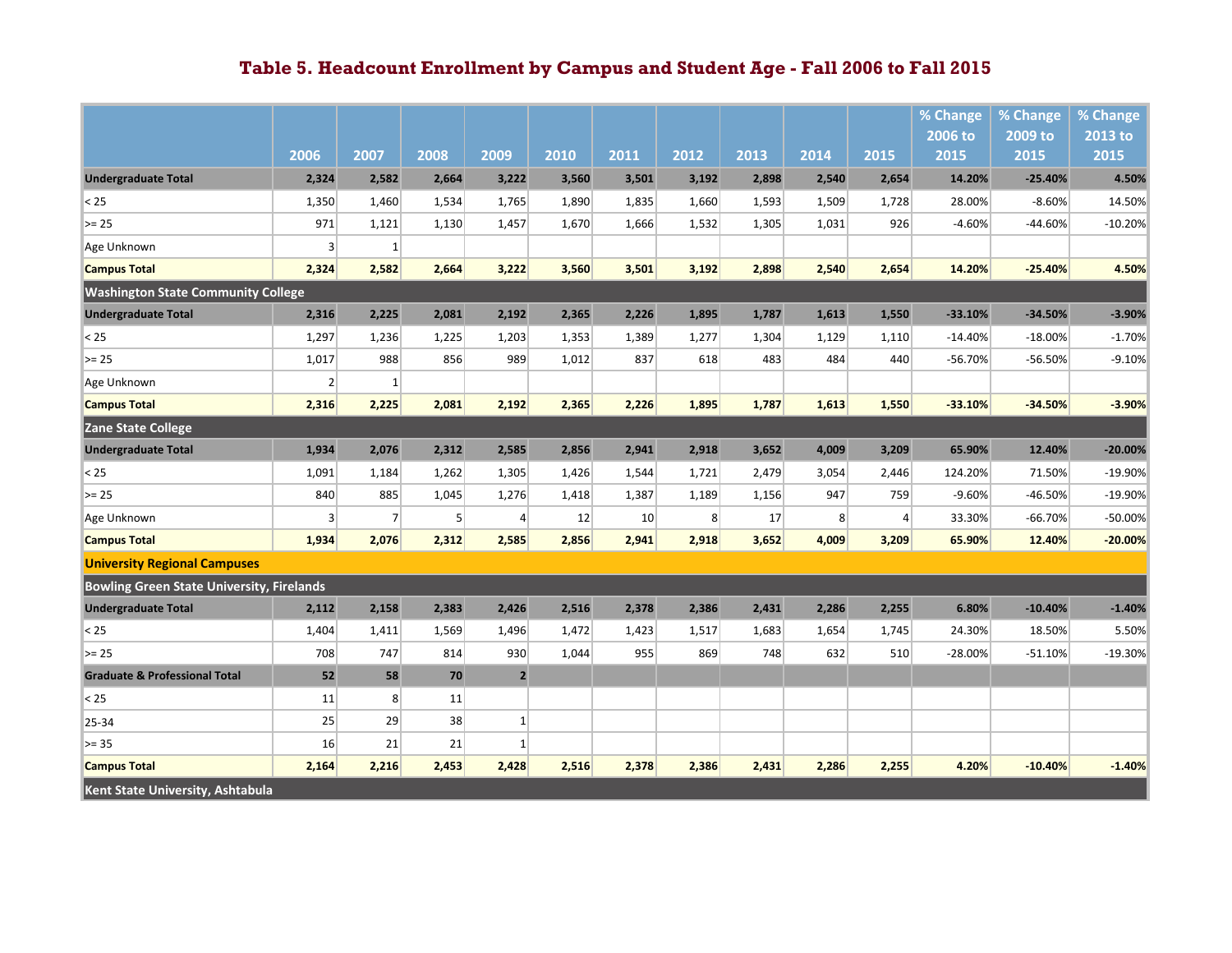|                                          |                |                |                 |                 |                |                |                |                |                         |                         | % Change  | % Change  | % Change  |
|------------------------------------------|----------------|----------------|-----------------|-----------------|----------------|----------------|----------------|----------------|-------------------------|-------------------------|-----------|-----------|-----------|
|                                          |                |                |                 |                 |                |                |                |                |                         |                         | 2006 to   | 2009 to   | 2013 to   |
|                                          | 2006           | 2007           | 2008            | 2009            | 2010           | 2011           | 2012           | 2013           | 2014                    | 2015                    | 2015      | 2015      | 2015      |
| <b>Undergraduate Total</b>               | 1,524          | 1,576          | 1,732           | 2,243           | 2,526          | 2,498          | 2,532          | 2,354          | 2,296                   | 2,301                   | 51.00%    | $-8.90%$  | 0.20%     |
| $25$                                     | 733            | 747            | 861             | 1,052           | 1,198          | 1,110          | 1,114          | 1,151          | 1,190                   | 1,308                   | 78.40%    | 9.20%     | 9.90%     |
| $>= 25$                                  | 791            | 829            | 871             | 1,191           | 1,328          | 1,388          | 1,417          | 1,202          | 1,106                   | 993                     | 25.50%    | $-25.20%$ | $-10.20%$ |
| Age Unknown                              |                |                |                 |                 |                |                | $\mathbf{1}$   | $\mathbf{1}$   |                         |                         |           |           |           |
| <b>Graduate &amp; Professional Total</b> | 12             | $\overline{7}$ | $\mathbf{1}$    | $5\overline{a}$ | 10             | $\overline{7}$ | $6\phantom{1}$ | $\overline{2}$ | $\overline{\mathbf{3}}$ | $\overline{\mathbf{3}}$ | $-75.00%$ | $-70.00%$ | 0.00%     |
| $25$                                     | $\overline{3}$ | $\mathbf{1}$   |                 | $\mathbf{1}$    | $1\vert$       |                | $\mathbf{1}$   |                | $\mathbf{1}$            | $\overline{2}$          | $-33.30%$ | 100.00%   | 100.00%   |
| 25-34                                    | 4              | $\overline{3}$ |                 | $\overline{2}$  | $\Delta$       | $\overline{3}$ | $\overline{2}$ |                | $\mathbf{1}$            | $\mathbf{1}$            | $-75.00%$ | $-75.00%$ | 0.00%     |
| $>= 35$                                  | 5 <sup>1</sup> | $\overline{3}$ | $\mathbf{1}$    | $\overline{2}$  | 5 <sup>1</sup> | Δ              | $\overline{3}$ | $\overline{2}$ | $\mathbf{1}$            |                         |           |           |           |
| <b>Campus Total</b>                      | 1,536          | 1,583          | 1,733           | 2,248           | 2,536          | 2,505          | 2,538          | 2,356          | 2,299                   | 2,304                   | 50.00%    | $-9.10%$  | 0.20%     |
| Kent State University, East Liverpool    |                |                |                 |                 |                |                |                |                |                         |                         |           |           |           |
| <b>Undergraduate Total</b>               | 810            | 907            | 970             | 1,251           | 1,403          | 1.498          | 1,519          | 1,675          | 1,493                   | 1,257                   | 55.20%    | $-10.40%$ | $-15.80%$ |
| $25$                                     | 439            | 516            | 547             | 670             | 744            | 806            | 814            | 938            | 871                     | 768                     | 74.90%    | 3.20%     | $-11.80%$ |
| $>= 25$                                  | 371            | 391            | 423             | 581             | 659            | 692            | 705            | 737            | 622                     | 489                     | 31.80%    | $-25.80%$ | $-21.40%$ |
| <b>Graduate &amp; Professional Total</b> | $\overline{2}$ | $\mathbf{1}$   |                 | $\mathbf{1}$    |                |                | $\mathbf{1}$   | $\overline{2}$ |                         |                         |           |           |           |
| 25-34                                    | $\overline{1}$ |                |                 |                 |                |                |                | $\mathbf{1}$   |                         |                         |           |           |           |
| $>= 35$                                  | $\mathbf{1}$   | $\mathbf{1}$   |                 | -1              |                |                | $\mathbf{1}$   | $\mathbf{1}$   |                         |                         |           |           |           |
| <b>Campus Total</b>                      | 812            | 908            | 970             | 1,252           | 1,403          | 1,498          | 1,520          | 1,677          | 1,493                   | 1,257                   | 54.80%    | $-10.40%$ | $-15.80%$ |
| Kent State University, Geauga            |                |                |                 |                 |                |                |                |                |                         |                         |           |           |           |
| <b>Undergraduate Total</b>               | 1,057          | 1,255          | 1,468           | 1,884           | 2,183          | 2,598          | 2,551          | 2,659          | 2,734                   | 2,541                   | 140.40%   | 16.40%    | $-7.10%$  |
| < 25                                     | 661            | 760            | 862             | 1,096           | 1,247          | 1,457          | 1,558          | 1,744          | 1,856                   | 1,775                   | 168.50%   | 42.30%    | $-4.40%$  |
| $>= 25$                                  | 396            | 495            | 606             | 788             | 936            | 1,141          | 993            | 915            | 878                     | 766                     | 93.40%    | $-18.20%$ | $-12.80%$ |
| <b>Graduate &amp; Professional Total</b> | 5              | 18             | 9               | 9               | 11             | $\overline{a}$ | $\overline{2}$ | $\overline{7}$ | $\mathbf{1}$            | $\mathbf{1}$            | $-80.00%$ | $-90.90%$ | 0.00%     |
| $25$                                     | $\mathbf{1}$   | $\overline{4}$ | $1\vert$        | $\mathbf{1}$    | $1\vert$       | 3              |                | $\mathbf{1}$   |                         | $\mathbf{1}$            | 0.00%     | 0.00%     |           |
| 25-34                                    | $\overline{2}$ | $\overline{7}$ | $\vert$         | $\overline{3}$  | $\vert$        | $\mathbf{1}$   | $\mathbf{1}$   | $\overline{2}$ |                         |                         |           |           |           |
| $>= 35$                                  | $\overline{2}$ | $\overline{7}$ | $\vert 4 \vert$ | 5               | $6 \mid$       |                | $\mathbf{1}$   | $\overline{4}$ | $\mathbf{1}$            |                         |           |           |           |
| <b>Campus Total</b>                      | 1,062          | 1,273          | 1,477           | 1,893           | 2,194          | 2,602          | 2,553          | 2,666          | 2,735                   | 2,542                   | 139.40%   | 15.90%    | $-7.10%$  |
| Kent State University, Salem             |                |                |                 |                 |                |                |                |                |                         |                         |           |           |           |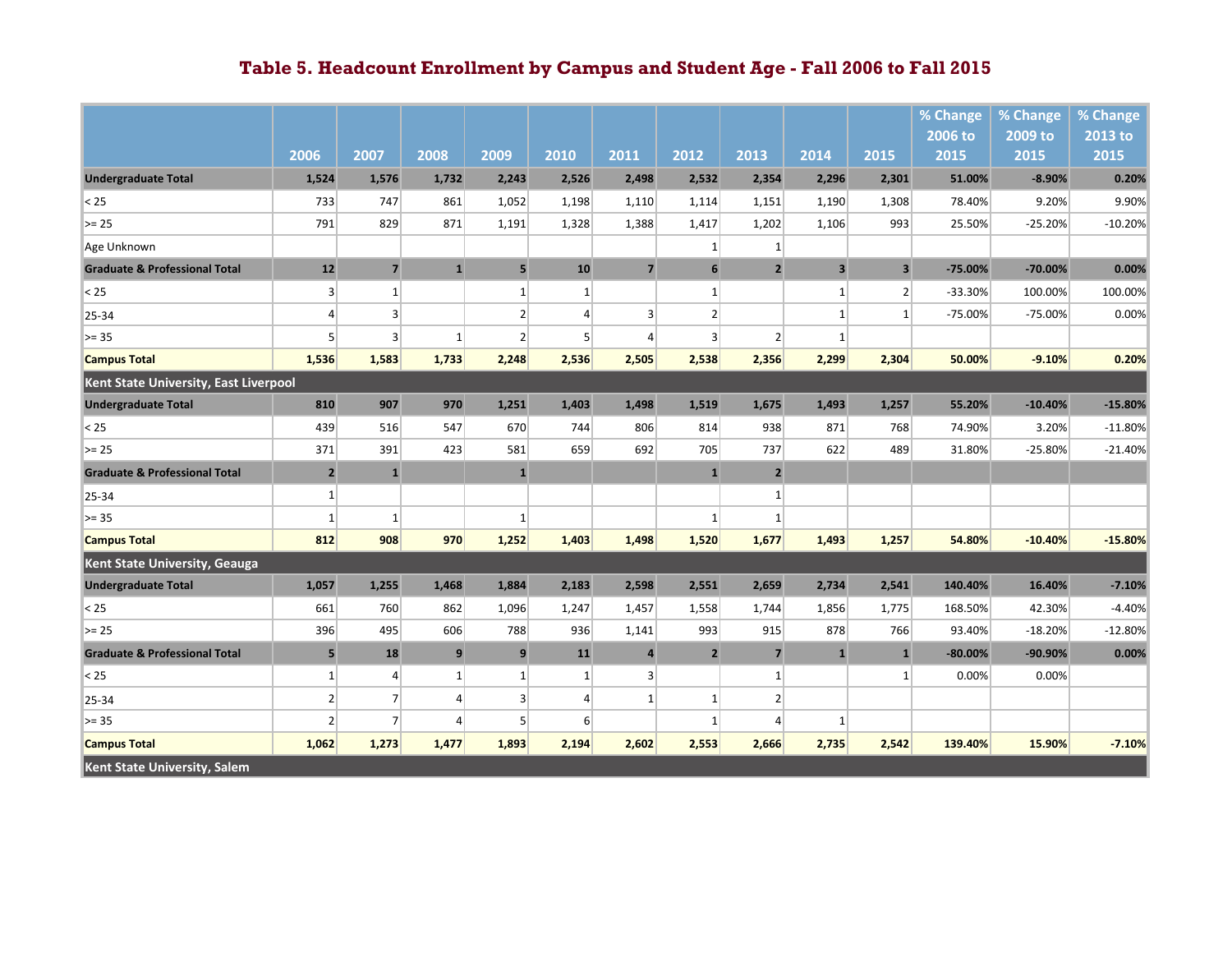|                                          |                |                 |                 |                 |                         |                |                |                  |                |                | % Change  | % Change  | % Change  |
|------------------------------------------|----------------|-----------------|-----------------|-----------------|-------------------------|----------------|----------------|------------------|----------------|----------------|-----------|-----------|-----------|
|                                          |                |                 |                 |                 |                         |                |                |                  |                |                | 2006 to   | 2009 to   | $2013$ to |
|                                          | 2006           | 2007            | 2008            | 2009            | 2010                    | 2011           | 2012           | 2013             | 2014           | 2015           | 2015      | 2015      | 2015      |
| <b>Undergraduate Total</b>               | 1,255          | 1,254           | 1,318           | 1,594           | 1,971                   | 2,033          | 1,887          | 1,854            | 1,807          | 1,743          | 38.90%    | $-11.60%$ | $-3.50%$  |
| $25$                                     | 761            | 743             | 832             | 969             | 1,104                   | 1,173          | 1,116          | 1,117            | 1,152          | 1,163          | 52.80%    | 5.30%     | 1.00%     |
| $>= 25$                                  | 494            | 511             | 486             | 625             | 867                     | 860            | 771            | 737              | 655            | 580            | 17.40%    | $-33.10%$ | $-11.50%$ |
| <b>Graduate &amp; Professional Total</b> | 19             | 17              | $6\phantom{1}$  | $\overline{2}$  | $\overline{\mathbf{3}}$ | $\overline{7}$ |                | $\overline{2}$   | $\overline{2}$ | $\mathbf{1}$   | $-94.70%$ | $-66.70%$ | -50.00%   |
| $25$                                     | $1\,$          |                 |                 |                 | $\overline{2}$          | $\mathbf{1}$   |                |                  |                |                |           |           |           |
| 25-34                                    | $\overline{7}$ | $\mathsf{S}$    | $\overline{3}$  | $1\overline{ }$ | $\mathbf{1}$            | $\overline{3}$ |                | $\mathbf{1}$     |                |                |           |           |           |
| $>= 35$                                  | 11             | 12              | $\overline{3}$  | 1               |                         | 3              |                | $\mathbf{1}$     | $\overline{2}$ | $\mathbf{1}$   | $-90.90%$ |           | $-50.00%$ |
| <b>Campus Total</b>                      | 1,274          | 1,271           | 1,324           | 1,596           | 1,974                   | 2,040          | 1,887          | 1,856            | 1,809          | 1,744          | 36.90%    | $-11.70%$ | $-3.60%$  |
| Kent State University, Stark             |                |                 |                 |                 |                         |                |                |                  |                |                |           |           |           |
| <b>Undergraduate Total</b>               | 3,701          | 3,805           | 3,875           | 4,344           | 4,765                   | 4,876          | 4,858          | 4,850            | 4,646          | 4,727          | 27.70%    | $-0.80%$  | 1.70%     |
| < 25                                     | 2,560          | 2,632           | 2,705           | 2,928           | 3,095                   | 3,122          | 3,181          | 3,225            | 3,227          | 3,408          | 33.10%    | 10.10%    | 5.60%     |
| $>= 25$                                  | 1,141          | 1,173           | 1,170           | 1,416           | 1,670                   | 1,754          | 1,677          | 1,625            | 1,419          | 1,319          | 15.60%    | $-21.00%$ | $-7.00%$  |
| <b>Graduate &amp; Professional Total</b> | 42             | 50              | 70              | 78              | 81                      | 51             | 48             | 50               | 39             | 34             | $-19.00%$ | $-58.00%$ | $-12.80%$ |
| < 25                                     | $6 \mid$       | 10 <sup>1</sup> | 11              | 5               | $\overline{4}$          |                | 2              | $6 \overline{6}$ | $\overline{3}$ | $\overline{2}$ | $-66.70%$ | $-50.00%$ | $-33.30%$ |
| 25-34                                    | 22             | 19              | 34              | 40              | 41                      | 29             | 31             | 29               | 26             | 13             | -40.90%   | $-68.30%$ | $-50.00%$ |
| $>= 35$                                  | 14             | 21              | 25              | 33              | 36                      | 17             | 15             | 15               | 10             | 19             | 35.70%    | $-47.20%$ | 90.00%    |
| <b>Campus Total</b>                      | 3,743          | 3,855           | 3,945           | 4,422           | 4,846                   | 4,927          | 4,906          | 4,900            | 4,685          | 4,761          | 27.20%    | $-1.80%$  | 1.60%     |
| Kent State University, Trumbull          |                |                 |                 |                 |                         |                |                |                  |                |                |           |           |           |
| <b>Undergraduate Total</b>               | 1,994          | 2,108           | 2,047           | 2,637           | 3,126                   | 3,227          | 3,123          | 3,084            | 2,821          | 2,606          | 30.70%    | $-16.60%$ | $-7.60%$  |
| < 25                                     | 1,107          | 1,148           | 1,158           | 1,390           | 1,548                   | 1,604          | 1,651          | 1,716            | 1,634          | 1,549          | 39.90%    | 0.10%     | $-5.20%$  |
| $>= 25$                                  | 887            | 960             | 889             | 1,247           | 1,578                   | 1,623          | 1,472          | 1,368            | 1,187          | 1,057          | 19.20%    | $-33.00%$ | $-11.00%$ |
| <b>Graduate &amp; Professional Total</b> | 18             | 16              | 19              | 5 <sub>1</sub>  | 32                      | $\overline{a}$ | 5              | 27               | $\overline{4}$ | $\mathbf{1}$   | $-94.40%$ | -96.90%   | $-75.00%$ |
| $25$                                     | 5 <sup>1</sup> |                 | $\vert 4 \vert$ |                 | $\overline{3}$          |                |                | $\mathbf{1}$     |                |                |           |           |           |
| 25-34                                    | 6 <sup>1</sup> | $\overline{4}$  | 7               | $\overline{2}$  | 17                      | 1              | 3 <sup>1</sup> | 8                | $\overline{3}$ |                |           |           |           |
| $>= 35$                                  | $\overline{7}$ | 12              | 8               | $\overline{3}$  | 12                      | $\overline{3}$ | $\overline{2}$ | 18               | $\mathbf{1}$   | $\mathbf{1}$   | $-85.70%$ | $-91.70%$ | 0.00%     |
| <b>Campus Total</b>                      | 2,012          | 2,124           | 2,066           | 2,642           | 3,158                   | 3,231          | 3,128          | 3,111            | 2,825          | 2,607          | 29.60%    | $-17.40%$ | $-7.70%$  |
| Kent State University, Tuscarawas        |                |                 |                 |                 |                         |                |                |                  |                |                |           |           |           |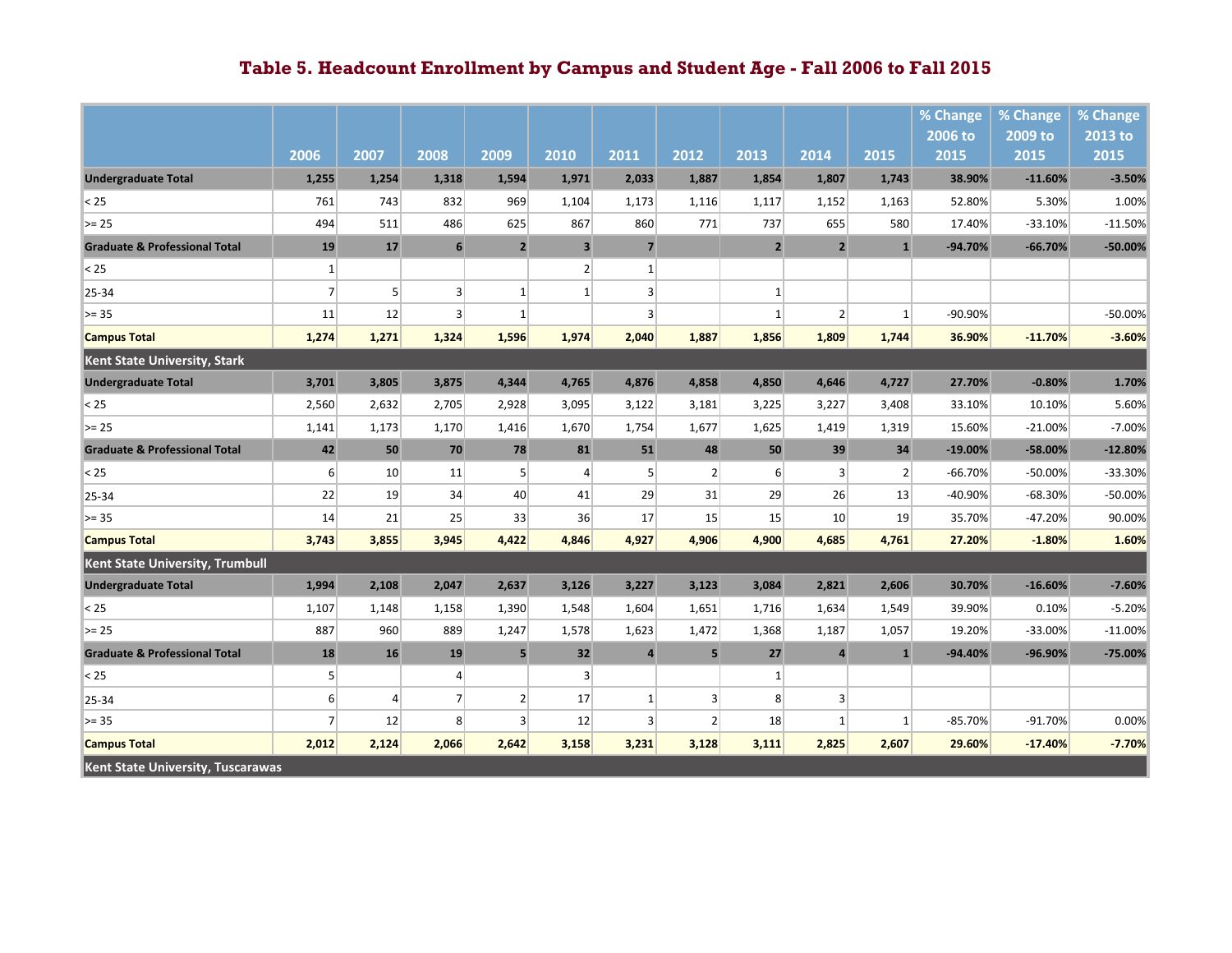|                                          |                |                |                |                |                |                |                 |                |                |                | % Change        | % Change        | % Change        |
|------------------------------------------|----------------|----------------|----------------|----------------|----------------|----------------|-----------------|----------------|----------------|----------------|-----------------|-----------------|-----------------|
|                                          | 2006           | 2007           | 2008           | 2009           | 2010           | 2011           | 2012            | 2013           | 2014           | 2015           | 2006 to<br>2015 | 2009 to<br>2015 | 2013 to<br>2015 |
| <b>Undergraduate Total</b>               | 1,977          | 2,000          | 2,020          | 2,402          | 2,795          | 2,669          | 2,707           | 2,387          | 2,282          | 2,164          | 9.50%           | $-22.60%$       | $-5.20%$        |
| < 25                                     | 1,230          | 1,277          | 1,266          | 1,411          | 1,592          | 1,580          | 1,661           | 1,526          | 1,528          | 1,489          | 21.10%          | $-6.50%$        | $-2.60%$        |
| $>= 25$                                  | 747            | 723            | 754            | 991            | 1,203          | 1,089          | 1,045           | 861            | 754            | 675            | $-9.60%$        | -43.90%         | $-10.50%$       |
| Age Unknown                              |                |                |                |                |                |                | $1\overline{ }$ |                |                |                |                 |                 |                 |
| <b>Graduate &amp; Professional Total</b> | 42             | 42             | ${\bf 41}$     |                | 28             | 37             | 34              | 33             | 35             | 33             | $-21.40%$       | 17.90%          | $-5.70%$        |
| < 25                                     | $\overline{2}$ | $\overline{2}$ | $\overline{2}$ |                | $1\,$          |                |                 |                |                |                |                 |                 |                 |
| 25-34                                    | 15             | 14             | 8              |                | 9 <sup>1</sup> | 12             | 11              | 13             | 8 <sup>°</sup> | 5 <sup>1</sup> | $-66.70%$       | $-44.40%$       | $-37.50%$       |
| $>= 35$                                  | 25             | 26             | 31             |                | 18             | 25             | 23              | 20             | 27             | 28             | 12.00%          | 55.60%          | 3.70%           |
| <b>Campus Total</b>                      | 2,019          | 2,042          | 2,061          | 2,402          | 2,823          | 2,706          | 2,741           | 2,420          | 2,317          | 2,197          | 8.80%           | $-22.20%$       | $-5.20%$        |
| Miami University, Hamilton               |                |                |                |                |                |                |                 |                |                |                |                 |                 |                 |
| <b>Undergraduate Total</b>               | 3,253          | 3,458          | 3,658          | 4,354          | 4,794          | 4,771          | 4,590           | 4,628          | 4,427          | 4,110          | 26.30%          | $-14.30%$       | $-7.20%$        |
| < 25                                     | 2,407          | 2,533          | 2,680          | 3,150          | 3,415          | 3,424          | 3,350           | 3,366          | 3,280          | 3,143          | 30.60%          | $-8.00%$        | $-4.20%$        |
| $>= 25$                                  | 844            | 923            | 976            | 1,203          | 1,377          | 1,346          | 1,240           | 1,262          | 1,147          | 966            | 14.50%          | $-29.80%$       | $-15.80%$       |
| Age Unknown                              | $\overline{2}$ | $\overline{2}$ | $\overline{2}$ | $1\vert$       | $\overline{2}$ | $1\vert$       |                 |                |                | $1\,$          | $-50.00%$       | $-50.00%$       |                 |
| <b>Graduate &amp; Professional Total</b> | 44             | 39             | 72             | 38             | 46             | 58             | 39              | 46             | 8              | $\overline{2}$ | $-95.50%$       | $-95.70%$       | $-75.00%$       |
| < 25                                     | $\mathsf{g}$   | $\mathbf{1}$   | 7              | 5 <sup>1</sup> | $\mathbf{1}$   | 5 <sup>1</sup> | $1\vert$        | $\mathbf{1}$   | $\overline{4}$ |                |                 |                 |                 |
| 25-34                                    | 26             | 24             | 31             | 11             | 18             | 18             | 12              | 23             | 2 <sup>2</sup> | $\mathbf{1}$   | $-96.20%$       | $-94.40%$       | $-50.00%$       |
| $>= 35$                                  | $\overline{9}$ | 14             | 34             | 22             | 27             | 35             | 26              | 22             | $\overline{2}$ | $\mathbf{1}$   | $-88.90%$       | -96.30%         | $-50.00%$       |
| <b>Campus Total</b>                      | 3,297          | 3,497          | 3,730          | 4,392          | 4,840          | 4,829          | 4,629           | 4,674          | 4,435          | 4,112          | 24.70%          | $-15.00%$       | $-7.30%$        |
| Miami University, Middletown             |                |                |                |                |                |                |                 |                |                |                |                 |                 |                 |
| <b>Undergraduate Total</b>               | 2,390          | 2,455          | 2,559          | 2,906          | 2,953          | 2,939          | 2,859           | 2,939          | 2,999          | 2,906          | 21.60%          | $-1.60%$        | $-3.10%$        |
| < 25                                     | 1,581          | 1,649          | 1,691          | 1,877          | 1,803          | 1,806          | 1,833           | 2,010          | 2,196          | 2,202          | 39.30%          | 22.10%          | 0.30%           |
| $>= 25$                                  | 809            | 806            | 866            | 1,028          | 1,148          | 1,131          | 1,025           | 928            | 803            | 704            | $-13.00%$       | $-38.70%$       | $-12.30%$       |
| Age Unknown                              |                |                | $\overline{2}$ | $\mathbf{1}$   | $\overline{2}$ | $\overline{2}$ | $\mathbf{1}$    | $\mathbf{1}$   |                |                |                 |                 |                 |
| <b>Graduate &amp; Professional Total</b> | 24             | 21             | 10             | $\overline{4}$ | $\overline{a}$ | $\overline{5}$ | $\overline{a}$  | $\overline{2}$ | 36             | 63             | 162.50%         | 1475.00%        | 75.00%          |
| < 25                                     | $\overline{4}$ | 5 <sup>1</sup> | $\overline{2}$ | $1\vert$       |                | $1\vert$       |                 |                | 19             | 24             | 500.00%         |                 | 26.30%          |
| 25-34                                    | 6 <sup>1</sup> | 10             | $6 \mid$       |                | 2              | $\overline{3}$ | $\vert 3 \vert$ | $\mathbf{1}$   | 14             | 22             | 266.70%         | 1000.00%        | 57.10%          |
| $>= 35$                                  | 14             | $6 \mid$       | $\overline{2}$ | 3              | $\overline{2}$ | $\mathbf{1}$   | $1\vert$        | $\mathbf{1}$   | $\vert$ 3      | 17             | 21.40%          | 750.00%         | 466.70%         |
| <b>Campus Total</b>                      | 2,414          | 2,476          | 2,569          | 2,910          | 2,957          | 2,944          | 2,863           | 2,941          | 3,035          | 2,969          | 23.00%          | 0.40%           | $-2.20%$        |
| OSU, Agricultural Technical Institute    |                |                |                |                |                |                |                 |                |                |                |                 |                 |                 |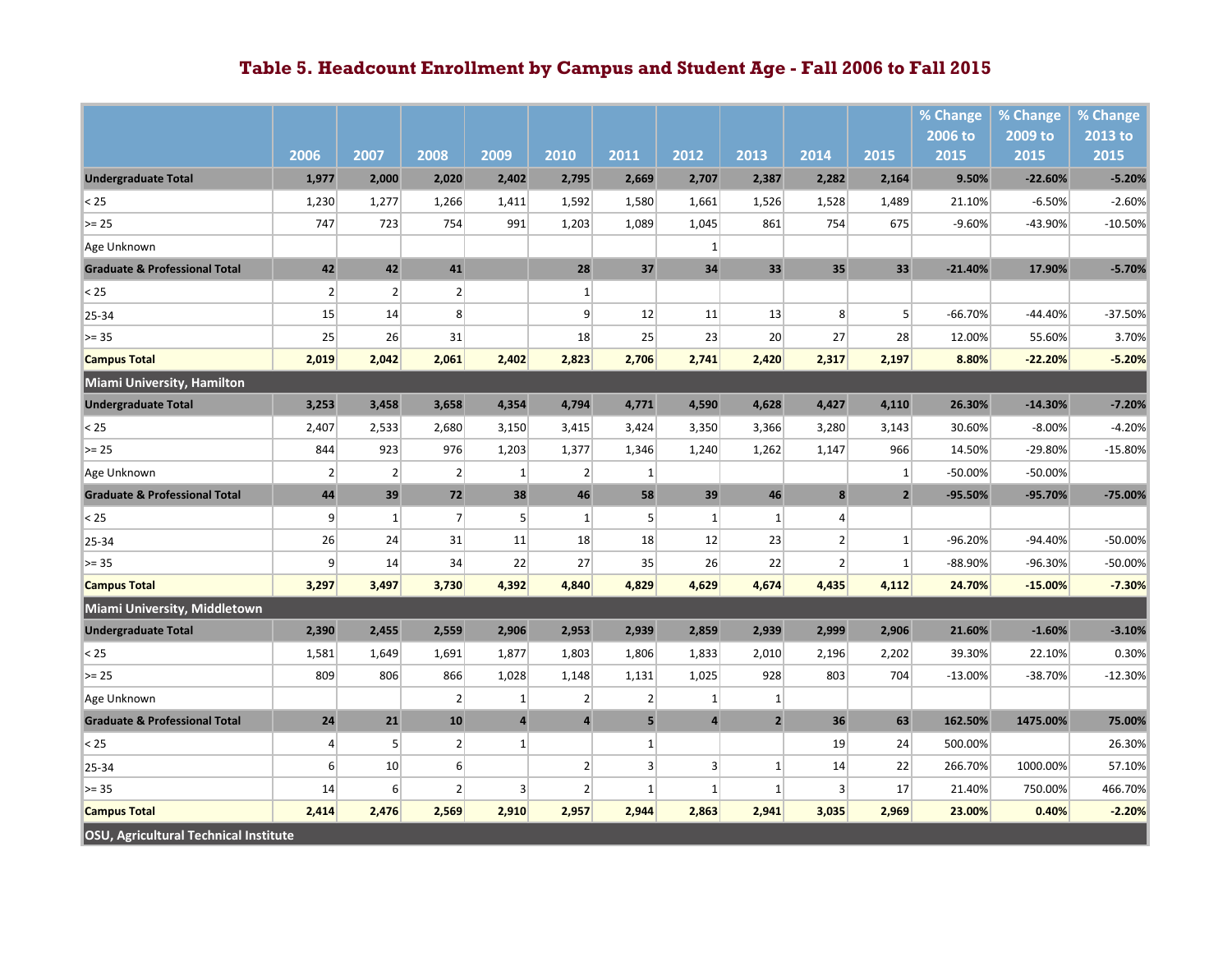|                                          |                         |       |       |              |       |       |                 |                |                 |                | % Change  | % Change  | % Change  |
|------------------------------------------|-------------------------|-------|-------|--------------|-------|-------|-----------------|----------------|-----------------|----------------|-----------|-----------|-----------|
|                                          |                         |       |       |              |       |       |                 |                |                 |                | 2006 to   | 2009 to   | 2013 to   |
|                                          | 2006                    | 2007  | 2008  | 2009         | 2010  | 2011  | 2012            | 2013           | 2014            | 2015           | 2015      | 2015      | 2015      |
| <b>Undergraduate Total</b>               | 763                     | 760   | 771   | 715          | 718   | 688   | 628             | 677            | 720             | 766            | 0.40%     | 6.70%     | 6.40%     |
| $25$                                     | 703                     | 680   | 701   | 653          | 656   | 620   | 580             | 623            | 665             | 719            | 2.30%     | 9.60%     | 8.10%     |
| $>= 25$                                  | 60                      | 80    | 70    | 62           | 62    | 68    | 48              | 54             | 55              | 47             | $-21.70%$ | $-24.20%$ | $-14.50%$ |
| <b>Graduate &amp; Professional Total</b> | $\overline{\mathbf{4}}$ |       |       |              |       |       |                 |                |                 |                |           |           |           |
| 25-34                                    | $\overline{\mathbf{3}}$ |       |       |              |       |       |                 |                |                 |                |           |           |           |
| $>= 35$                                  | $1\,$                   |       |       |              |       |       |                 |                |                 |                |           |           |           |
| <b>Campus Total</b>                      | 767                     | 760   | 771   | 715          | 718   | 688   | 628             | 677            | 720             | 766            | $-0.10%$  | 6.70%     | 6.40%     |
| <b>Ohio State University, Lima</b>       |                         |       |       |              |       |       |                 |                |                 |                |           |           |           |
| <b>Undergraduate Total</b>               | 1,141                   | 1,275 | 1,360 | 1,415        | 1,434 | 1,318 | 1,146           | 1,131          | 1,112           | 1,059          | $-7.20%$  | $-26.20%$ | $-4.80%$  |
| < 25                                     | 891                     | 1,045 | 1,114 | 1,131        | 1,166 | 1,081 | 975             | 969            | 967             | 907            | 1.80%     | $-22.20%$ | $-6.20%$  |
| $>= 25$                                  | 250                     | 230   | 246   | 283          | 268   | 237   | 171             | 162            | 145             | 152            | -39.20%   | $-43.30%$ | 4.80%     |
| Age Unknown                              |                         |       |       | $\mathbf{1}$ |       |       |                 |                |                 |                |           |           |           |
| <b>Graduate &amp; Professional Total</b> | 79                      | 70    | 62    | 117          | 104   | 73    | 67              | 19             | 22              | 14             | $-82.30%$ | $-86.50%$ | $-36.40%$ |
| < 25                                     | 33                      | 27    | 23    | 22           | 28    | 24    | 19              | 8              | $\mathbf{1}$    | $\overline{2}$ | -93.90%   | $-92.90%$ | 100.00%   |
| 25-34                                    | 26                      | 21    | 21    | 51           | 47    | 24    | 18              | $\overline{4}$ | 10 <sup>1</sup> | 6              | -76.90%   | $-87.20%$ | $-40.00%$ |
| $>= 35$                                  | 20                      | 22    | 18    | 44           | 29    | 25    | 30 <sup>°</sup> | $\overline{7}$ | 11              | 6              | $-70.00%$ | -79.30%   | $-45.50%$ |
| <b>Campus Total</b>                      | 1,220                   | 1,345 | 1,422 | 1,532        | 1,538 | 1,391 | 1,213           | 1,150          | 1,134           | 1,073          | $-12.00%$ | $-30.20%$ | $-5.40%$  |
| <b>Ohio State University, Mansfield</b>  |                         |       |       |              |       |       |                 |                |                 |                |           |           |           |
| <b>Undergraduate Total</b>               | 1,487                   | 1,556 | 1,559 | 1,649        | 1,460 | 1,384 | 1,286           | 1,255          | 1,326           | 1,352          | $-9.10%$  | $-7.40%$  | 2.00%     |
| $25$                                     | 1,137                   | 1,196 | 1,233 | 1,316        | 1,167 | 1,112 | 1,037           | 1,046          | 1,090           | 1,151          | 1.20%     | $-1.40%$  | 5.60%     |
| $>= 25$                                  | 350                     | 360   | 326   | 333          | 293   | 272   | 249             | 209            | 236             | 201            | $-42.60%$ | $-31.40%$ | $-14.80%$ |
| <b>Graduate &amp; Professional Total</b> | 90                      | 79    | 82    | 73           | 74    | 90    | 64              | 54             | 42              | 32             | $-64.40%$ | $-56.80%$ | $-23.80%$ |
| $25$                                     | 29                      | 22    | 25    | 24           | 20    | 21    | 25              | 24             | 10 <sup>1</sup> | 11             | $-62.10%$ | $-45.00%$ | 10.00%    |
| 25-34                                    | 27                      | 27    | 32    | 29           | 26    | 38    | 22              | 16             | 15              | 10             | $-63.00%$ | $-61.50%$ | -33.30%   |
| $>= 35$                                  | 34                      | 30    | 25    | 20           | 28    | 31    | 17              | 14             | 17              | 11             | $-67.60%$ | $-60.70%$ | $-35.30%$ |
| <b>Campus Total</b>                      | 1,577                   | 1,635 | 1,641 | 1,722        | 1,534 | 1,474 | 1,350           | 1,309          | 1,368           | 1,384          | $-12.20%$ | $-9.80%$  | 1.20%     |
| <b>Ohio State University, Marion</b>     |                         |       |       |              |       |       |                 |                |                 |                |           |           |           |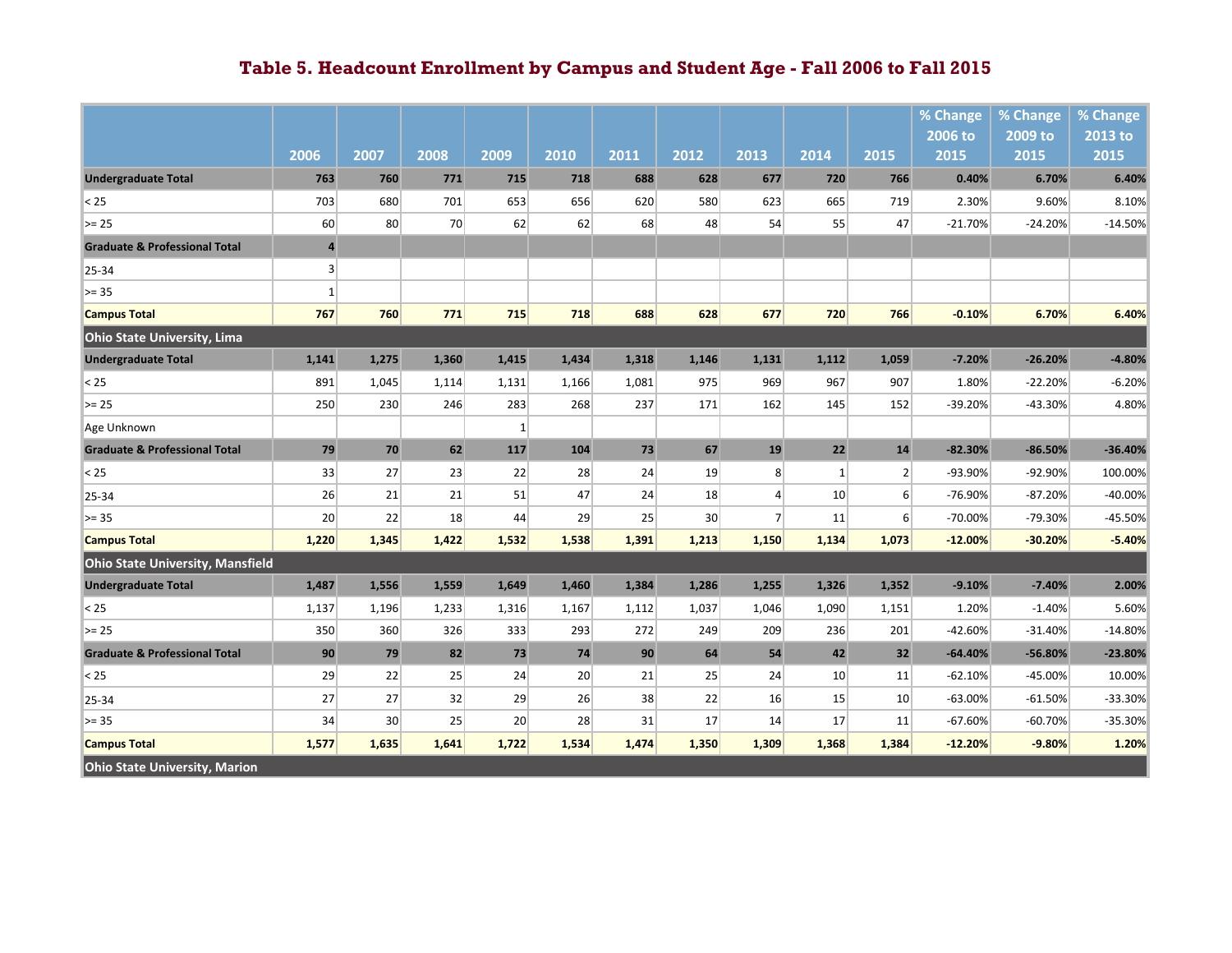|                                          |              |                |              |       |       |       |       |                |                  |                | % Change   | % Change  | % Change  |
|------------------------------------------|--------------|----------------|--------------|-------|-------|-------|-------|----------------|------------------|----------------|------------|-----------|-----------|
|                                          |              |                |              |       |       |       |       |                |                  |                | 2006 to    | 2009 to   | 2013 to   |
|                                          | 2006         | 2007           | 2008         | 2009  | 2010  | 2011  | 2012  | 2013           | 2014             | 2015           | 2015       | 2015      | 2015      |
| <b>Undergraduate Total</b>               | 1,607        | 1,694          | 1,774        | 1,938 | 1,973 | 1,556 | 1,333 | 1,336          | 1,285            | 1,154          | $-28.20%$  | $-41.50%$ | $-10.20%$ |
| < 25                                     | 1,301        | 1,377          | 1,456        | 1,596 | 1,630 | 1,268 | 1,093 | 1,083          | 1,065            | 940            | $-27.70%$  | $-42.30%$ | $-11.70%$ |
| $>= 25$                                  | 306          | 317            | 318          | 342   | 343   | 288   | 240   | 253            | 220              | 214            | $-30.10%$  | $-37.60%$ | $-2.70%$  |
| <b>Graduate &amp; Professional Total</b> | 107          | 117            | 83           | 89    | 73    | 83    | 53    | 35             | 14               | $\overline{7}$ | $-93.50%$  | $-90.40%$ | $-50.00%$ |
| < 25                                     | 34           | 33             | 28           | 31    | 35    | 35    | 26    | 13             | 6                | 2 <sup>1</sup> | $-94.10%$  | $-94.30%$ | $-66.70%$ |
| 25-34                                    | 42           | 44             | 24           | 32    | 24    | 24    | 14    | $\overline{9}$ | 2 <sup>2</sup>   | $\overline{3}$ | $-92.90%$  | $-87.50%$ | 50.00%    |
| $>= 35$                                  | 31           | 40             | 31           | 26    | 14    | 24    | 13    | 13             | $6 \overline{6}$ | $\overline{2}$ | $-93.50%$  | $-85.70%$ | $-66.70%$ |
| <b>Campus Total</b>                      | 1,714        | 1,811          | 1,857        | 2,027 | 2,046 | 1,639 | 1,386 | 1,371          | 1,299            | 1,161          | $-32.30%$  | $-43.30%$ | $-10.60%$ |
| <b>Ohio State University, Newark</b>     |              |                |              |       |       |       |       |                |                  |                |            |           |           |
| <b>Undergraduate Total</b>               | 2,334        | 2,551          | 2,471        | 2,528 | 2,642 | 2,747 | 2,468 | 2,393          | 2,499            | 2,557          | 9.60%      | $-3.20%$  | 2.30%     |
| < 25                                     | 2,012        | 2,227          | 2,144        | 2,189 | 2,283 | 2,360 | 2,151 | 2,069          | 2,192            | 2,277          | 13.20%     | $-0.30%$  | 3.90%     |
| $>= 25$                                  | 322          | 324            | 327          | 339   | 359   | 387   | 317   | 324            | 307              | 280            | $-13.00\%$ | $-22.00%$ | $-8.80%$  |
| <b>Graduate &amp; Professional Total</b> | 80           | 67             | 118          | 113   | 105   | 121   | 100   | 54             | 17               | 38             | $-52.50%$  | $-63.80%$ | 123.50%   |
| < 25                                     | 22           | 16             | 41           | 36    | 36    | 48    | 29    | 10             | 2                | 5 <sup>1</sup> | $-77.30%$  | $-86.10%$ | 150.00%   |
| 25-34                                    | 29           | 22             | 42           | 42    | 38    | 47    | 43    | 25             | $\overline{7}$   | 20             | $-31.00%$  | $-47.40%$ | 185.70%   |
| $>= 35$                                  | 29           | 29             | 35           | 35    | 31    | 26    | 28    | 19             | 8 <sup>1</sup>   | 13             | $-55.20%$  | $-58.10%$ | 62.50%    |
| <b>Campus Total</b>                      | 2,414        | 2,618          | 2,589        | 2,641 | 2,747 | 2,868 | 2,568 | 2,447          | 2,516            | 2,595          | 7.50%      | -5.50%    | 3.10%     |
| <b>Ohio University, Chillicothe</b>      |              |                |              |       |       |       |       |                |                  |                |            |           |           |
| <b>Undergraduate Total</b>               | 1,850        | 1,836          | 1,978        | 2,362 | 2,558 | 2,305 | 2,291 | 2,330          | 2,308            | 2,314          | 25.10%     | $-9.50%$  | 0.30%     |
| < 25                                     | 979          | 973            | 1,062        | 1,230 | 1,354 | 1,196 | 1,207 | 1,345          | 1,447            | 1,525          | 55.80%     | 12.60%    | 5.40%     |
| $>= 25$                                  | 870          | 861            | 915          | 1,132 | 1,204 | 1,109 | 1,084 | 985            | 861              | 789            | $-9.30%$   | $-34.50%$ | $-8.40%$  |
| Age Unknown                              | $\mathbf{1}$ | $\overline{2}$ | $\mathbf{1}$ |       |       |       |       |                |                  |                |            |           |           |
| <b>Campus Total</b>                      | 1,850        | 1,836          | 1,978        | 2,362 | 2,558 | 2,305 | 2,291 | 2,330          | 2,308            | 2,314          | 25.10%     | $-9.50%$  | 0.30%     |
| <b>Ohio University, Eastern</b>          |              |                |              |       |       |       |       |                |                  |                |            |           |           |
| <b>Undergraduate Total</b>               | 708          | 751            | 774          | 920   | 985   | 1,017 | 1,087 | 1,091          | 1,078            | 1,257          | 77.50%     | 27.60%    | 16.60%    |
| < 25                                     | 545          | 554            | 576          | 695   | 704   | 706   | 710   | 734            | 741              | 869            | 59.40%     | 23.40%    | 17.30%    |
| $>= 25$                                  | 163          | 197            | 198          | 225   | 281   | 311   | 377   | 356            | 337              | 388            | 138.00%    | 38.10%    | 15.10%    |
| Age Unknown                              |              |                |              |       |       |       |       | $\mathbf{1}$   |                  |                |            |           |           |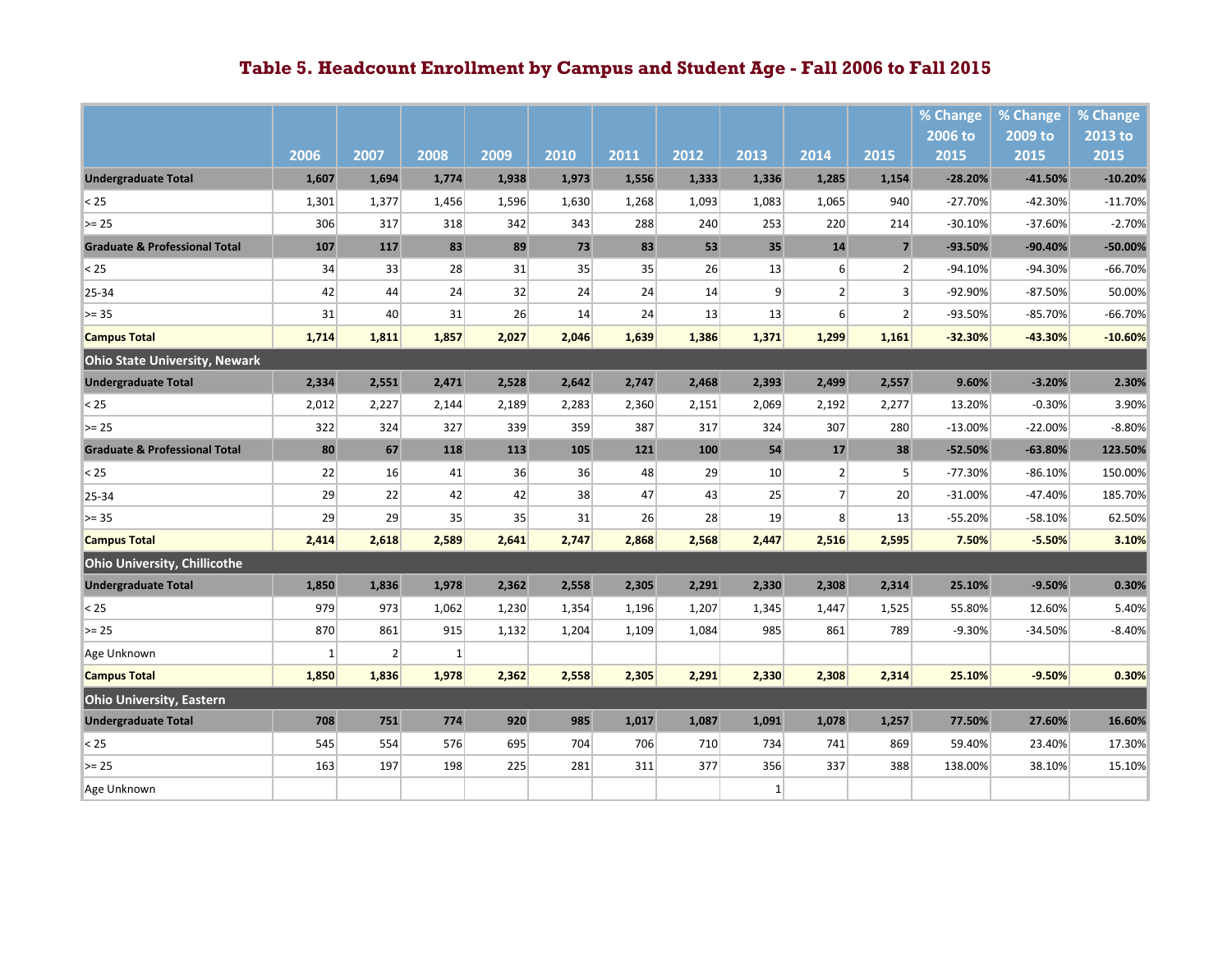|                                           |                |                |                |                |                         |       |       |                 |              |                | % Change  | % Change  | % Change  |
|-------------------------------------------|----------------|----------------|----------------|----------------|-------------------------|-------|-------|-----------------|--------------|----------------|-----------|-----------|-----------|
|                                           |                |                |                |                |                         |       |       |                 |              |                | 2006 to   | 2009 to   | 2013 to   |
|                                           | 2006           | 2007           | 2008           | 2009           | 2010                    | 2011  | 2012  | 2013            | 2014         | 2015           | 2015      | 2015      | 2015      |
| <b>Campus Total</b>                       | 708            | 751            | 774            | 920            | 985                     | 1,017 | 1,087 | 1,091           | 1,078        | 1,257          | 77.50%    | 27.60%    | 16.60%    |
| <b>Ohio University, Lancaster</b>         |                |                |                |                |                         |       |       |                 |              |                |           |           |           |
| <b>Undergraduate Total</b>                | 1,727          | 1,728          | 1,868          | 2,280          | 2,491                   | 2,514 | 2,575 | 2,596           | 2,464        | 2,495          | 44.50%    | 0.20%     | 1.30%     |
| < 25                                      | 1,193          | 1,191          | 1,265          | 1,529          | 1,601                   | 1,626 | 1,739 | 1,776           | 1,741        | 1,831          | 53.50%    | 14.40%    | 5.20%     |
| $>= 25$                                   | 533            | 536            | 603            | 750            | 890                     | 888   | 836   | 820             | 723          | 664            | 24.60%    | $-25.40%$ | $-8.20%$  |
| Age Unknown                               | $\mathbf{1}$   | $\mathbf{1}$   |                | $\mathbf{1}$   |                         |       |       |                 |              |                |           |           |           |
| <b>Campus Total</b>                       | 1,727          | 1,728          | 1,868          | 2,280          | 2,491                   | 2,514 | 2,575 | 2,596           | 2,464        | 2,495          | 44.50%    | 0.20%     | 1.30%     |
| <b>Ohio University, Southern</b>          |                |                |                |                |                         |       |       |                 |              |                |           |           |           |
| <b>Undergraduate Total</b>                | 1,824          | 1,699          | 1,831          | 2,137          | 2,199                   | 1,983 | 2,127 | 2,012           | 2,018        | 2,120          | 16.20%    | $-3.60%$  | 5.10%     |
| < 25                                      | 973            | 837            | 870            | 1,043          | 1,074                   | 974   | 1,080 | 1,053           | 1,062        | 1,250          | 28.50%    | 16.40%    | 17.70%    |
| $>= 25$                                   | 851            | 862            | 961            | 1,094          | 1,125                   | 1,009 | 1,047 | 959             | 956          | 870            | 2.20%     | $-22.70%$ | $-9.00%$  |
| <b>Campus Total</b>                       | 1,824          | 1,699          | 1,831          | 2,137          | 2,199                   | 1,983 | 2,127 | 2,012           | 2,018        | 2,120          | 16.20%    | $-3.60%$  | 5.10%     |
| <b>Ohio University, Zanesville</b>        |                |                |                |                |                         |       |       |                 |              |                |           |           |           |
| <b>Undergraduate Total</b>                | 1,723          | 1,805          | 1,893          | 2,013          | 1,983                   | 2,106 | 1,970 | 2,042           | 2,116        | 2,160          | 25.40%    | 8.90%     | 2.10%     |
| < 25                                      | 1,001          | 1,034          | 1,057          | 1,200          | 1,196                   | 1,246 | 1,224 | 1,315           | 1,402        | 1,541          | 53.90%    | 28.80%    | 9.90%     |
| $>= 25$                                   | 722            | 771            | 836            | 813            | 787                     | 860   | 746   | 727             | 714          | 619            | $-14.30%$ | $-21.30%$ | $-13.30%$ |
| <b>Campus Total</b>                       | 1,723          | 1,805          | 1,893          | 2,013          | 1,983                   | 2,106 | 1,970 | 2,042           | 2,116        | 2,160          | 25.40%    | 8.90%     | 2.10%     |
| <b>University of Akron, Wayne</b>         |                |                |                |                |                         |       |       |                 |              |                |           |           |           |
| <b>Undergraduate Total</b>                | 1,740          | 1,849          | 2,017          | 2,248          | 2,484                   | 2,499 | 2,408 | 2,338           | 2,082        | 2,585          | 48.60%    | 4.10%     | 24.20%    |
| < 25                                      | 1,056          | 1,195          | 1,319          | 1,445          | 1,555                   | 1,644 | 1,648 | 1,655           | 1,499        | 2,010          | 90.30%    | 29.30%    | 34.10%    |
| $>= 25$                                   | 681            | 651            | 696            | 802            | 927                     | 854   | 759   | 683             | 583          | 575            | $-15.60%$ | -38.00%   | $-1.40%$  |
| Age Unknown                               | $\overline{3}$ | $\overline{3}$ | 2 <sup>1</sup> | $\mathbf{1}$   | 2 <sup>2</sup>          | 1     | 1     |                 |              |                |           |           |           |
| <b>Graduate &amp; Professional Total</b>  | $\overline{2}$ | $\mathbf{1}$   | 2 <sub>1</sub> | 8              | $\overline{\mathbf{3}}$ |       |       | $6\phantom{1}6$ | $\mathbf{2}$ | $\overline{2}$ | 0.00%     | $-33.30%$ | 0.00%     |
| < 25                                      |                |                |                | $\overline{3}$ | $1\vert$                |       |       |                 |              |                |           |           |           |
| 25-34                                     | 1              | $\mathbf{1}$   | $\overline{2}$ | $\overline{2}$ | $1\vert$                |       |       | $\overline{3}$  | $\mathbf{1}$ |                |           |           |           |
| $>= 35$                                   | $\mathbf{1}$   |                |                | $\overline{3}$ | $1\vert$                |       |       | $\overline{3}$  | $\mathbf{1}$ | $\overline{2}$ | 100.00%   | 100.00%   | 100.00%   |
| <b>Campus Total</b>                       | 1,742          | 1,850          | 2,019          | 2,256          | 2,487                   | 2,499 | 2,408 | 2,344           | 2,084        | 2,587          | 48.50%    | 4.00%     | 24.10%    |
| <b>University of Cincinnati, Blue Ash</b> |                |                |                |                |                         |       |       |                 |              |                |           |           |           |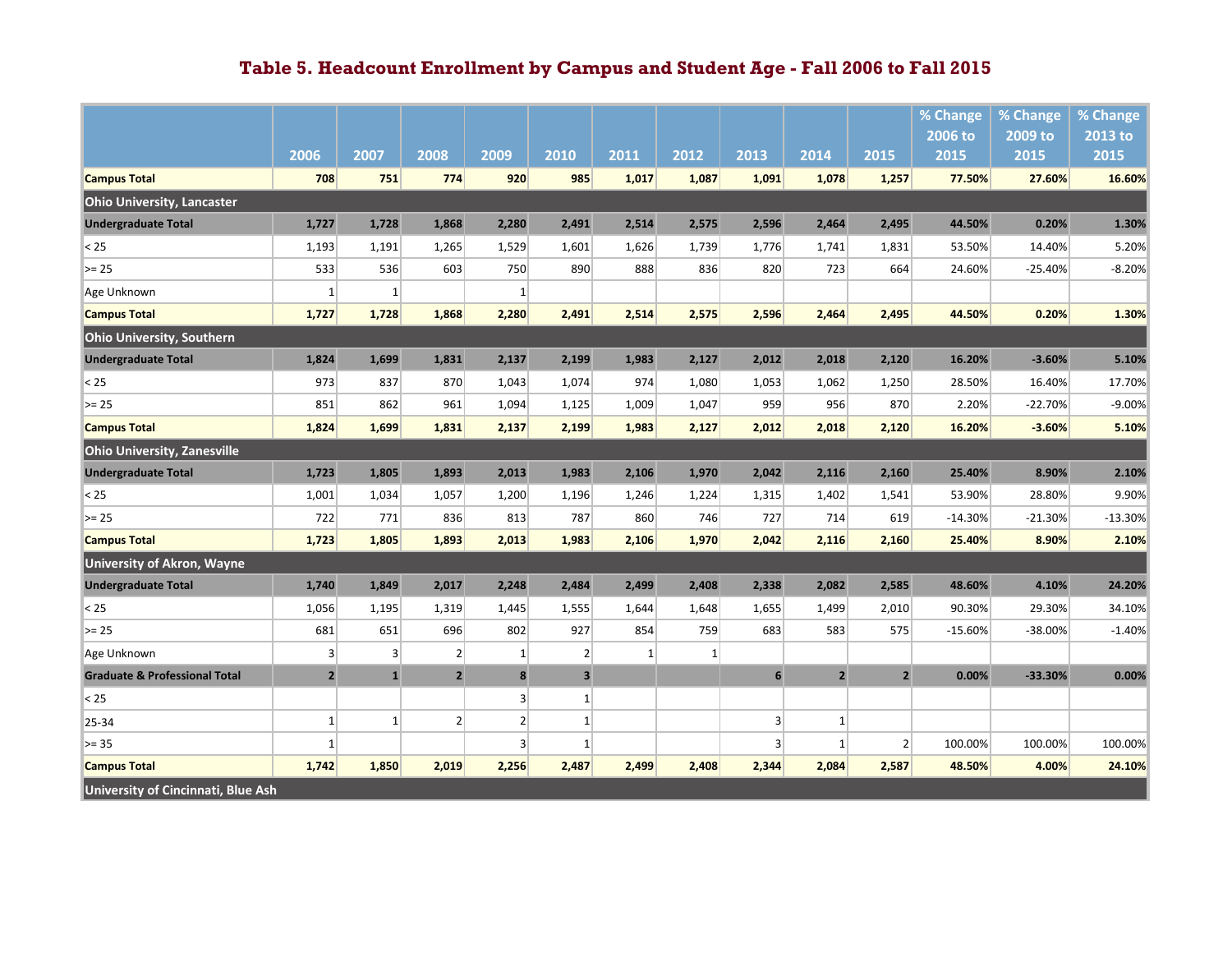|                                          |                |                   |                 |                |                |                 |                 |       |                 |                 | % Change  | % Change  | % Change  |
|------------------------------------------|----------------|-------------------|-----------------|----------------|----------------|-----------------|-----------------|-------|-----------------|-----------------|-----------|-----------|-----------|
|                                          |                |                   |                 |                |                |                 |                 |       |                 |                 | 2006 to   | 2009 to   | 2013 to   |
|                                          | 2006           | 2007              | 2008            | 2009           | 2010           | 2011            | 2012            | 2013  | 2014            | 2015            | 2015      | 2015      | 2015      |
| <b>Undergraduate Total</b>               | 5,015          | 5,023             | 4,962           | 5,620          | 5,882          | 5,937           | 5,837           | 5,763 | 5,829           | 5,427           | 8.20%     | $-7.70%$  | $-6.90%$  |
| < 25                                     | 2,915          | 2,984             | 3,045           | 3,461          | 3,731          | 3,858           | 3,991           | 4,062 | 4,306           | 4,154           | 42.50%    | 11.30%    | $-3.50%$  |
| $>= 25$                                  | 2,100          | 2,039             | 1,917           | 2,159          | 2,151          | 2,079           | 1,846           | 1,701 | 1,523           | 1,273           | $-39.40%$ | $-40.80%$ | $-16.40%$ |
| <b>Graduate &amp; Professional Total</b> | 134            | 117               | 115             | 117            | 106            | 134             | 71              | 89    | 58              | 20              | $-85.10%$ | $-81.10%$ | $-65.50%$ |
| < 25                                     | 20             | 20 <sup>1</sup>   | 23              | 25             | 25             | 30 <sup>°</sup> | 21              | 26    | 12              | $\vert$         | $-75.00%$ | $-80.00%$ | $-58.30%$ |
| 25-34                                    | 64             | 42                | 55              | 41             | 39             | 52              | 22              | 31    | 17              | 10 <sup>1</sup> | $-84.40%$ | $-74.40%$ | $-41.20%$ |
| $>= 35$                                  | 50             | 55                | 37              | 51             | 42             | 52              | 28              | 32    | 29              | 5 <sup>1</sup>  | $-90.00%$ | $-88.10%$ | $-82.80%$ |
| <b>Campus Total</b>                      | 5,149          | 5,140             | 5,077           | 5,737          | 5,988          | 6,071           | 5,908           | 5,852 | 5,887           | 5,447           | 5.80%     | $-9.00%$  | $-7.50%$  |
| University of Cincinnati, Clermont       |                |                   |                 |                |                |                 |                 |       |                 |                 |           |           |           |
| <b>Undergraduate Total</b>               | 3,352          | 3,582             | 3,863           | 4,471          | 4,723          | 4,610           | 4,544           | 4,585 | 4,854           | 5,240           | 56.30%    | 10.90%    | 8.00%     |
| < 25                                     | 1,997          | 2,202             | 2,397           | 2,722          | 2,810          | 2,802           | 2,877           | 3,018 | 3,330           | 3,722           | 86.40%    | 32.50%    | 11.80%    |
| $>= 25$                                  | 1,355          | 1,380             | 1,466           | 1,749          | 1,913          | 1,808           | 1,667           | 1,567 | 1,524           | 1,518           | 12.00%    | $-20.60%$ | $-0.40%$  |
| <b>Graduate &amp; Professional Total</b> | 16             | 41                | 30 <sub>2</sub> | 40             | 32             | 32              | 37              | 44    | 44              | 33              | 106.30%   | 3.10%     | $-25.00%$ |
| $25$                                     | $\overline{2}$ | $\lvert 8 \rvert$ | 6 <sup>1</sup>  | 8 <sup>1</sup> | $\overline{5}$ | 11              | $\mathfrak{g}$  | 14    | 16              | 12              | 500.00%   | 140.00%   | $-25.00%$ |
| 25-34                                    | 5 <sup>1</sup> | 14                | 12              | 15             | 13             | $\overline{9}$  | 12              | 16    | 20 <sup>1</sup> | 11              | 120.00%   | $-15.40%$ | $-45.00%$ |
| $>= 35$                                  | $\mathsf{g}$   | 19                | 12              | 17             | 14             | 12              | 16              | 14    | 8 <sup>1</sup>  | 10 <sup>1</sup> | 11.10%    | $-28.60%$ | 25.00%    |
| <b>Campus Total</b>                      | 3,368          | 3,623             | 3,893           | 4,511          | 4,755          | 4,642           | 4,581           | 4,629 | 4,898           | 5,273           | 56.60%    | 10.90%    | 7.70%     |
| <b>Wright State University, Lake</b>     |                |                   |                 |                |                |                 |                 |       |                 |                 |           |           |           |
| <b>Undergraduate Total</b>               | 797            | 720               | 971             | 1,248          | 1,409          | 1,350           | 1,180           | 1,175 | 1,109           | 1,148           | 44.00%    | $-18.50%$ | 3.50%     |
| < 25                                     | 593            | 519               | 719             | 932            | 1,046          | 1,023           | 927             | 930   | 886             | 956             | 61.20%    | $-8.60%$  | 7.90%     |
| $>= 25$                                  | 204            | 201               | 252             | 314            | 360            | 326             | 253             | 245   | 223             | 192             | $-5.90%$  | $-46.70%$ | $-13.90%$ |
| Age Unknown                              |                |                   |                 | $\overline{2}$ | $\vert$ 3      | 1               |                 |       |                 |                 |           |           |           |
| <b>Graduate &amp; Professional Total</b> | 86             | 129               | 115             | 115            | 79             | 68              | 46              | 37    | 33              | 14              | $-83.70%$ | $-82.30%$ | $-57.60%$ |
| < 25                                     | 22             | 25                | 19              | 25             | 18             | 17              | 10 <sup>1</sup> | 10    | 15              | $6 \mid$        | $-72.70%$ | $-66.70%$ | $-60.00%$ |
| 25-34                                    | 36             | 72                | 63              | 60             | 40             | 30              | 19              | 12    | 14              | 5 <sup>1</sup>  | $-86.10%$ | $-87.50%$ | $-64.30%$ |
| $>= 35$                                  | 28             | 32                | 33              | 30             | 21             | 21              | 17              | 15    | $\overline{4}$  | 3               | $-89.30%$ | $-85.70%$ | $-25.00%$ |
| <b>Campus Total</b>                      | 883            | 849               | 1,086           | 1,363          | 1,488          | 1,418           | 1,226           | 1,212 | 1,142           | 1,162           | 31.60%    | $-21.90%$ | 1.80%     |
| <b>University Main Campuses</b>          |                |                   |                 |                |                |                 |                 |       |                 |                 |           |           |           |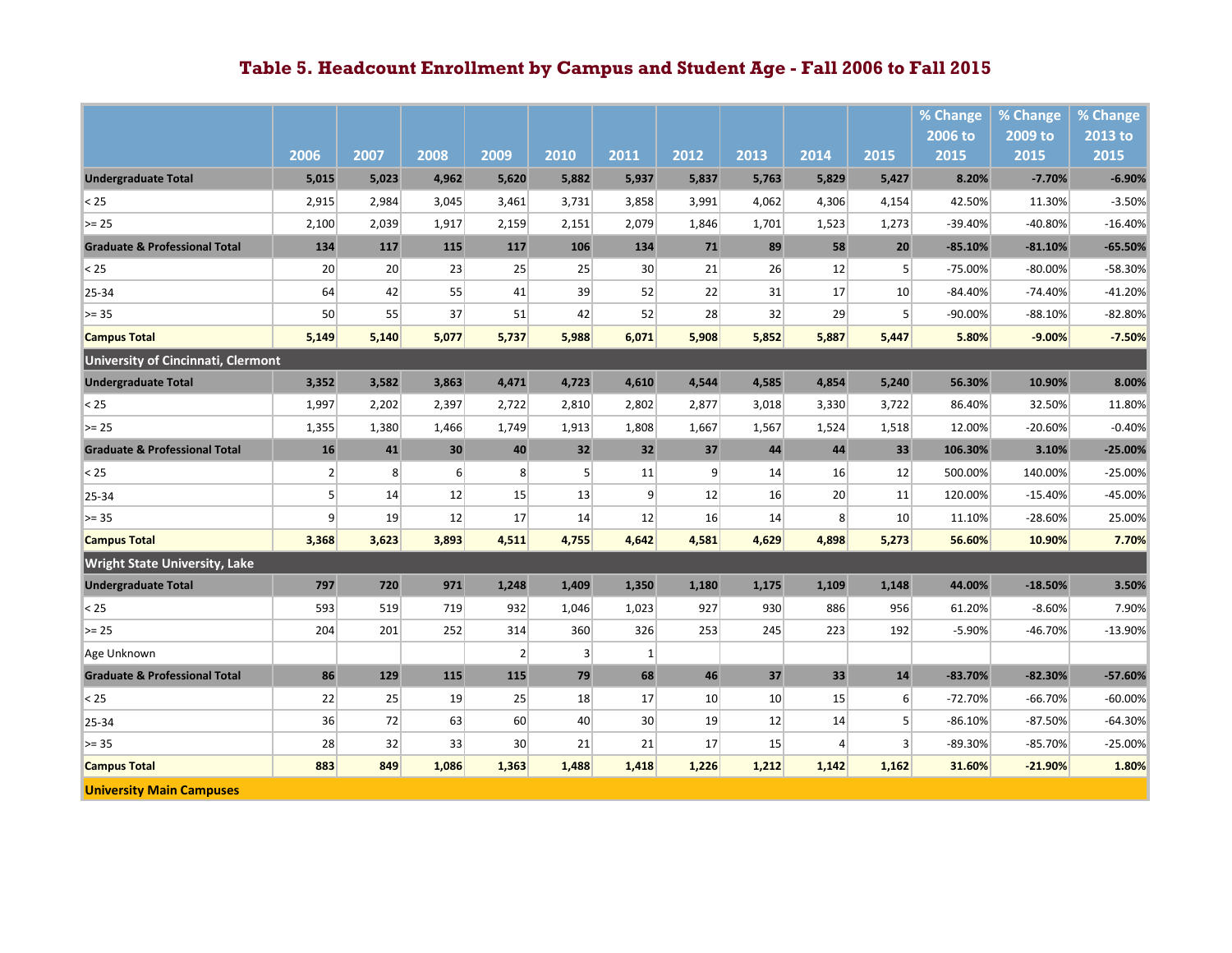|                                          |                |                |                |                  |                |                |                |                |                |                 | % Change  | % Change  | % Change  |
|------------------------------------------|----------------|----------------|----------------|------------------|----------------|----------------|----------------|----------------|----------------|-----------------|-----------|-----------|-----------|
|                                          |                |                |                |                  |                |                |                |                |                |                 | 2006 to   | 2009 to   | 2013 to   |
|                                          | 2006           | 2007           | 2008           | 2009             | 2010           | 2011           | 2012           | 2013           | 2014           | 2015            | 2015      | 2015      | 2015      |
| <b>Bowling Green State University</b>    |                |                |                |                  |                |                |                |                |                |                 |           |           |           |
| <b>Undergraduate Total</b>               | 16,074         | 15,631         | 14,857         | 14,341           | 14,767         | 14,993         | 14,811         | 14,491         | 14,127         | 14,390          | $-10.50%$ | $-2.60%$  | 1.90%     |
| < 25                                     | 15,006         | 14,587         | 13,751         | 13,203           | 13,552         | 13,803         | 13,718         | 13,447         | 13,177         | 13,415          | $-10.60%$ | $-1.00%$  | 1.80%     |
| $>= 25$                                  | 1,068          | 1,044          | 1,106          | 1,138            | 1,215          | 1,190          | 1,093          | 1,044          | 950            | 975             | $-8.70%$  | $-19.80%$ | 2.60%     |
| <b>Graduate &amp; Professional Total</b> | 3,076          | 3,022          | 3,020          | 3,009            | 2,899          | 2,509          | 2,465          | 2,477          | 2,451          | 2,582           | $-16.10%$ | $-10.90%$ | 5.30%     |
| < 25                                     | 765            | 767            | 762            | 762              | 765            | 681            | 724            | 775            | 745            | 789             | 3.10%     | 3.10%     | 5.90%     |
| 25-34                                    | 1,483          | 1,450          | 1,447          | 1,444            | 1,390          | 1,199          | 1,167          | 1,160          | 1,141          | 1,205           | $-18.70%$ | $-13.30%$ | 5.60%     |
| $>= 35$                                  | 828            | 805            | 811            | 803              | 744            | 629            | 574            | 542            | 565            | 588             | $-29.00%$ | $-21.00%$ | 4.10%     |
| <b>Campus Total</b>                      | 19,150         | 18,653         | 17,877         | 17,350           | 17,666         | 17,502         | 17,276         | 16,968         | 16,578         | 16,972          | $-11.40%$ | $-3.90%$  | 2.40%     |
| <b>Central State University</b>          |                |                |                |                  |                |                |                |                |                |                 |           |           |           |
| <b>Undergraduate Total</b>               | 1,741          | 1,996          | 2,128          | 2,387            | 2,228          | 2,431          | 2,087          | 2,019          | 1,700          | 1,705           | $-2.10%$  | $-23.50%$ | 0.30%     |
| < 25                                     | 1,479          | 1,719          | 1,831          | 2,061            | 1,834          | 2,032          | 1,708          | 1,661          | 1,436          | 1,470           | $-0.60%$  | $-19.80%$ | 2.40%     |
| $>= 25$                                  | 254            | 267            | 292            | 322              | 391            | 398            | 379            | 357            | 263            | 235             | $-7.50%$  | -39.90%   | $-10.60%$ |
| Age Unknown                              | 8              | 10             | 5 <sup>1</sup> | $\overline{4}$   | 3              | 1              |                | $\mathbf{1}$   | $\mathbf{1}$   |                 |           |           |           |
| <b>Graduate &amp; Professional Total</b> | 20             | 24             | 29             | 36               | 44             | 45             | 38             | 32             | 18             | $12$            | $-40.00%$ | $-72.70%$ | -33.30%   |
| < 25                                     |                | $\overline{2}$ | 5 <sup>2</sup> | $6 \overline{6}$ | $\overline{7}$ | $\overline{3}$ |                |                |                |                 |           |           |           |
| 25-34                                    | 8 <sup>1</sup> | 8 <sup>1</sup> | 14             | 11               | 19             | 18             | 18             | 14             | 5              | $\overline{2}$  | $-75.00%$ | $-89.50%$ | $-60.00%$ |
| $>= 35$                                  | 11             | 12             | $\overline{9}$ | 18               | 18             | 24             | 20             | 18             | 13             | 10 <sup>1</sup> | $-9.10%$  | $-44.40%$ | $-23.10%$ |
| Age Unknown                              | $1\,$          | $\overline{2}$ | $\mathbf{1}$   | $\mathbf{1}$     |                |                |                |                |                |                 |           |           |           |
| <b>Campus Total</b>                      | 1,761          | 2,020          | 2,157          | 2,423            | 2,272          | 2,476          | 2,125          | 2,051          | 1,718          | 1,717           | $-2.50%$  | $-24.40%$ | $-0.10%$  |
| <b>Cleveland State University</b>        |                |                |                |                  |                |                |                |                |                |                 |           |           |           |
| <b>Undergraduate Total</b>               | 9,514          | 9,786          | 9,824          | 10,708           | 11,496         | 11,722         | 12,039         | 12,359         | 12,067         | 12,328          | 29.60%    | 7.20%     | 2.20%     |
| < 25                                     | 5,466          | 5,849          | 5,848          | 6,293            | 6,668          | 6,959          | 7,589          | 8,196          | 8,227          | 8,667           | 58.60%    | 30.00%    | 5.30%     |
| $>= 25$                                  | 4,032          | 3,928          | 3,967          | 4,407            | 4,818          | 4,755          | 4,443          | 4,161          | 3,837          | 3,658           | $-9.30%$  | $-24.10%$ | $-4.70%$  |
| Age Unknown                              | 16             | $\overline{9}$ | $\overline{9}$ | 8                | 10             | 8              | 7 <sup>1</sup> | $\overline{2}$ | $\overline{3}$ | $\vert$ 3       | $-81.30%$ | -70.00%   | 0.00%     |
| <b>Graduate &amp; Professional Total</b> | 5,605          | 5,584          | 5,614          | 5,798            | 5,890          | 5,725          | 5,486          | 5,371          | 5,127          | 4,823           | $-14.00%$ | $-18.10%$ | $-5.90%$  |
| < 25                                     | 1,097          | 1,146          | 1,111          | 1,206            | 1,262          | 1,210          | 1,124          | 1,165          | 1,264          | 1,275           | 16.20%    | 1.00%     | 0.90%     |
| 25-34                                    | 2,667          | 2,664          | 2,735          | 2,912            | 3,017          | 2,948          | 2,794          | 2,694          | 2,499          | 2,309           | $-13.40%$ | $-23.50%$ | $-7.60%$  |
| $>= 35$                                  | 1,829          | 1,764          | 1,755          | 1,669            | 1,603          | 1,564          | 1,567          | 1,512          | 1,362          | 1,239           | $-32.30%$ | $-22.70%$ | $-9.00%$  |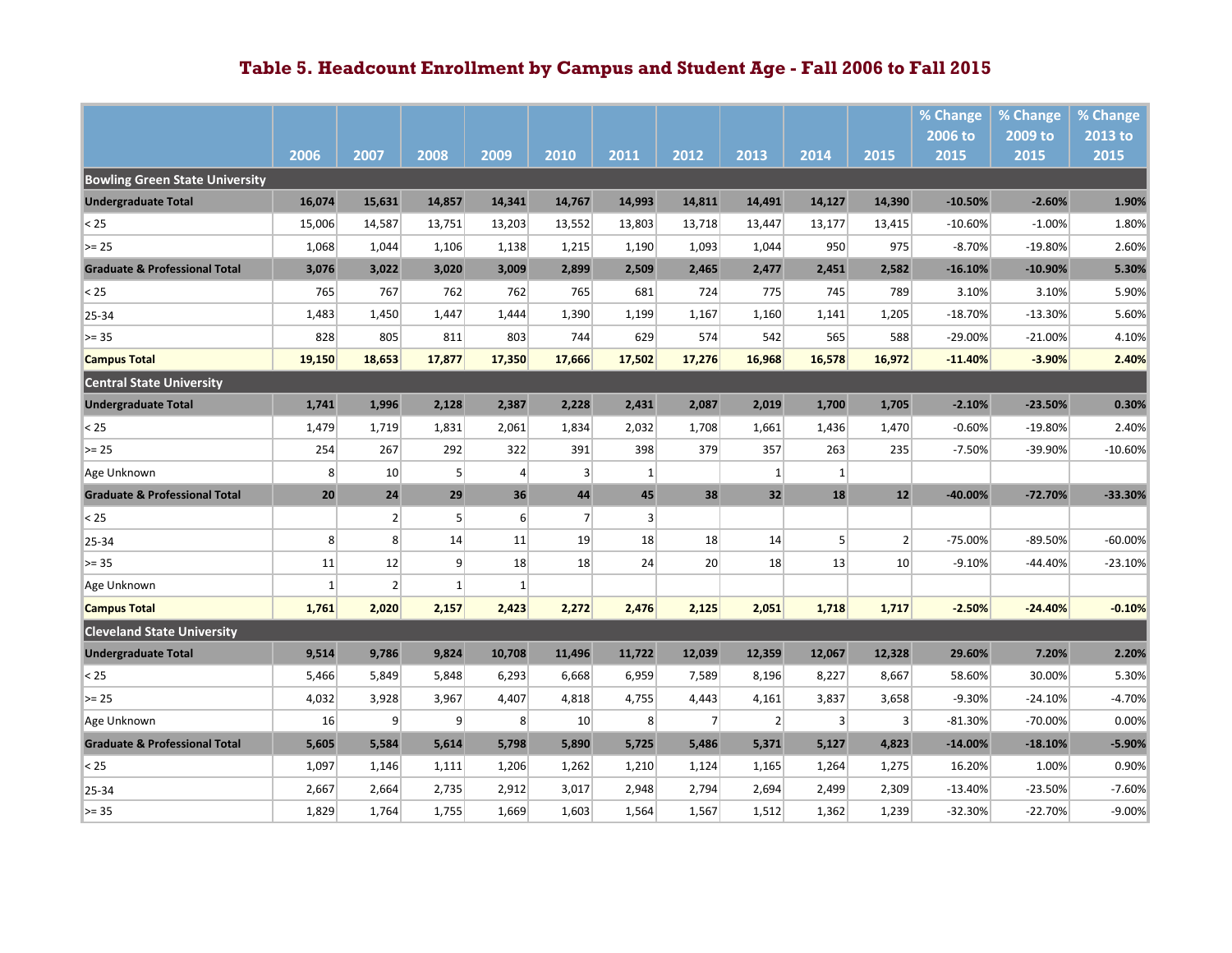|                                          |                |                |                |              |                |                |                 |                |                 |                  | % Change | % Change  | % Change  |
|------------------------------------------|----------------|----------------|----------------|--------------|----------------|----------------|-----------------|----------------|-----------------|------------------|----------|-----------|-----------|
|                                          |                |                |                |              |                |                |                 |                |                 |                  | 2006 to  | 2009 to   | 2013 to   |
|                                          | 2006           | 2007           | 2008           | 2009         | 2010           | 2011           | 2012            | 2013           | 2014            | 2015             | 2015     | 2015      | 2015      |
| Age Unknown                              | 12             | 10             | 13             | 11           | 8 <sup>1</sup> | 3 <sup>1</sup> | 1               |                | 2               |                  |          |           |           |
| <b>Campus Total</b>                      | 15,119         | 15,370         | 15,438         | 16,506       | 17,386         | 17,447         | 17,525          | 17,730         | 17,194          | 17,151           | 13.40%   | $-1.40%$  | $-0.30%$  |
| <b>Kent State University</b>             |                |                |                |              |                |                |                 |                |                 |                  |          |           |           |
| <b>Undergraduate Total</b>               | 18,152         | 18,100         | 18,129         | 19,961       | 21,218         | 22,335         | 22,528          | 23,027         | 23,381          | 23,674           | 30.40%   | 11.60%    | 1.30%     |
| < 25                                     | 15,781         | 15,864         | 15,937         | 17,268       | 18,013         | 18,832         | 19,121          | 19,614         | 20,034          | 20,418           | 29.40%   | 13.40%    | 1.90%     |
| $>= 25$                                  | 2,371          | 2,236          | 2,192          | 2,693        | 3,205          | 3,503          | 3,407           | 3,413          | 3,347           | 3,256            | 37.30%   | 1.60%     | $-2.70%$  |
| <b>Graduate &amp; Professional Total</b> | 4,717          | 4,878          | 5,045          | 5,390        | 5,623          | 5,729          | 6,299           | 6,145          | 6,293           | 6,541            | 38.70%   | 16.30%    | 3.90%     |
| < 25                                     | 849            | 890            | 937            | 1,061        | 1,110          | 1,162          | 1,271           | 1,305          | 1,455           | 1,751            | 106.20%  | 57.70%    | 20.30%    |
| 25-34                                    | 2,113          | 2,193          | 2,256          | 2,414        | 2,570          | 2,578          | 2,986           | 2,887          | 2,923           | 2,975            | 40.80%   | 15.80%    | 1.80%     |
| $>= 35$                                  | 1,755          | 1,795          | 1,851          | 1,915        | 1,943          | 1,989          | 2,042           | 1,953          | 1,915           | 1,815            | 3.40%    | $-6.60%$  | $-5.20%$  |
| Age Unknown                              |                |                | 1              |              |                |                |                 |                |                 |                  |          |           |           |
| <b>Campus Total</b>                      | 22,869         | 22,978         | 23,174         | 25,351       | 26,841         | 28,064         | 28,827          | 29,172         | 29,674          | 30,215           | 32.10%   | 12.60%    | 1.80%     |
| Miami University                         |                |                |                |              |                |                |                 |                |                 |                  |          |           |           |
| <b>Undergraduate Total</b>               | 14,832         | 14,752         | 14,982         | 14,970       | 15,240         | 15,203         | 15,414          | 15,739         | 16,195          | 16,698           | 12.60%   | 9.60%     | 3.10%     |
| < 25                                     | 14,408         | 14,314         | 14,527         | 14,568       | 14,778         | 14,741         | 14,950          | 15,300         | 15,747          | 16,270           | 12.90%   | 10.10%    | 3.30%     |
| $>= 25$                                  | 424            | 437            | 455            | 401          | 461            | 462            | 463             | 439            | 448             | 428              | 0.90%    | $-7.20%$  | $-4.50%$  |
| Age Unknown                              |                | $\mathbf{1}$   |                | $\mathbf{1}$ | $\mathbf{1}$   |                | $1\overline{ }$ |                |                 |                  |          |           |           |
| <b>Graduate &amp; Professional Total</b> | 1,366          | 1,654          | 1,833          | 1,797        | 3,003          | 2,723          | 2,693           | 2,774          | 2,724           | 2,559            | 87.30%   | $-14.80%$ | $-6.10%$  |
| < 25                                     | 505            | 513            | 517            | 511          | 538            | 538            | 517             | 555            | 544             | 504              | $-0.20%$ | $-6.30%$  | $-7.40%$  |
| 25-34                                    | 621            | 734            | 791            | 853          | 1,234          | 1,156          | 1,180           | 1,202          | 1,184           | 1,179            | 89.90%   | $-4.50%$  | $-0.40%$  |
| $>= 35$                                  | 240            | 406            | 523            | 431          | 1,225          | 1,025          | 992             | 1,013          | 995             | 875              | 264.60%  | $-28.60%$ | $-12.10%$ |
| Age Unknown                              |                | $1\vert$       | $\overline{2}$ | 2            | $6 \mid$       | $\overline{4}$ | $\overline{4}$  | $\overline{A}$ | $\mathbf{1}$    | $\mathbf{1}$     |          | $-83.30%$ | 0.00%     |
| <b>Campus Total</b>                      | 16,198         | 16,406         | 16,815         | 16,767       | 18,243         | 17,926         | 18,107          | 18,513         | 18,919          | 19,257           | 18.90%   | 5.60%     | 1.80%     |
| <b>Northeast Ohio Medical University</b> |                |                |                |              |                |                |                 |                |                 |                  |          |           |           |
| <b>Undergraduate Total</b>               |                | $6\phantom{1}$ | 12             | 14           | 11             | 15             | 8               | 13             | 13              | $\boldsymbol{8}$ |          | $-27.30%$ | -38.50%   |
| < 25                                     |                | 6              | 11             | 14           | 11             | 15             | 7 <sup>1</sup>  | 13             | 12              | 6 <sup>1</sup>   |          | $-45.50%$ | $-50.00%$ |
| $>= 25$                                  |                |                | $\vert$ 1      |              |                |                | $1\vert$        |                | 1               | $\mathbf{2}$     |          |           | 100.00%   |
| <b>Graduate &amp; Professional Total</b> | 459            | 529            | 611            | 682          | 760            | 756            | 781             | 823            | 883             | 908              | 97.80%   | 19.50%    | 2.80%     |
| < 25                                     | 348            | 396            | 451            | 457          | 468            | 473            | 500             | 543            | 584             | 560              | 60.90%   | 19.70%    | $-4.10%$  |
| 25-34                                    | 102            | 122            | 145            | 203          | 265            | 259            | 255             | 249            | 263             | 313              | 206.90%  | 18.10%    | 19.00%    |
| $>= 35$                                  | $\overline{9}$ | 11             | 15             | 22           | 27             | 24             | 26              | 31             | 35              | 35               | 288.90%  | 29.60%    | 0.00%     |
| Age Unknown                              |                |                |                |              |                |                |                 |                | $\vert 1 \vert$ |                  |          |           |           |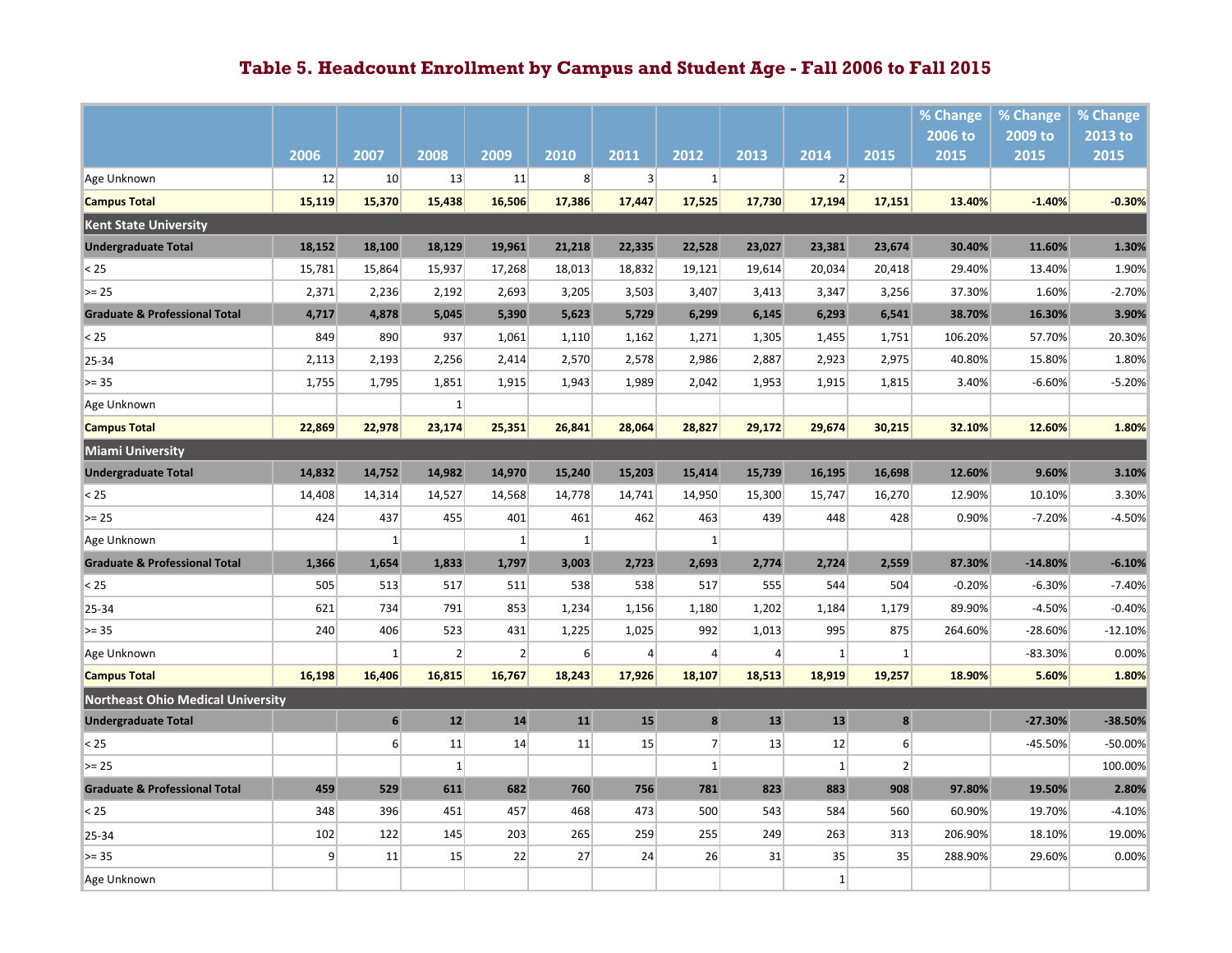|                                          |                         |                |                |                |              |              |              |              |           |              | % Change        | % Change        | % Change        |
|------------------------------------------|-------------------------|----------------|----------------|----------------|--------------|--------------|--------------|--------------|-----------|--------------|-----------------|-----------------|-----------------|
|                                          | 2006                    | 2007           | 2008           | 2009           | 2010         | 2011         | 2012         | 2013         | 2014      | 2015         | 2006 to<br>2015 | 2009 to<br>2015 | 2013 to<br>2015 |
| <b>Campus Total</b>                      | 459                     | 535            | 623            | 696            | 771          | 771          | 789          | 836          | 896       | 916          | 99.60%          | 18.80%          | 2.20%           |
| <b>Ohio State University</b>             |                         |                |                |                |              |              |              |              |           |              |                 |                 |                 |
| <b>Undergraduate Total</b>               | 39,123                  | 39,971         | 40,976         | 42,033         | 43,314       | 43,912       | 44,153       | 45,081       | 45,496    | 45,982       | 17.50%          | 6.20%           | 1.10%           |
| < 25                                     | 34,738                  | 35,618         | 36,535         | 37,789         | 38,743       | 39,507       | 40,048       | 40,835       | 41,397    | 41,902       | 20.60%          | 8.20%           | 1.20%           |
| $>= 25$                                  | 4,385                   | 4,353          | 4,441          | 4,242          | 4,570        | 4,404        | 4,104        | 4,245        | 4,099     | 4,079        | $-7.00%$        | $-10.70%$       | $-0.50%$        |
| Age Unknown                              |                         |                |                | $\overline{2}$ | $\mathbf{1}$ | $1\vert$     | $\mathbf{1}$ | $\mathbf{1}$ |           | $\mathbf{1}$ |                 | 0.00%           |                 |
| <b>Graduate &amp; Professional Total</b> | 13,389                  | 13,437         | 13,575         | 13,654         | 14,046       | 13,945       | 13,457       | 13,317       | 13,603    | 13,440       | 0.40%           | $-4.30%$        | $-1.20%$        |
| < 25                                     | 4,041                   | 4,139          | 4,070          | 4,256          | 4,544        | 4,635        | 4,524        | 4,339        | 4,359     | 4,307        | 6.60%           | $-5.20%$        | $-1.20%$        |
| 25-34                                    | 7,262                   | 7,320          | 7,461          | 7,474          | 7,597        | 7,470        | 7,281        | 7,257        | 7,424     | 7,328        | 0.90%           | $-3.50%$        | $-1.30%$        |
| $>= 35$                                  | 2,086                   | 1,978          | 2,044          | 1,923          | 1,904        | 1,839        | 1,651        | 1,720        | 1,820     | 1,804        | $-13.50%$       | $-5.30%$        | $-0.90%$        |
| Age Unknown                              |                         |                |                | $\mathbf{1}$   | $\mathbf{1}$ | $\mathbf{1}$ | $1\vert$     | $\mathbf{1}$ |           | $\mathbf{1}$ |                 | 0.00%           |                 |
| <b>Campus Total</b>                      | 52,512                  | 53,408         | 54,551         | 55,687         | 57,360       | 57,857       | 57,610       | 58,398       | 59,099    | 59,422       | 13.20%          | 3.60%           | 0.50%           |
| <b>Ohio University</b>                   |                         |                |                |                |              |              |              |              |           |              |                 |                 |                 |
| <b>Undergraduate Total</b>               | 17,026                  | 17,383         | 17,564         | 18,582         | 20,971       | 21,655       | 22,685       | 23,504       | 23,571    | 23,943       | 40.60%          | 14.20%          | 1.60%           |
| < 25                                     | 16,181                  | 16,270         | 16,521         | 16,855         | 17,138       | 16,897       | 16,697       | 16,989       | 17,330    | 17,667       | 9.20%           | 3.10%           | 1.90%           |
| $>= 25$                                  | 845                     | 1,112          | 1,041          | 1,725          | 3,833        | 4,758        | 5,988        | 6,513        | 6,240     | 6,276        | 642.70%         | 63.70%          | 0.60%           |
| Age Unknown                              |                         | $1\vert$       | $\overline{2}$ | 2 <sup>2</sup> |              |              |              | 2            | $\vert$ 1 |              |                 |                 |                 |
| <b>Graduate &amp; Professional Total</b> | 3,584                   | 3,706          | 3,799          | 4,058          | 4,112        | 4,546        | 4,717        | 5,282        | 5,646     | 5,736        | 60.00%          | 39.50%          | 1.60%           |
| < 25                                     | 1,190                   | 1,213          | 1,248          | 1,133          | 1,135        | 1,150        | 1,169        | 1,196        | 1,304     | 1,219        | 2.40%           | 7.40%           | $-6.50%$        |
| 25-34                                    | 1,661                   | 1,770          | 1,821          | 2,044          | 2,101        | 2,267        | 2,387        | 2,655        | 2,850     | 2,998        | 80.50%          | 42.70%          | 5.20%           |
| $>= 35$                                  | 733                     | 723            | 730            | 881            | 876          | 1,129        | 1,161        | 1,431        | 1,492     | 1,519        | 107.20%         | 73.40%          | 1.80%           |
| <b>Campus Total</b>                      | 20,610                  | 21,089         | 21,363         | 22,640         | 25,083       | 26,201       | 27,402       | 28,786       | 29,217    | 29,679       | 44.00%          | 18.30%          | 1.60%           |
| <b>Shawnee State University</b>          |                         |                |                |                |              |              |              |              |           |              |                 |                 |                 |
| <b>Undergraduate Total</b>               | 3,888                   | 3,687          | 3.947          | 4,246          | 4,453        | 4,589        | 4,529        | 4,232        | 4,098     | 3,745        | $-3.70%$        | $-15.90%$       | $-8.60%$        |
| < 25                                     | 2,852                   | 2,776          | 3,023          | 3,234          | 3,385        | 3,524        | 3,453        | 3,283        | 3,295     | 3,070        | 7.60%           | $-9.30%$        | $-6.80%$        |
| $>= 25$                                  | 1,036                   | 911            | 924            | 1,012          | 1,068        | 1,065        | 1,076        | 949          | 803       | 675          | $-34.80%$       | $-36.80%$       | $-15.90%$       |
| <b>Graduate &amp; Professional Total</b> | 9                       | 25             | 41             | 80             | 101          | 95           | 91           | 88           | 132       | 153          | 1600.00%        | 51.50%          | 15.90%          |
| < 25                                     | $\overline{\mathbf{3}}$ | 8 <sup>1</sup> | 14             | 29             | 40           | 39           | 35           | 37           | 48        | 52           | 1633.30%        | 30.00%          | 8.30%           |
| 25-34                                    | $\vert$                 | 12             | 19             | 33             | 44           | 45           | 39           | 35           | 61        | 77           | 1825.00%        | 75.00%          | 26.20%          |
| $>= 35$                                  | $\overline{2}$          | 5 <sup>1</sup> | 8              | 18             | 17           | 11           | 17           | 16           | 23        | 24           | 1100.00%        | 41.20%          | 4.30%           |
| <b>Campus Total</b>                      | 3,897                   | 3,712          | 3,988          | 4,326          | 4,554        | 4,684        | 4,620        | 4,320        | 4,230     | 3,898        | 0.00%           | $-14.40%$       | $-7.80%$        |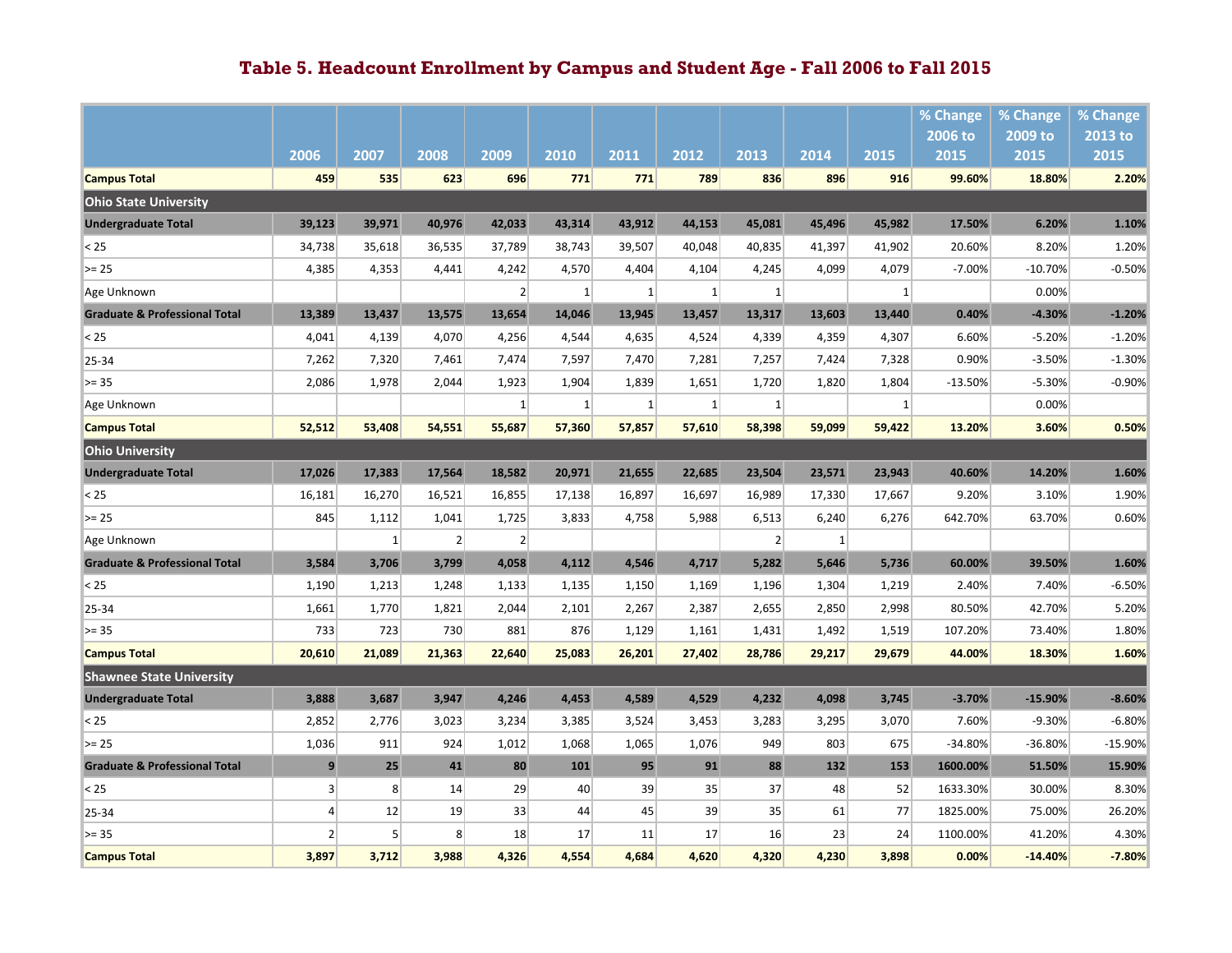|                                          |        |        |                |                 |                |          |                |        |                |                | % Change        | % Change        | % Change        |
|------------------------------------------|--------|--------|----------------|-----------------|----------------|----------|----------------|--------|----------------|----------------|-----------------|-----------------|-----------------|
|                                          | 2006   | 2007   | 2008           | 2009            | 2010           | 2011     | 2012           | 2013   | 2014           | 2015           | 2006 to<br>2015 | 2009 to<br>2015 | 2013 to<br>2015 |
| <b>University of Akron</b>               |        |        |                |                 |                |          |                |        |                |                |                 |                 |                 |
| <b>Undergraduate Total</b>               | 18,398 | 19,145 | 20,087         | 21,644          | 22,785         | 23,255   | 22,226         | 20,807 | 20,079         | 19,480         | 5.90%           | $-14.50%$       | $-3.00%$        |
| < 25                                     | 13,597 | 14,568 | 15,605         | 16,777          | 17,588         | 17,974   | 17,216         | 16,351 | 16,067         | 15,997         | 17.70%          | $-9.00%$        | $-0.40%$        |
| $>= 25$                                  | 4,787  | 4,565  | 4,474          | 4,856           | 5,182          | 5,267    | 5,001          | 4,451  | 4,007          | 3,480          | $-27.30%$       | $-32.80%$       | $-13.20%$       |
| Age Unknown                              | 14     | 12     | 8 <sup>1</sup> | 11              | 15             | 14       | 9              | 5      | 5 <sup>1</sup> | 3              | $-78.60%$       | $-80.00%$       | $-40.00%$       |
| <b>Graduate &amp; Professional Total</b> | 4,078  | 4,113  | 4,635          | 4,751           | 4,933          | 4,743    | 4,704          | 4,766  | 4,484          | 4,025          | $-1.30%$        | $-18.40%$       | $-10.20%$       |
| < 25                                     | 903    | 964    | 1,030          | 1,152           | 1,143          | 1,143    | 1,170          | 1,174  | 1,129          | 1,107          | 22.60%          | $-3.10%$        | $-1.90%$        |
| 25-34                                    | 1,965  | 2,028  | 2,202          | 2,310           | 2,473          | 2,387    | 2,311          | 2,315  | 2,268          | 2,095          | 6.60%           | $-15.30%$       | $-7.60%$        |
| $>= 35$                                  | 1,197  | 1,098  | 1,384          | 1,283           | 1,310          | 1,207    | 1,221          | 1,273  | 1,083          | 821            | $-31.40%$       | $-37.30%$       | $-24.20%$       |
| Age Unknown                              | 13     | 23     | 19             | 6               | $\overline{7}$ | $6 \mid$ | $\overline{2}$ | 4      | 4              | $\overline{2}$ | $-84.60%$       | $-71.40%$       | -50.00%         |
| <b>Campus Total</b>                      | 22,476 | 23,258 | 24,722         | 26,395          | 27,718         | 27,998   | 26,930         | 25,573 | 24,563         | 23,505         | 4.60%           | $-15.20%$       | $-4.30%$        |
| <b>University of Cincinnati</b>          |        |        |                |                 |                |          |                |        |                |                |                 |                 |                 |
| <b>Undergraduate Total</b>               | 20,053 | 20,590 | 21,118         | 22,273          | 23,109         | 23,724   | 24,333         | 25,478 | 26,263         | 26,320         | 31.30%          | 13.90%          | 0.20%           |
| < 25                                     | 16,351 | 16,847 | 17,330         | 18,099          | 18,768         | 19,442   | 20,328         | 21,440 | 22,189         | 22,240         | 36.00%          | 18.50%          | 0.20%           |
| $>= 25$                                  | 3,702  | 3,743  | 3,788          | 4,174           | 4,341          | 4,282    | 4,005          | 4,038  | 4,074          | 4,080          | 10.20%          | $-6.00%$        | 0.10%           |
| <b>Graduate &amp; Professional Total</b> | 8,192  | 8,628  | 8,448          | 9,023           | 9,508          | 10,088   | 9,950          | 10,321 | 10,713         | 10,782         | 31.60%          | 13.40%          | 0.60%           |
| < 25                                     | 2,144  | 2,287  | 2,192          | 2,298           | 2,415          | 2,537    | 2,546          | 2,563  | 2,650          | 2,690          | 25.50%          | 11.40%          | 1.50%           |
| 25-34                                    | 4,250  | 4,378  | 4,397          | 4,674           | 4,880          | 5,111    | 5,139          | 5,389  | 5,577          | 5,613          | 32.10%          | 15.00%          | 0.60%           |
| $>= 35$                                  | 1,798  | 1,963  | 1,859          | 2,051           | 2,213          | 2,440    | 2,265          | 2,369  | 2,486          | 2,479          | 37.90%          | 12.00%          | $-0.30%$        |
| <b>Campus Total</b>                      | 28,245 | 29,218 | 29,566         | 31,296          | 32,617         | 33,812   | 34,283         | 35,799 | 36,976         | 37,102         | 31.40%          | 13.80%          | 0.30%           |
| <b>University of Toledo</b>              |        |        |                |                 |                |          |                |        |                |                |                 |                 |                 |
| <b>Undergraduate Total</b>               | 16,088 | 16,591 | 17,448         | 18,097          | 18,136         | 17,836   | 16,877         | 16,135 | 16,040         | 16,059         | $-0.20%$        | $-11.50%$       | 0.10%           |
| < 25                                     | 13,452 | 13,901 | 14,586         | 15,023          | 15,020         | 14,781   | 13,996         | 13,443 | 13,349         | 13,527         | 0.60%           | $-9.90%$        | 1.30%           |
| $>= 25$                                  | 2,636  | 2,690  | 2,861          | 3,071           | 3,115          | 3,055    | 2,877          | 2,687  | 2,690          | 2,531          | $-4.00%$        | $-18.70%$       | $-5.90%$        |
| Age Unknown                              |        |        | $\vert$ 1      | $\vert 3 \vert$ | $\mathbf{1}$   |          | $\overline{4}$ | 5      | $\mathbf{1}$   | $\mathbf{1}$   |                 | 0.00%           | 0.00%           |
| <b>Graduate &amp; Professional Total</b> | 4,700  | 4,712  | 4,804          | 5,022           | 5,008          | 4,846    | 4,789          | 4,679  | 4,555          | 4,288          | $-8.80%$        | $-14.40%$       | $-5.90%$        |
| < 25                                     | 1,563  | 1,601  | 1,633          | 1,772           | 1,724          | 1,613    | 1,662          | 1,571  | 1,558          | 1,440          | $-7.90%$        | $-16.50%$       | $-7.60%$        |
| 25-34                                    | 2,141  | 2,099  | 2,171          | 2,218           | 2,276          | 2,260    | 2,215          | 2,205  | 2,169          | 2,095          | $-2.10%$        | $-8.00%$        | $-3.40%$        |
| $>= 35$                                  | 996    | 1,012  | 1,000          | 1,030           | 1,008          | 973      | 912            | 903    | 828            | 753            | $-24.40%$       | $-25.30%$       | $-9.10%$        |
| Age Unknown                              |        |        |                | $\overline{2}$  |                |          |                |        |                |                |                 |                 |                 |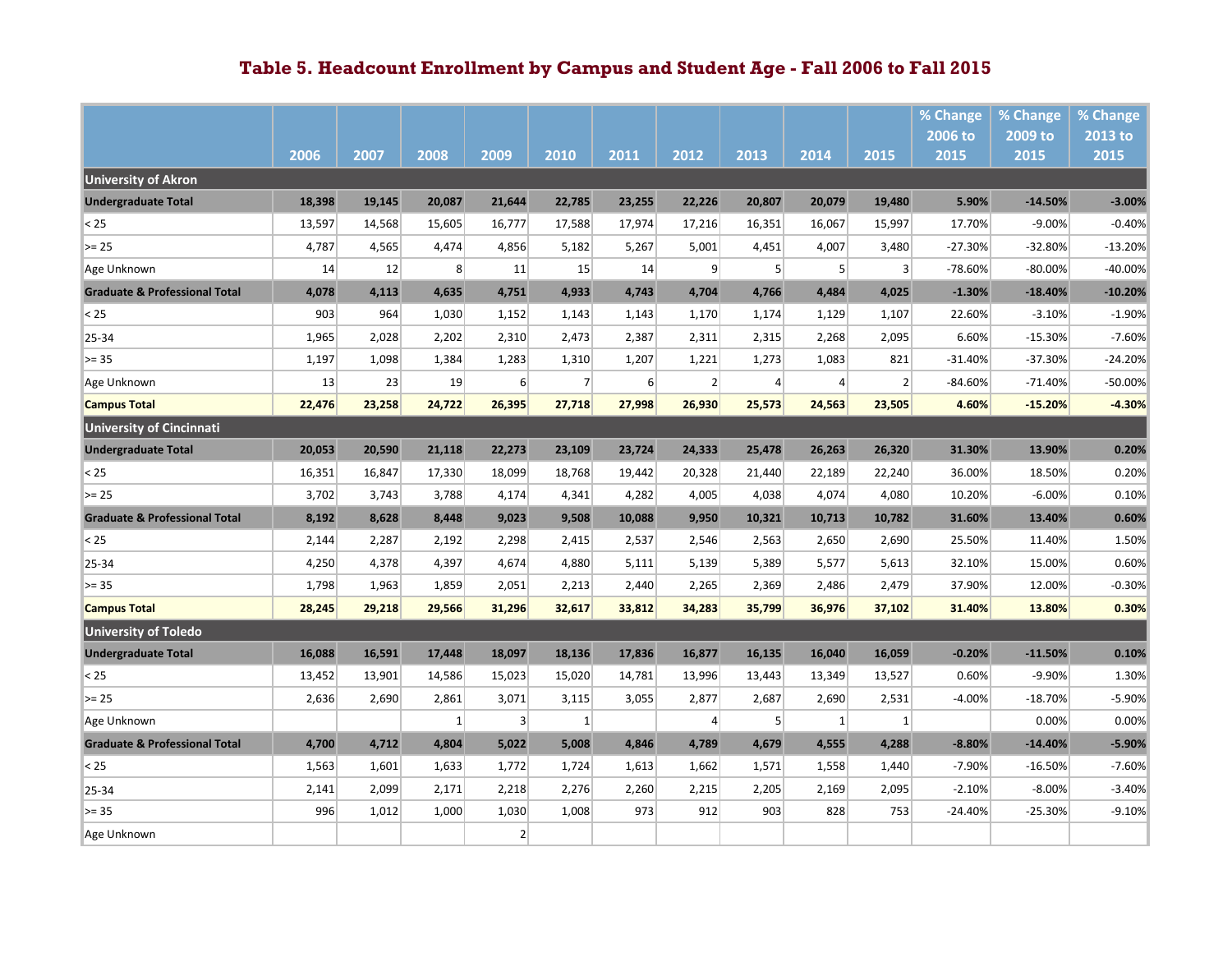|                                          |              |              |                |                 |         |                |              |              |              |              | % Change  | % Change  | % Change  |
|------------------------------------------|--------------|--------------|----------------|-----------------|---------|----------------|--------------|--------------|--------------|--------------|-----------|-----------|-----------|
|                                          |              |              |                |                 |         |                |              |              |              |              | 2006 to   | 2009 to   | 2013 to   |
|                                          | 2006         | 2007         | 2008           | 2009            | 2010    | 2011           | 2012         | 2013         | 2014         | 2015         | 2015      | 2015      | 2015      |
| <b>Campus Total</b>                      | 20,788       | 21,303       | 22,252         | 23,119          | 23,144  | 22,682         | 21,666       | 20,814       | 20,595       | 20,347       | $-2.10%$  | $-12.10%$ | $-1.20%$  |
| <b>Wright State University</b>           |              |              |                |                 |         |                |              |              |              |              |           |           |           |
| <b>Undergraduate Total</b>               | 12,231       | 12,245       | 12,779         | 13,428          | 14,255  | 14,282         | 12,998       | 12,555       | 12,418       | 12,437       | 1.70%     | $-12.80%$ | 0.20%     |
| < 25                                     | 9,884        | 9,836        | 10,304         | 10,617          | 11,044  | 11,097         | 10,108       | 9,800        | 9,815        | 9,818        | $-0.70%$  | $-11.10%$ | 0.00%     |
| $>= 25$                                  | 2,347        | 2,408        | 2,472          | 2,810           | 3,211   | 3,185          | 2,890        | 2,754        | 2,602        | 2,618        | 11.50%    | $-18.50%$ | 0.60%     |
| Age Unknown                              |              | $\mathbf{1}$ | $\overline{3}$ | $1\overline{ }$ |         |                |              | $\mathbf{1}$ | $\mathbf{1}$ | $\mathbf{1}$ |           |           | 0.00%     |
| <b>Graduate &amp; Professional Total</b> | 3,983        | 3,863        | 3,847          | 4,165           | 4,099   | 3,932          | 3,667        | 3,889        | 4,110        | 4,308        | 8.20%     | 5.10%     | 4.80%     |
| < 25                                     | 961          | 997          | 1,005          | 1,094           | 1,076   | 977            | 965          | 1,129        | 1,313        | 1,438        | 49.60%    | 33.60%    | 9.50%     |
| 25-34                                    | 1,750        | 1,766        | 1,763          | 1,913           | 1,935   | 1,890          | 1,768        | 1,796        | 1,828        | 1,876        | 7.20%     | $-3.00%$  | 2.60%     |
| $>= 35$                                  | 1,271        | 1,100        | 1,079          | 1,158           | 1,088   | 1,063          | 933          | 964          | 969          | 994          | $-21.80%$ | $-8.60%$  | 2.60%     |
| Age Unknown                              | $\mathbf{1}$ |              |                |                 |         | $\overline{2}$ | $\mathbf{1}$ |              |              |              |           |           |           |
| <b>Campus Total</b>                      | 16,214       | 16,108       | 16,626         | 17,593          | 18,354  | 18,214         | 16,665       | 16,444       | 16,528       | 16,745       | 3.30%     | $-8.80%$  | 1.30%     |
| <b>Youngstown State University</b>       |              |              |                |                 |         |                |              |              |              |              |           |           |           |
| <b>Undergraduate Total</b>               | 12,005       | 12,309       | 12,299         | 13,287          | 13,814  | 13,314         | 12,598       | 12,148       | 11,273       | 11,123       | $-7.30%$  | $-19.50%$ | $-1.30%$  |
| < 25                                     | 8,580        | 8,860        | 8,853          | 9,396           | 9,612   | 9,429          | 9,165        | 9,023        | 8,467        | 8,733        | 1.80%     | $-9.10%$  | 3.10%     |
| $>= 25$                                  | 3,425        | 3,449        | 3,446          | 3,891           | 4,202   | 3,885          | 3,433        | 3,125        | 2,806        | 2,390        | $-30.20%$ | $-43.10%$ | $-14.80%$ |
| <b>Graduate &amp; Professional Total</b> | 1,274        | 1,294        | 1,384          | 1,362           | 1,286   | 1,182          | 1,171        | 1,215        | 1,239        | 1,309        | 2.70%     | 1.80%     | 5.60%     |
| < 25                                     | 231          | 210          | 233            | 270             | 272     | 269            | 280          | 295          | 273          | 330          | 42.90%    | 21.30%    | 20.90%    |
| 25-34                                    | 559          | 555          | 566            | 566             | 548     | 514            | 491          | 532          | 548          | 534          | $-4.50%$  | $-2.60%$  | $-2.60%$  |
| $>= 35$                                  | 484          | 529          | 585            | 526             | 466     | 399            | 400          | 388          | 418          | 445          | $-8.10%$  | $-4.50%$  | 6.50%     |
| <b>Campus Total</b>                      | 13,279       | 13,603       | 13,683         | 14,649          | 15,100  | 14,496         | 13,769       | 13,363       | 12,512       | 12,432       | $-6.40%$  | $-17.70%$ | $-0.60%$  |
| <b>University System of Ohio Total</b>   | 468,271      | 478,126      | 493,484        | 536,707         | 561,133 | 556,865        | 540,989      | 536,853      | 526,324      | 518,841      | 10.80%    | $-7.50%$  | $-1.40%$  |
| < 25                                     | 10,028       | 9,884        | 9,836          | 10,304          | 10,617  | 11,044         | 11,097       | 10,108       | 9,800        | 9,815        | $-2.10%$  | $-7.60%$  | 0.20%     |
| $>= 25$                                  | 2,228        | 2,347        | 2,408          | 2,472           | 2,810   | 3,211          | 3,185        | 2,890        | 2,754        | 2,602        | 16.80%    | $-7.40%$  | $-5.50%$  |
| Age Unknown                              |              |              |                |                 |         |                |              |              |              |              |           | 0.00%     | 0.00%     |
| <b>Graduate &amp; Professional Total</b> | 4,146        | 3,983        | 3,863          | 3,847           | 4,165   | 4,099          | 3,932        | 3,667        | 3,889        | 4,110        | $-0.90%$  | $-1.30%$  | 5.70%     |
| < 25                                     | 989          | 961          | 997            | 1,005           | 1,094   | 1,076          | 977          | 965          | 1,129        | 1,313        | 32.80%    | 20.00%    | 16.30%    |
| 25-34                                    | 1,823        | 1,750        | 1,766          | 1,763           | 1,913   | 1,935          | 1,890        | 1,768        | 1,796        | 1,828        | 0.30%     | $-4.40%$  | 1.80%     |
| $>= 35$                                  | 1,333        | 1,271        | 1,100          | 1,079           | 1,158   | 1,088          | 1,063        | 933          | 964          | 969          | $-27.30%$ | $-16.30%$ | 0.50%     |
| Age Unknown                              |              |              |                |                 |         |                |              |              |              |              |           |           |           |
| <b>Campus Total</b>                      | 16,402       | 16,214       | 16,108         | 16,626          | 17,593  | 18,354         | 18,214       | 16,665       | 16,444       | 16,528       | 0.80%     | $-6.10%$  | 0.50%     |